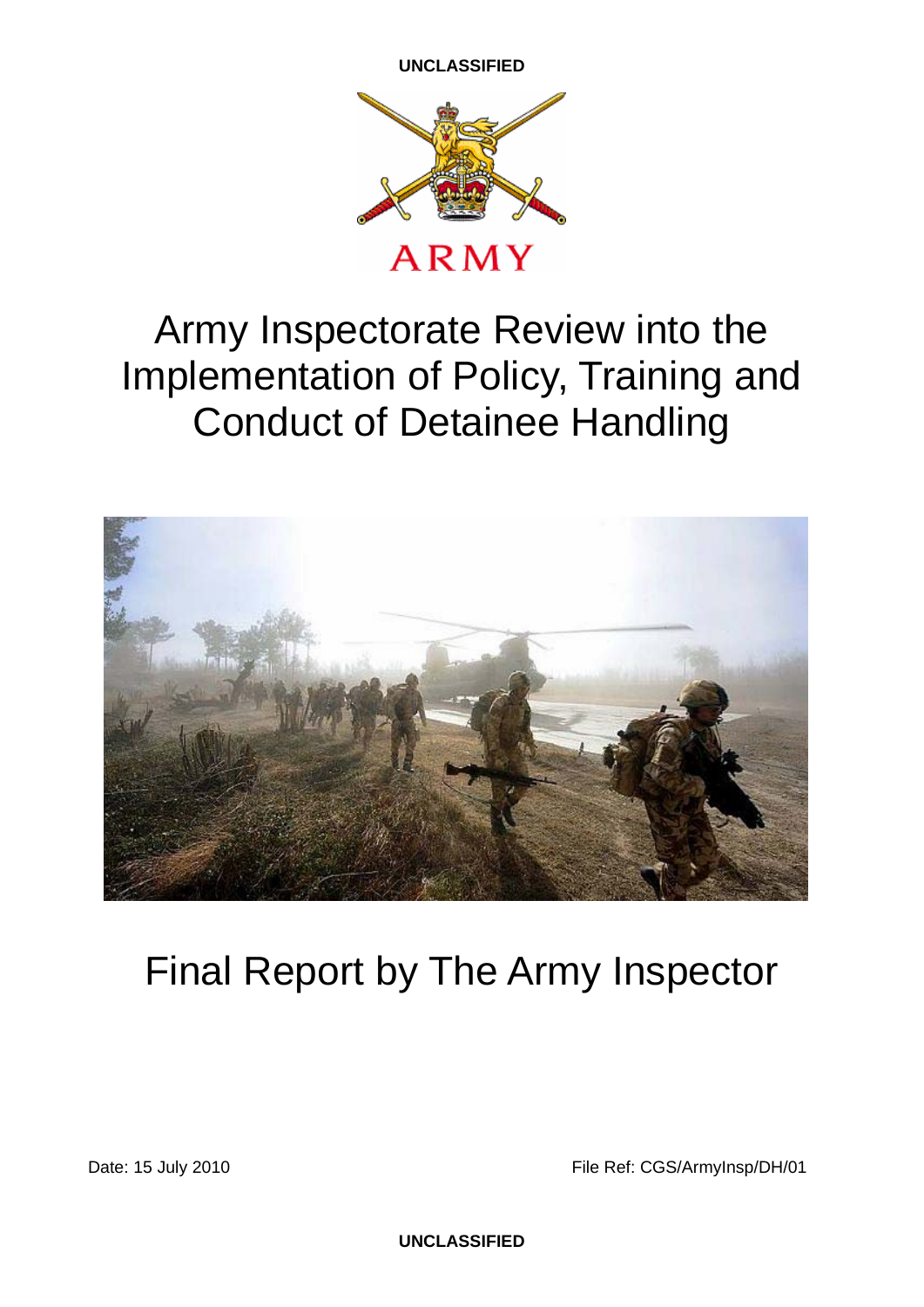#### Preamble

This report is the considered view of The Army Inspector and an official publication by him. It is copyright and the intellectual property rights for it belong exclusively to the Army Inspector and the Ministry of Defence (MOD). It was prepared following fieldwork, investigations, interviews and evaluation. No material or information contained in this report should be released except with the written permission of both the Army Inspector and the Chief of the General Staff, the sponsor of the report.

The Army Inspector's mission is to "Ensure appropriate assurance and regulation for all Army activity across Defence, in order to enhance and sustain the operational effectiveness and reputation of the Army, now and in the future". The Army Inspector reports directly to the Chief of the General Staff and is independent from the Land Forces chain of command.

The Army Inspector is supported by the staff of the Army Inspectorate. Personnel are drawn from across the Army, and the majority have had formal training in auditing or quality management. The Army Inspector is also the focus for the network of Competent Army Authorities and Inspectorates, which he uses to monitor the regulation of professional standards within the Army.

The Army Inspector and his staff espouse the principles of corporate governance (openness, integrity and accountability) while adhering to the values of independence, transparency and impartiality.

© The Army Inspectorate 2010. Subject to the written permission of the Army Inspector and the Chief of the General Staff, this document (other than the Army emblem) may be reproduced free of charge in any format or medium for: research for non-commercial purposes; private study; or internal circulation within an organisation. This document must be reproduced accurately and not used in a misleading context. Where any of the copyright material is published or copied to others, the source of the material must be identified and the copyright status acknowledged. Where third party material has been identified, permission from the respective copyright holder must be sought.

i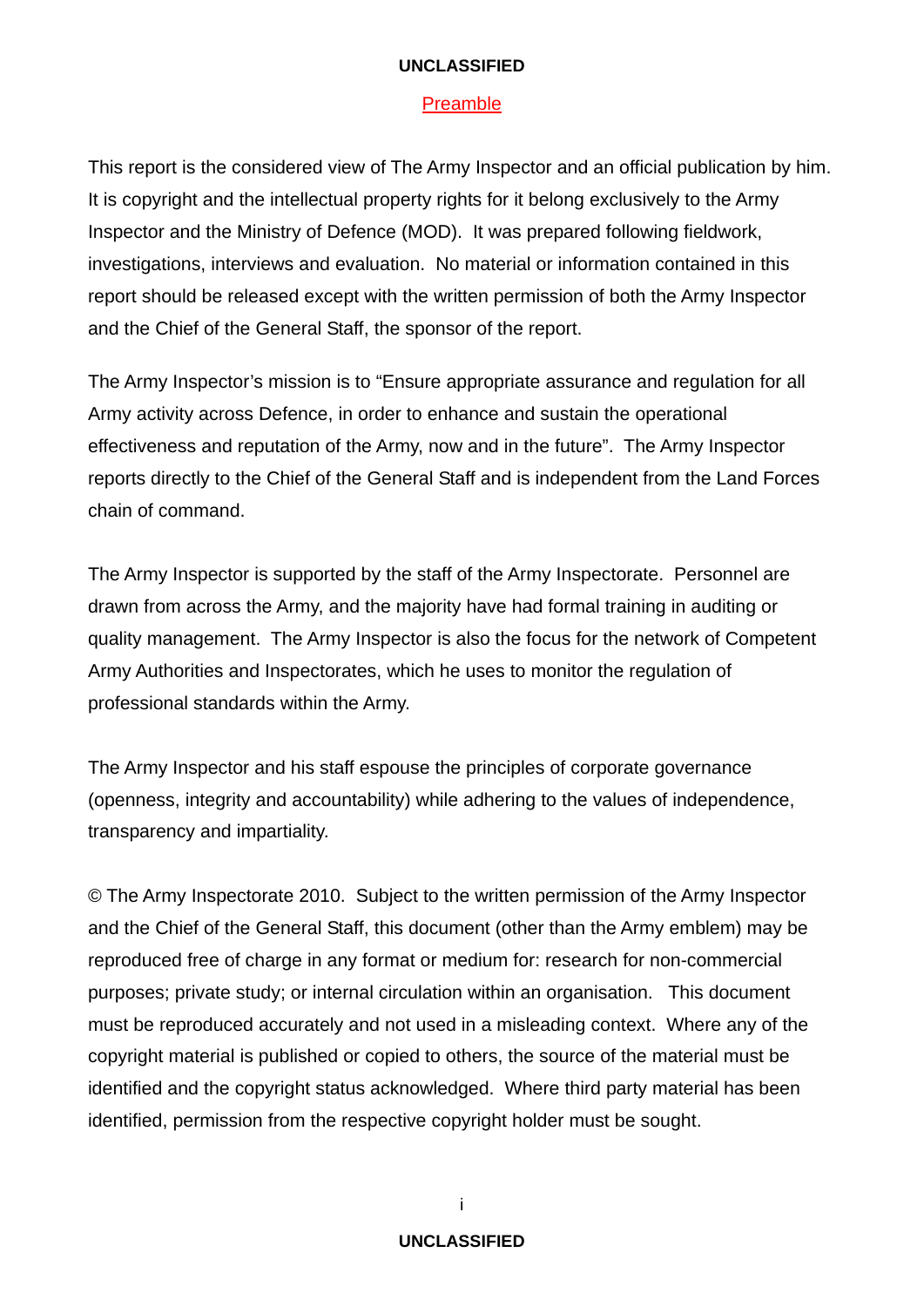# Contents list

| Foreword by the Chief of the General Staff               |                                                  | page 1                   |
|----------------------------------------------------------|--------------------------------------------------|--------------------------|
| Independent Advisor's Statement of Independent Assurance |                                                  | pages $3 - 4$            |
| <b>Executive Summary</b>                                 |                                                  | pages $5 - 7$            |
| Main Report                                              |                                                  | pages 9 - 38             |
|                                                          | Annexes:                                         |                          |
| Α.                                                       | Terms of Reference.                              | pages $A - 1$ to $A - 3$ |
| В.                                                       | CV and Credentials for Mr Mark Lewindon.         | page B - 1               |
| C.                                                       | List of those Consulted.                         | pages $C - 1$ to $C - 3$ |
| D.                                                       | Summary of Recommendations.                      | pages $D - 1$ to $D - 3$ |
| Е.                                                       | Summary of Actions Already Under Way that Should | pages $E - 1$ to $E - 2$ |
|                                                          | also be Tracked by the New MOD Governance        |                          |
|                                                          | Mechanism.                                       |                          |
|                                                          |                                                  |                          |

Army Inspectorate personnel involved in the review were:

Brigadier RWH Purdy OBE (late RA) Army Inspector Colonel BJW Green (late RTR) Deputy Army Inspector Lt Colonel AGC Hatherley OBE Gren Gds SO1 Pan Army Team 1 Maj WJP Kelsall The Rifles SO2 Pan Army Team 1 WO1 MR Pinnell RDG WO1 MR Pinnell RDG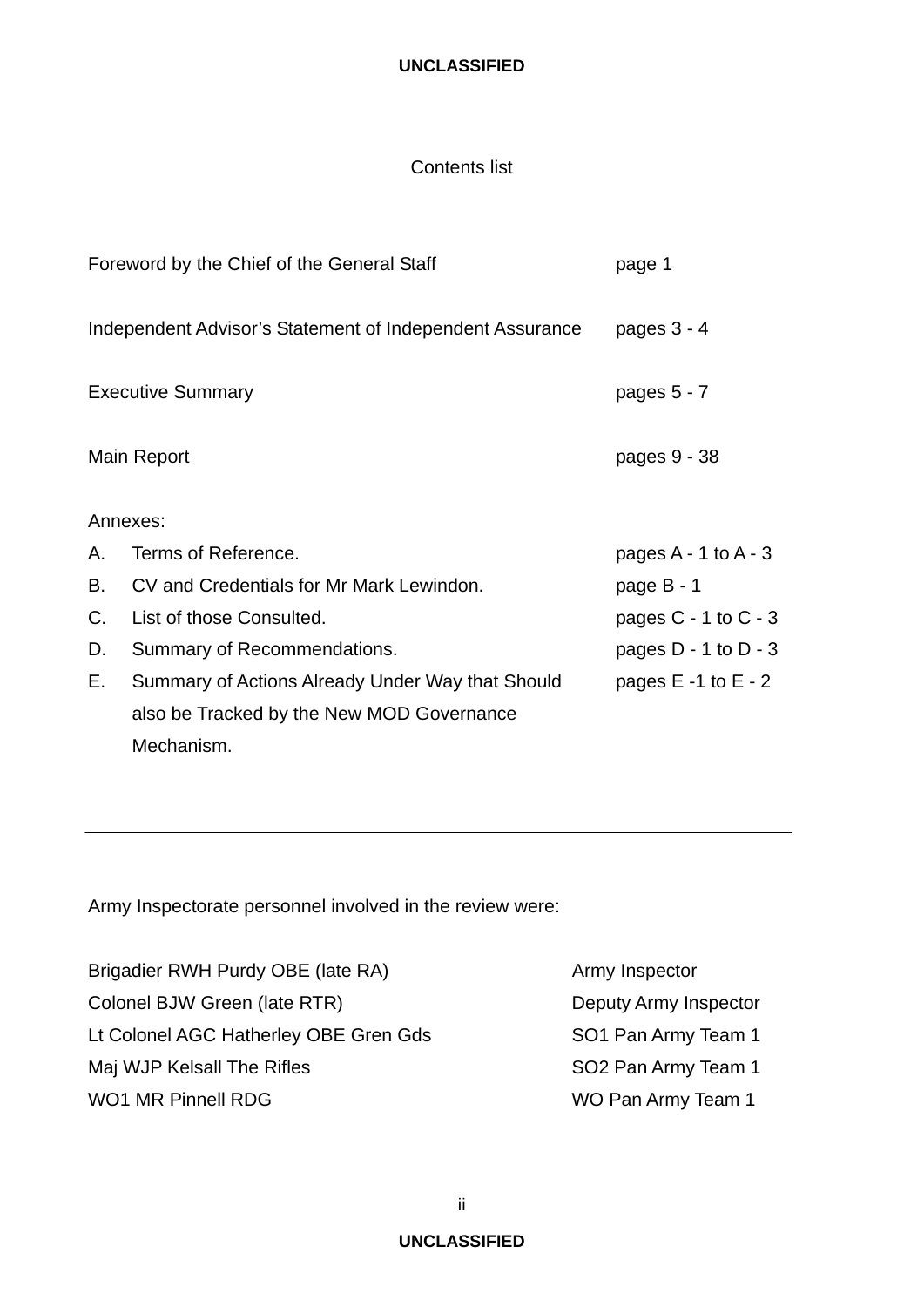# INTENTIONALLY BLANK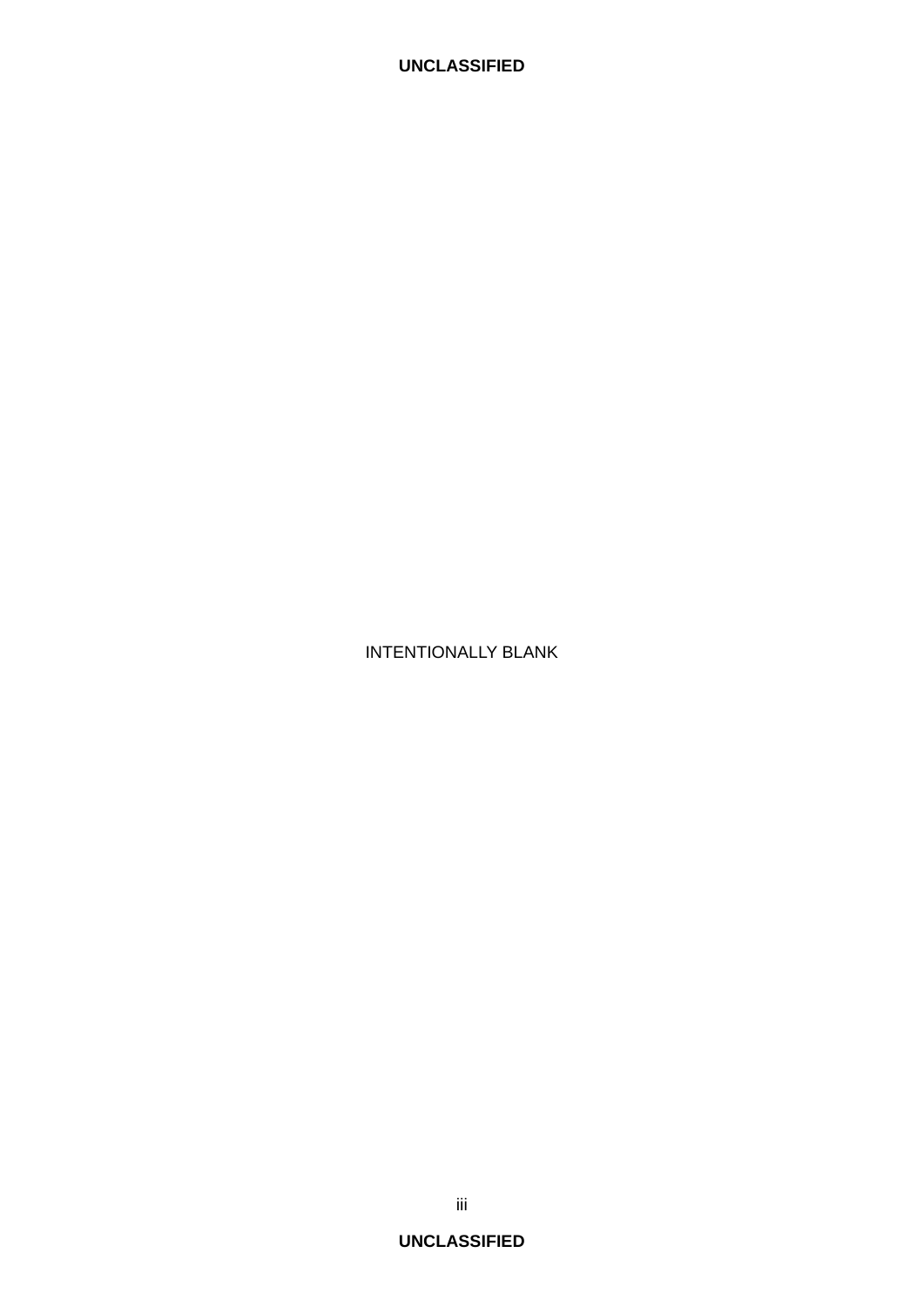

**General Sir David Richards KCB CBE DSO ADC Gen Chief of the General Staff**  Ministry of Defence 5<sup>th</sup> Floor, Zone M, Main Building, Whitehall, London, SW1A 2HB

**Telephone 020 7218 7114 Military (9621) 87114**  Switchboard 020 7218 9000 Switchboard (9621) 89000 Fax 020 7218 2340 Fax (9621) 82340



# FOREWORD BY THE CHIEF OF THE GENERAL STAFF

I take great pride in what the Army, alongside the other Services, has achieved on operations in recent years. The vast majority of officers and soldiers have acquitted themselves with courage, integrity and honour, in extraordinarily demanding circumstances.

The Aitken Report in January 2008 identified that a significant number of steps had been taken towards ensuring that abuse of civilians taken into detention would not occur in future. Two years on, I directed the Army Inspector to undertake this Review to assess progress in this critical area. This timely report provides independent assurance that even more is now being done than in 2008, and that officers and soldiers do understand the importance of treating properly those whom we detain whilst on operations.

But we must not be complacent. Nobody should be in any doubt as to the importance I attach to the proper treatment of all persons held in detention. This report makes several specific recommendations. Those that require additional resource will be considered in the context of competing priorities in the present demanding resource environment. There is much, though, that can and must now be done without the need to commit extra resources. In particular, I emphasise the importance of leadership at all levels, and the continued embedding of the Army's Values and Standards in all of our behaviour, at all times, both on and off operations.

CGS 15<sup>th</sup> July 2010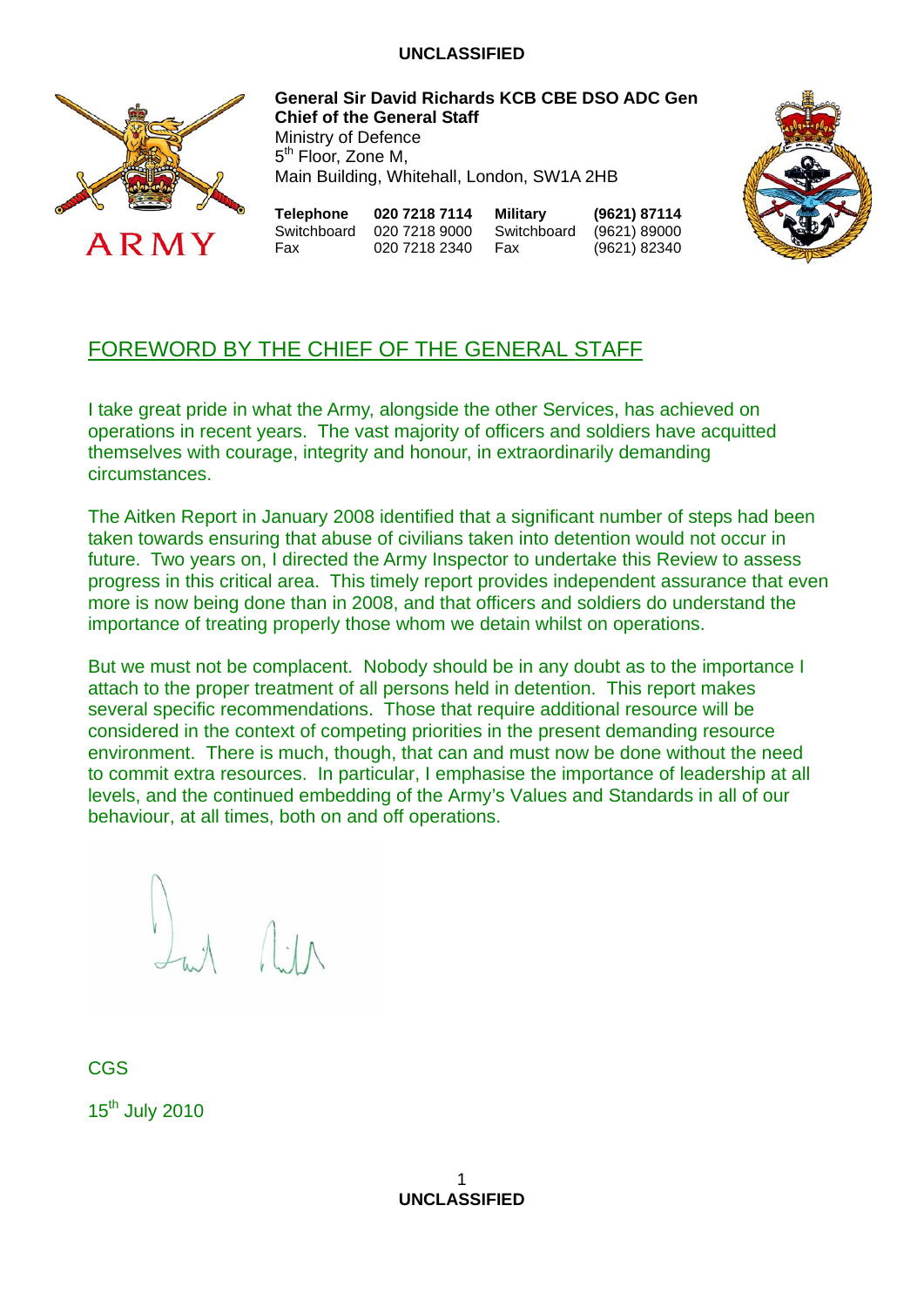# INTENTIONALLY BLANK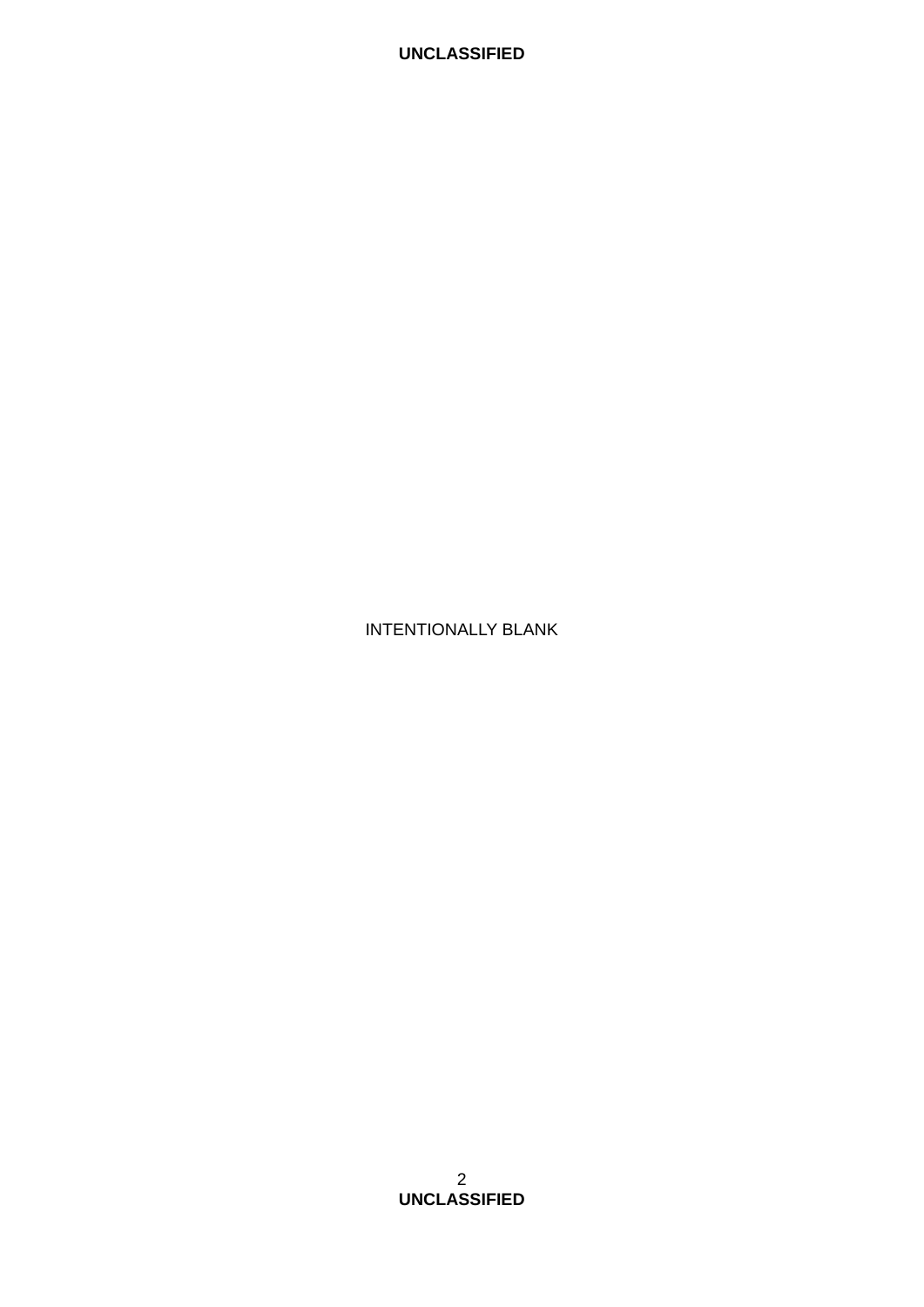# **Statement of Independent Assurance**

I was honoured to be invited by the Army Inspectorate to act as an independent advisor for its 'Review into the Implementation of Policy, Training and Conduct of Detainee Handling', undertaken in 2010. My role has been to -

- Review evidence and assess whether the findings were appropriately supported;
- Where necessary, challenge methodology, evidence collected by the review team and their findings; and
- Provide advice as to comparisons with police and other organisations' policies, procedures and practices.

This document outlines my assessment of the final report dated 9th July 2010. My judgement is informed by experience as a police leader and knowledge gained since retiring from the police service, in particular -

- Leading units responsible for managing police counter terrorism and counter extremism intelligence;
- Leading investigations into serious crimes;
- Consideration of Human Rights requirements in the context of investigation and arrest activities;
- Joint working and cooperation with international police and intelligence agencies (including detention and custodial practices);
- Inspection and review in the areas of police counter terrorism, intelligence and police/prison service cooperation; and
- Support to overseas policing agencies in the development of police/prison service joint practices.

I was engaged by the Army Inspectorate in March 2010. At this stage it had produced and presented interim findings of its ongoing review. My assessment is based upon:

- discussions with Army Inspectorate staff and participation in meetings convened to develop the work;
- access to ongoing work-strand records;
- access to staff in the Ministry of Defence; and,
- fieldwork visits to:
	- o the Permanent Joint Headquarters,
	- o the Defence Intelligence & Security Centre,
	- o the Military Corrective Training Centre Colchester,
	- o Headquarters 11 Light Brigade and units in Aldershot Garrison, the Operational Training & Advisory Group,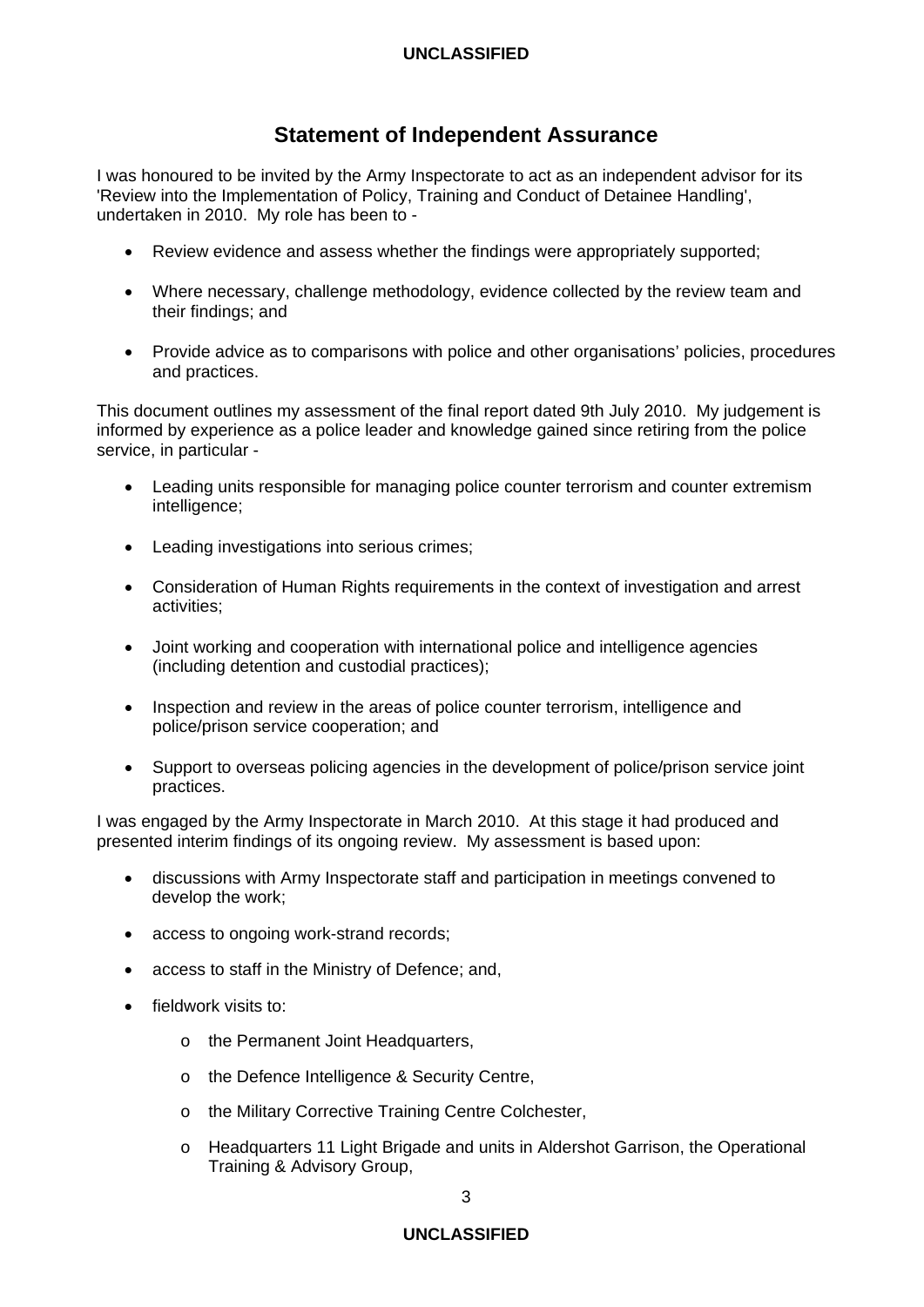o Camp Bastion and Kandahar in Afghanistan.

During the fieldwork visits I was provided with access to key individuals responsible for policy, training, preparation and leadership of forces engaged in operations in Afghanistan, and opportunities to independently speak with soldiers at UK bases and within theatre.

The methodology adopted for the review was appropriate to achieve a clear understanding of the strengths, opportunities and vulnerabilities attached to Defence and Army policies, training and practices for detainee handling –

- $\bullet$  Identification of a framework  $$ 
	- o The Conceptual framework;
	- o Training Design, Delivery and Effectiveness for Detainee Handling;
	- o The Inculcation of Values and Standards;
	- o The Actual Practice on Operations; and
	- o The Lessons Learned Process.
- Document review;

o

- Development of a question framework;
- Interview of key practitioners; and
- Analysis of findings.

The inspection team were professional, capable individuals with relevant experience that enabled them to undertake a searching and thorough review.

I am satisfied that there is evidence to support the findings and recommendations, particularly recognition of the positive measures taken to ensure the appropriate treatment of detainees (including the conduct of detention facilities, training and guidance, and forward deployment of RMP). The key findings can be summarised as falling into three areas -

- Tactical dealing with developments in policy, guidance and training that prepares forces for deployment;
- Governance and oversight identifying the necessity for a consistent governance framework that will ensure the embedding of tactical lessons; and
- Confidence and reassurance dealing with external validation of the measures taken by the Army.

Made Cemindan

**Mark Lewindon BSc(Hons) MSc Independent Advisor**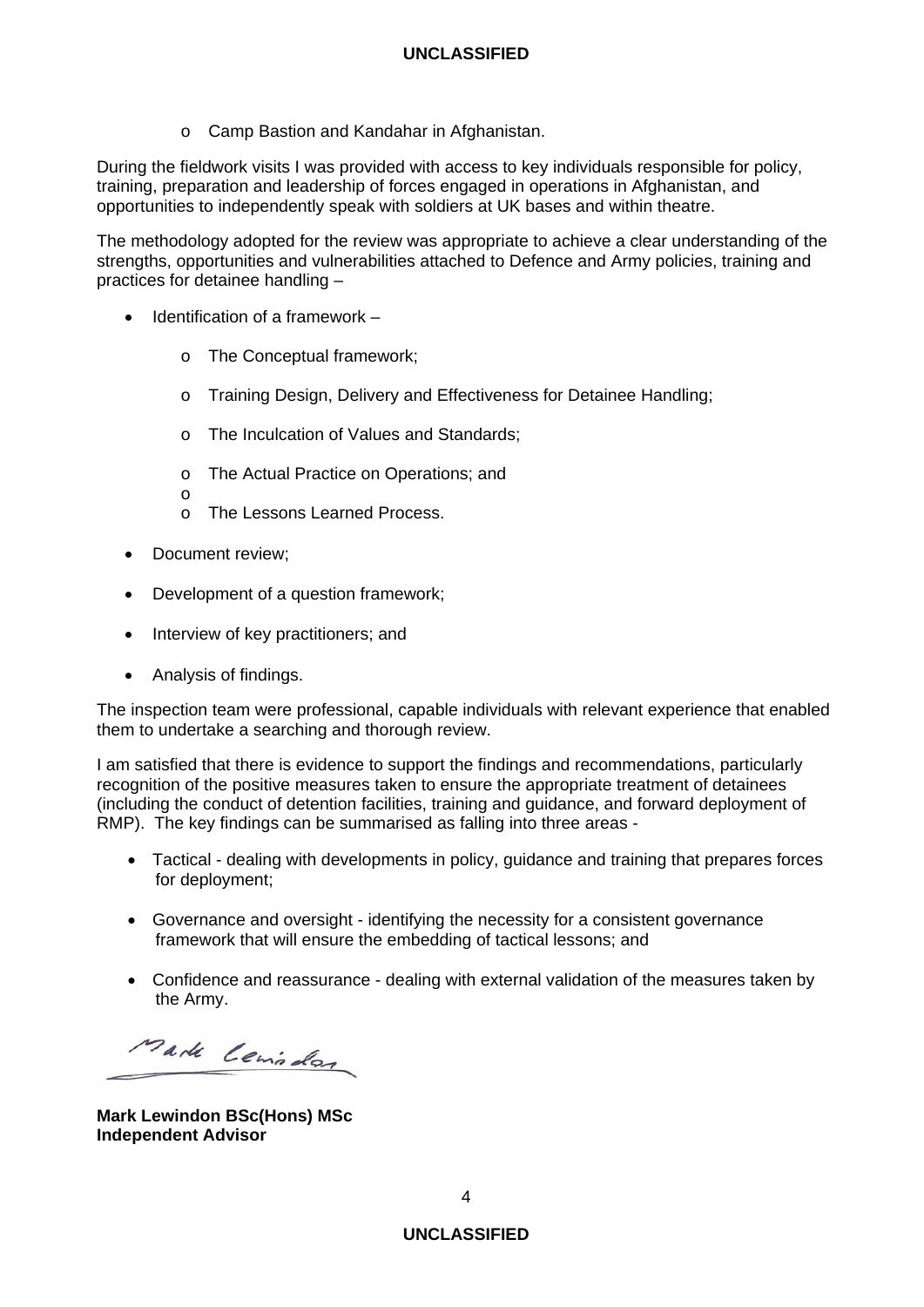9 Jul 10

## **FINAL REPORT OF THE ARMY INSPECTORATE REVIEW INTO THE IMPLEMENTATION OF POLICY, TRAINING AND CONDUCT OF DETAINEE HANDLING**

#### **EXECUTIVE SUMMARY**

1. In the context of external allegations and judicial reviews into the way in which the Army has handled detainees in the past, CGS directed that the Army Inspector should conduct a Review to provide an independent assessment of the current situation. This is the final report of that Review. Its role has not been to examine the circumstances surrounding specific allegations, but to review what measures are in place now and what improvements are in train.

2. Notwithstanding the independent status of the Army Inspector within the Army, the requirement that the Review should be demonstrably independent led to the engagement of an outside expert with relevant experience to provide an independent perspective and the necessary assurance; his findings are included within this report.

#### **AIM**

3. The aim of the Army Inspector's Review is to examine and assess the implementation of policy, training and conduct of detainee handling on operations, and to make recommendations.

#### **KEY FINDINGS**

4. Detainee handling has been an issue that has received direct attention from commanders at all levels in the Army and MOD, from the Secretary of State<sup>[1](#page-8-0)</sup> downwards. There has been much change since the Aitken report, and change has continued apace even while this Review has been under way.

5. Doctrine, procedures and training are in place that comply with legal and policy obligations, but which are nevertheless subject to regular review and continuous evolution. Soldiers<sup>[2](#page-8-1)</sup> clearly understand the basic procedures to follow and the proscribed techniques<sup>[3](#page-8-2)</sup>; they also understand that there are potential legal and strategic consequences of getting it wrong.

6. There is positive assurance that the UK facilities in Afghanistan are run in compliance with applicable international law, UK regulations and Defence policy. No evidence was seen or obtained to suggest that pre-deployment and in-theatre training are failing to prepare forces to carry out detainee handling in accordance with the law and policy. On operations in Afghanistan, commanders are clearly focused on this issue; governance mechanisms are in place to monitor and assure detainee handling processes, with any allegations of improper behaviour (including complaints by the detainees themselves) being formally investigated.

<span id="page-8-0"></span> <sup>1</sup> MOD Strategic Detention Policy Statement dated Mar 10.

<span id="page-8-1"></span> $^2$  Those questioned and assessed included soldiers from 11 Light Brigade in-theatre and 4 Mechanised Brigade just prior to and just after deployment.

<span id="page-8-2"></span><sup>&</sup>lt;sup>3</sup> Stress positions, hooding, subjection to noise, sleep deprivation, and deprivation of food and drink were proscribed as aids to interrogation in 1972 by direction of the then Prime Minister Mr Heath. The description 'proscribed' is consistent with the Aitken Report and current editions of joint doctrine; to ensure clarity of understanding by all soldiers, in future aide-memoires will use the description 'prohibited'.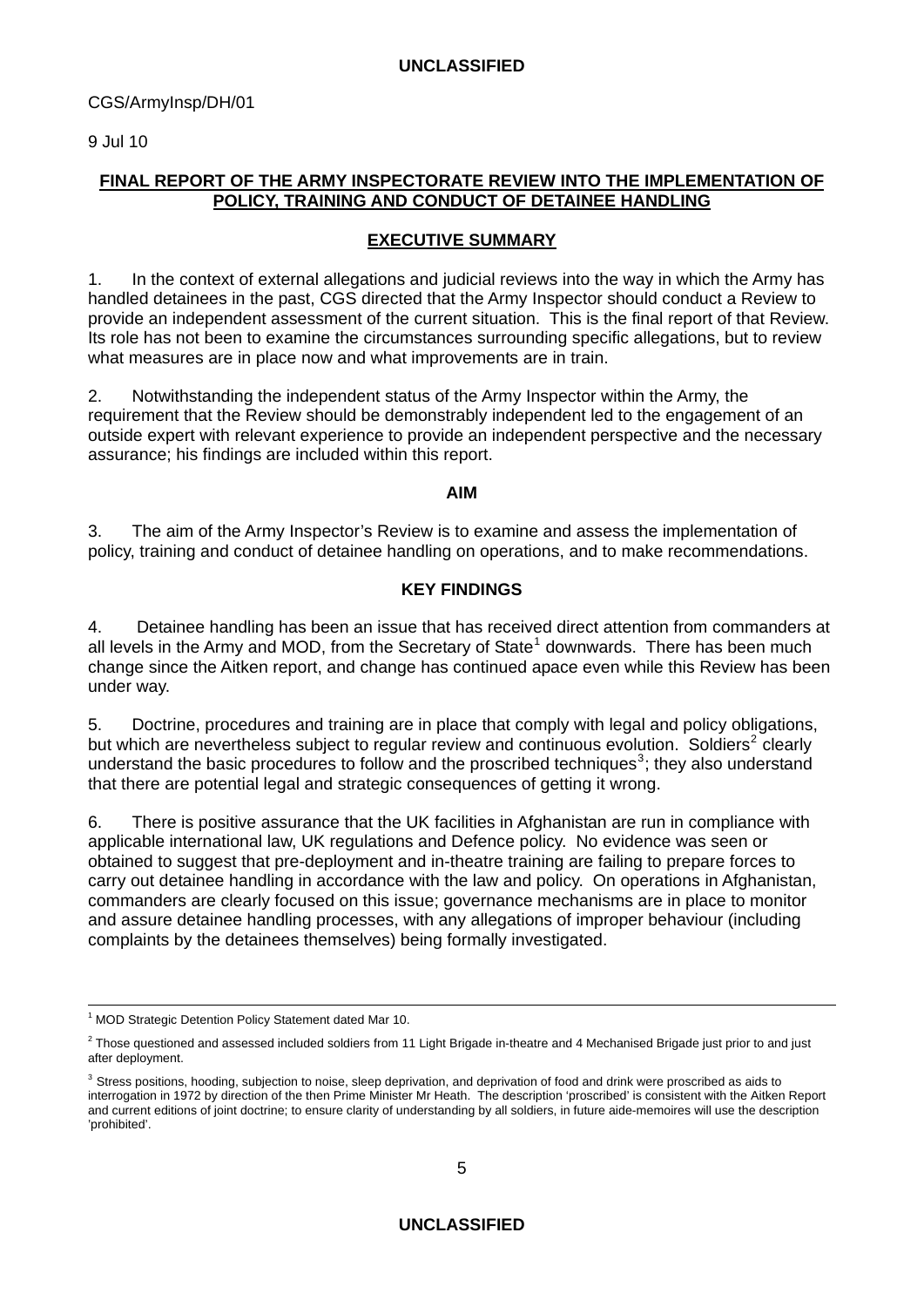7. Nevertheless, there are areas in which there is still room for improvement. This report makes a number of tactical-level recommendations that should be seen as improvements to a system that is now working, rather than as mending a broken system. The report also identifies three issues at a more strategic level:

a. While governance and oversight of detention activities in the Afghanistan theatre are now robust, it is important that work currently under way in the MOD to deliver a clear and effective higher level governance structure clearly sets out how individuals are to be held to account for delivering on their responsibilities under the Strategic Detention Policy.

b. Recognition of the need for generic detainee handling skills to be embedded in the instinctive behaviour of every Service person operating in the contemporary and future land environment has yet to be translated into reality; and some soldiers still see this as the business of Provost specialists. Within the Army this is being addressed through the Land Forces Force Development and Training action plan, but leadership at all levels will be needed to drive through real attitudinal change, and really to deliver this 'mainstreaming' of the ethos and skills of detainee handling.

c. Detention facilities are open to third party inspection by the International Committee of the Red Cross. The Department has recognised that a further level of independent, impartial assurance open to public scrutiny would be beneficial. To that end, Her Majesty's Chief Inspector of Prisons has been asked to explore the feasibility of undertaking this role.

# 8. **Strand 1 – The Conceptual Framework**.

a. There is a clear hierarchy from the Secretary of State's Policy Statement through Joint and Single Service doctrine, Operation HERRICK Standard Operating Instructions and down to the procedures set out in aide-memoires; and updated policy on Tactical Questioning and on Interrogation is being written by MOD. Gaps identified by the Review have already been, or are being, addressed; among the improvements not yet fully in place are revision of the Army Field Manual Countering Insurgency to set out the five techniques that are prohibited as an aid to interrogation, and review of all Army tactical doctrine by the Operational Law Branch before publication.

b. Remaining areas of uncertainty reported by UK Service personnel include how to deal with apparent mistreatment of detainees by Afghan forces, and the direction concerning juveniles.

# 9. **Strand 2 Training Design, Delivery And Effectiveness**.

a. The requirement for training in detainee handling is clearly specified. The overall training progression delivers Service personnel (including medical staff and those manning the established facilities) prepared to conduct detainee handling in accordance with the applicable law and with policy. There are differences in approach between the three Services; PJHQ should consider whether it has adequate visibility and assurance of the training standards of those entering the operational theatre. Within the Army, there is also a need for clearer records and audit trails of individuals' training, and for assurance of detainee handling training by Provost subject matter experts. Provision of Military Provost Staff to instruct and exercise detainee handling at OPTAG $<sup>4</sup>$  $<sup>4</sup>$  $<sup>4</sup>$  has not yet been formalised but an</sup> ongoing OPTAG Baseline Review will recommend an MPS uplift.

<span id="page-9-0"></span> $\overline{a}$ <sup>4</sup> The Operational Training and Advisory Group, subordinate to the Land Warfare Centre.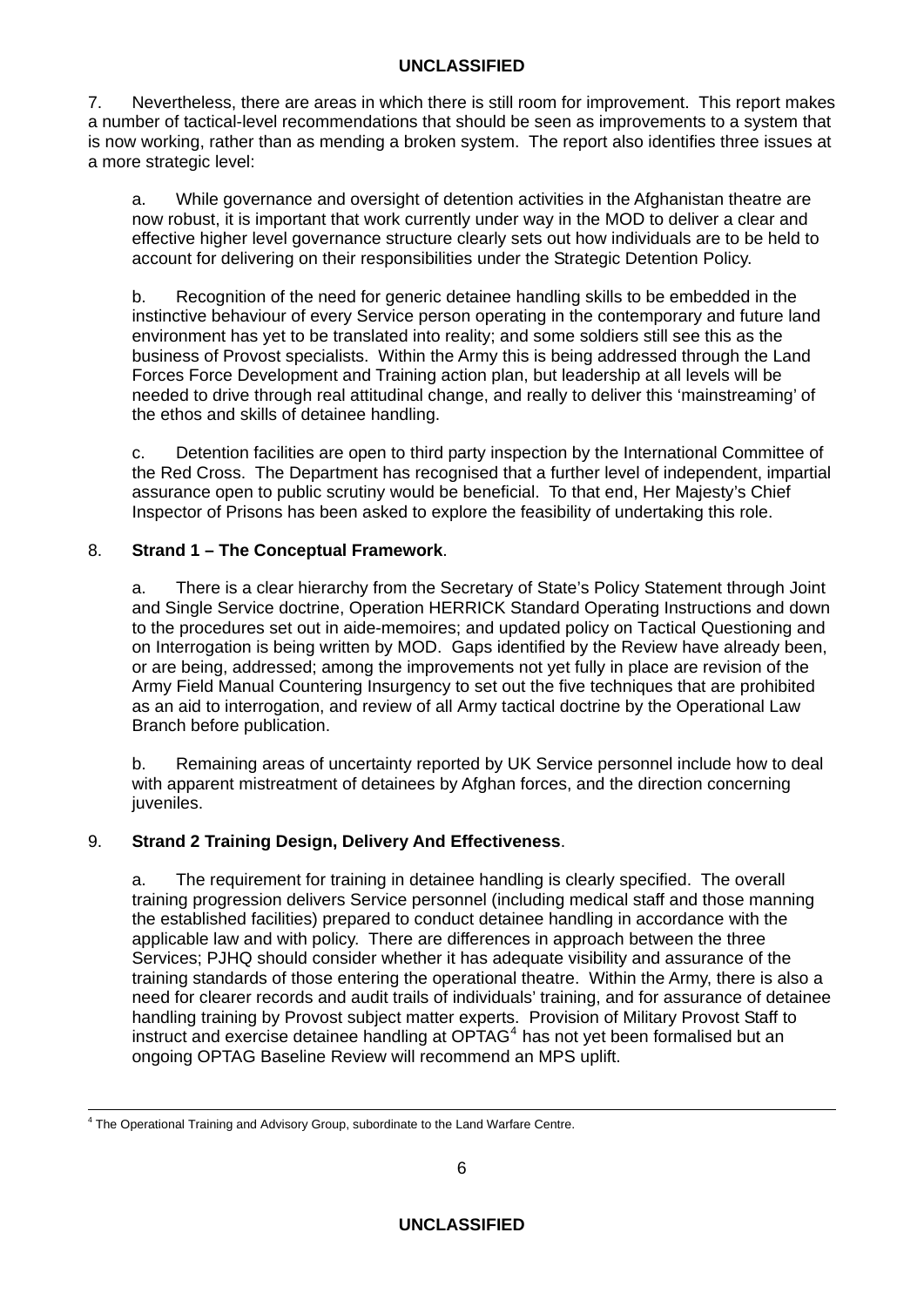b. More work is needed to embed generic detainee handling skills in the instinctive behaviour of every person operating in the contemporary and future land environment ('mainstreaming' the relevant ethos and skills).

c. On training for Tactical Questioning, the material taught should continue to be subject to regular review by lawyers; and measures are needed to increase awareness among unit commanders of what is required of those nominated as Tactical Questioners, in part so as to improve the quality of those undertaking the training.

10. **Strand 3 The Inculcation Of Values And Standards**. The Army's Values & Standards are the fundamental building block in the moral approach taken by those on operations and must not be regarded as just a 'peacetime' activity. There is a clear linkage between them and detainee handling; compliance with the mandatory annual training and associated tests should be auditably assured and recorded by the chain of command. Leadership is critical in delivering appropriate behaviour in relation to detainee handling; commanders at all level must lead 'by example', adhering to the Army's Values & Standards, and the equivalent for the other Services.

11. **Strand 4 - Actual Practice on Operations**. No evidence was found that indicated that the UK facilities are run in any way other than in compliance with applicable international and UK law, and Defence policy. No evidence was seen or obtained to suggest pre-deployment and in-theatre training are failing to prepare forces to carry out detainee handling in accordance with the law and desired outcomes. Where risk exists it is in the forward areas; full assurance there might be possible if a Military Provost Staff expert were deployed in every location in which UK forces are based. But these remain a scarce resource; and the level of assurance should be proportionate taking into account all the other risk-mitigation measures.

12. **Strand 5 – The Lessons Process**. Lessons processes (both Joint and Land) are in place and working; but those responsible should ensure that all lessons are being captured, validated and an audit trail maintained.

13. **Strand 6 – Governance and Assurance**. The Strategic Detention Policy provides a clear framework of responsibilities. Ongoing MOD work on the higher level governance should ensure that there is clarity of the mechanism for holding to account those with responsibilities under the Policy. In theatre, recent changes have introduced a clear governance and assurance structure, with separation of assurance from the operational chain of command. Land Forces should review the resourcing of Provost Marshal (Army) and of the Operational Law Branch, to ensure that they can fulfil their responsibilities.

14. **Further Work**. Responsibility for overseeing the consideration and implementation of the recommendations made in this report should lie with the governance mechanism that emerges from current MOD work.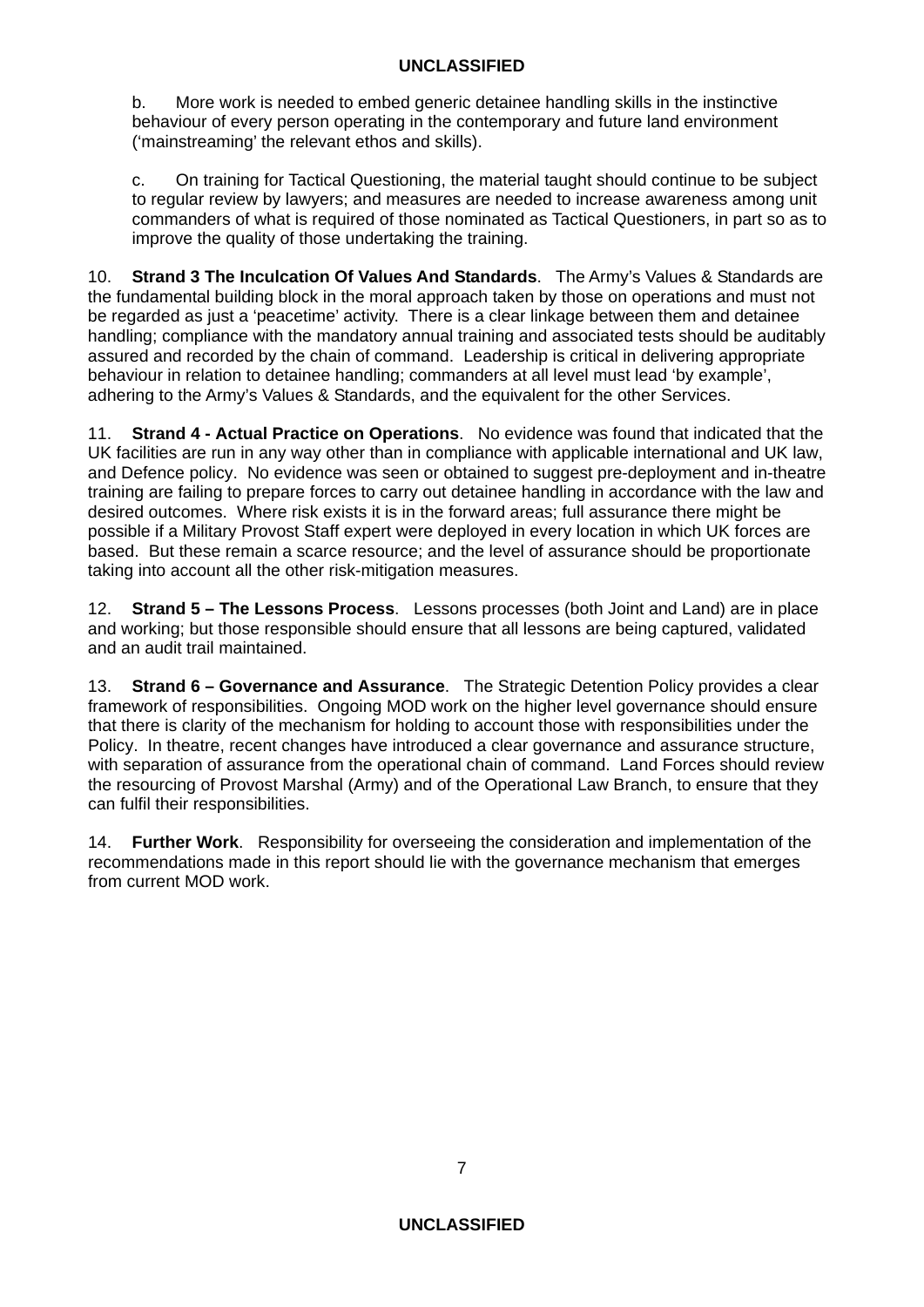# INTENTIONALLY BLANK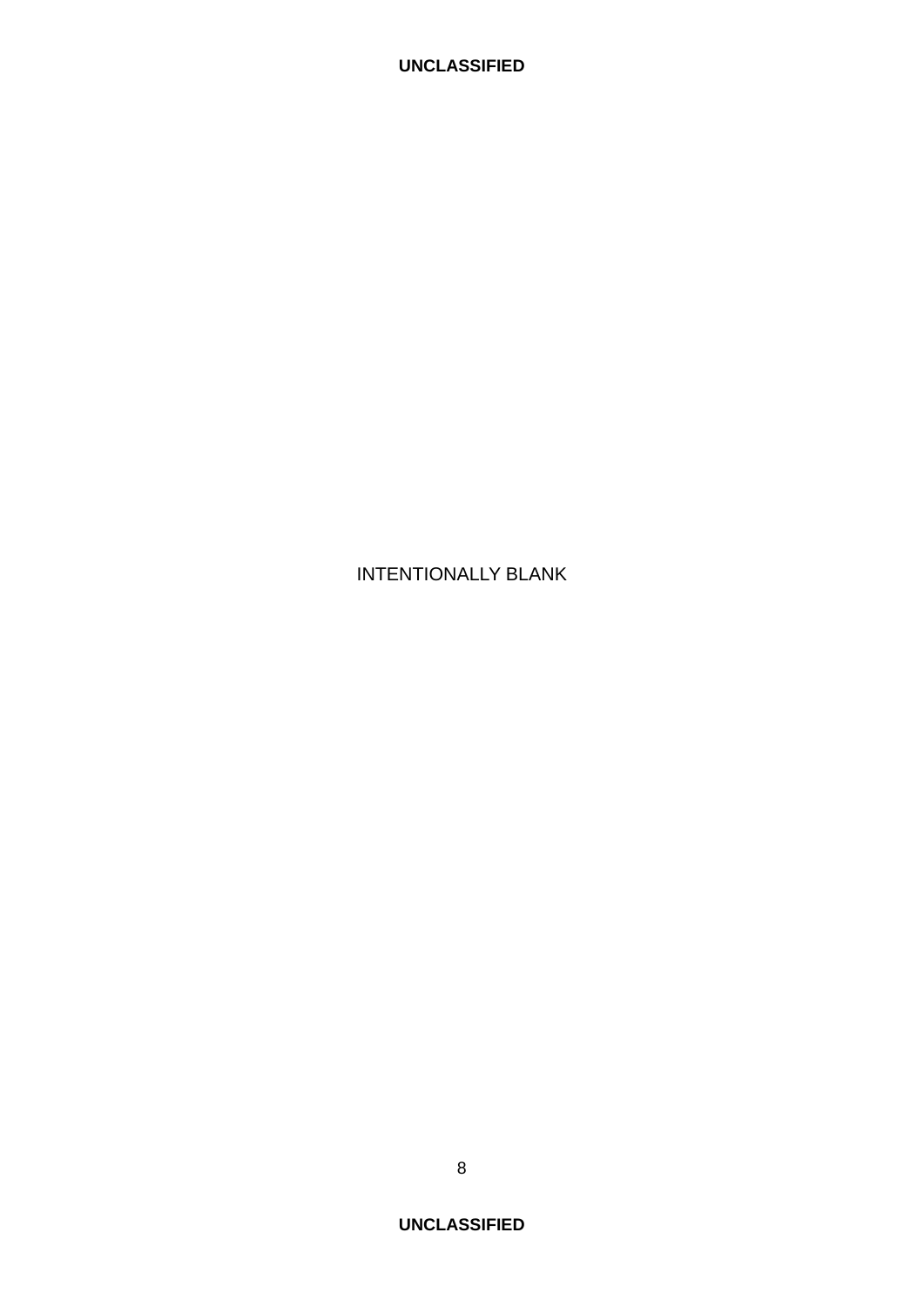9 Jul 10

## **FINAL REPORT OF THE ARMY INSPECTORATE REVIEW INTO THE IMPLEMENTATION OF POLICY, TRAINING AND CONDUCT OF DETAINEE HANDLING**

#### **CONTEXT**

1. The Army and the MOD have faced a significant number of allegations of inappropriate and improper handling of persons taken into the custody of UK forces during operations. CGS directed that the Army Inspector should conduct a Review to provide an independent assessment of the current situation within the Army. However, this is a land environment issue, not just an Army one. The previous Minister (AF) endorsed the proposition that the Review should examine detainee handling in the Land Environment, including linkages to Defence organisations and the other Services, drawing on other ongoing strands of work and supported by subject matter experts from across MOD. This is the final report of that Review.

2. It has not been the role of this Review to examine the circumstances surrounding specific allegations. The purpose is to review what measures are in place now and what improvements are in train; to identify any gaps that require further work; and to make recommendations accordingly. The Terms of Reference are at Annex A.

3. Notwithstanding the independent status of the Army Inspector within the Army, the requirement that the Review should be demonstrably independent led to the engagement of an outside expert with relevant experience to provide an independent perspective and the necessary assurance; his findings are included within this report. His CV is at Annex B.

#### **AIM**

4. The aim of the Army Inspector's Review is to examine and assess the implementation of policy, training and conduct of detainee handling on operations, and to make recommendations.

#### **KEY FINDINGS**

5. Detainee handling has been an issue that has received direct attention from commanders at all levels in the Army and MOD, from the Secretary of State<sup>[5](#page-12-0)</sup> downwards. There has been much change since the Aitken report<sup>[6](#page-12-1)</sup>, and change has continued apace even while this Review has been under way.

6. Doctrine, procedures and training are in place that comply with legal and policy obligations, but which are nevertheless subject to regular review and continuous evolution. Soldiers<sup>[7](#page-12-2)</sup> clearly understand the basic procedures to follow and the proscribed techniques<sup>[8](#page-12-3)</sup>; they also understand that there are potential legal and strategic consequences of getting it wrong.

<span id="page-12-0"></span><sup>&</sup>lt;sup>5</sup> MOD Strategic Detention Policy Statement dated Mar 10.

<span id="page-12-1"></span><sup>&</sup>lt;sup>6</sup> An Investigation into Cases of deliberate Abuse and Unlawful Killing in Iraq in 2003 and 2004. Published on 25 Jan 08.

<span id="page-12-2"></span> $^7$  Those questioned and assessed included soldiers from 11 Light Brigade in-theatre and 4 Mechanised Brigade just prior to and just after deployment.

<span id="page-12-3"></span><sup>&</sup>lt;sup>8</sup> Stress positions, hooding, subjection to noise, sleep deprivation, and deprivation of food and drink were proscribed as aids to interrogation in 1972 by direction of the then Prime Minister Mr Heath. The description 'proscribed' is consistent with the Aitken Report and current editions of joint doctrine; to ensure clarity of understanding by all soldiers, in future aide-memoires will use the description 'prohibited'.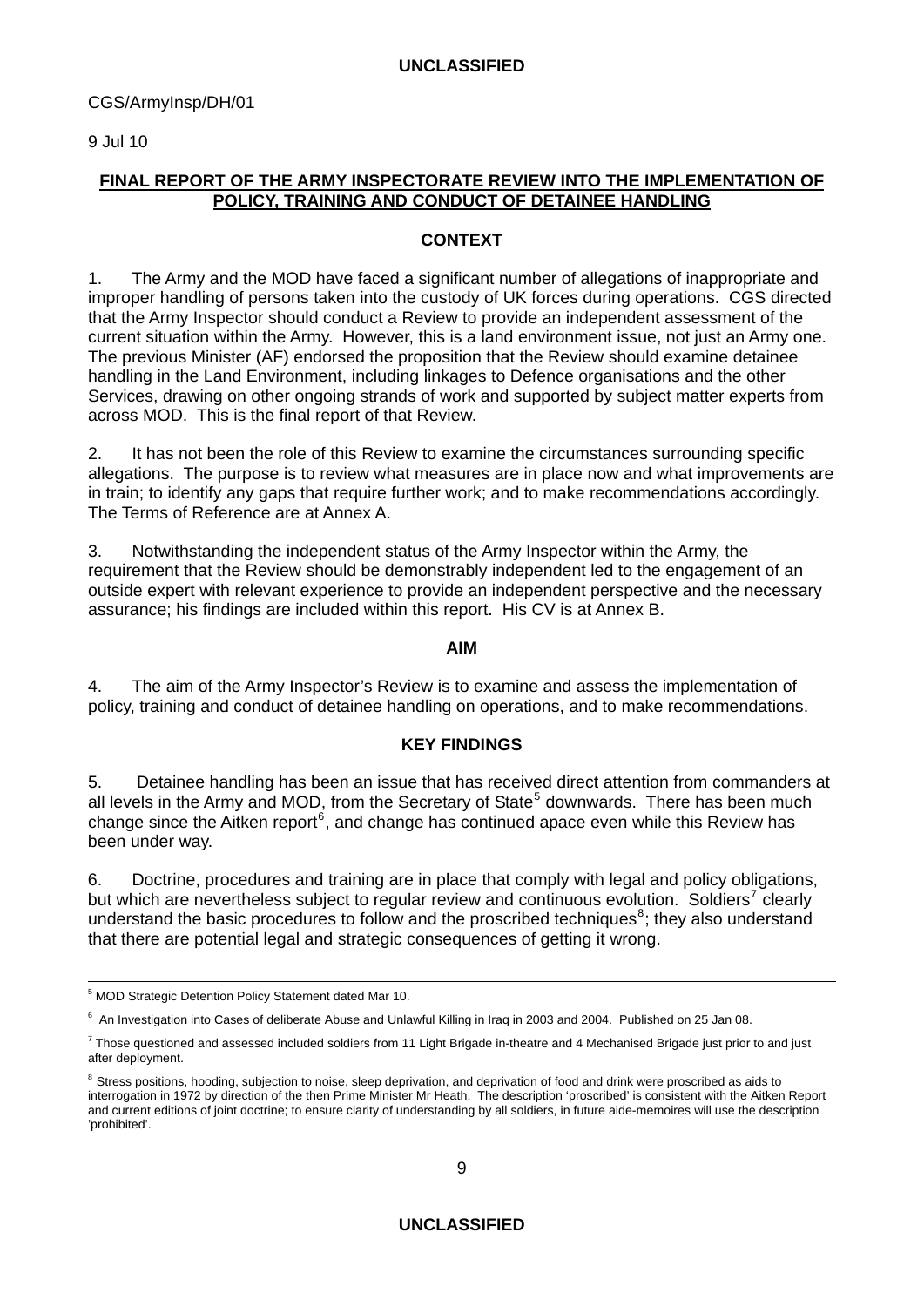7. There is positive assurance that the UK-run facilities in Afghanistan are run in compliance with applicable international and UK law, and Defence policy. No evidence was seen or obtained to suggest that pre-deployment and in-theatre training are failing to prepare forces to carry out detainee handling in accordance with the law and policy. On operations in Afghanistan, commanders are clearly focused on this issue; governance mechanisms are in place to monitor and assure detainee handling processes, with any allegations of improper behaviour (including complaints by the detainees themselves) being formally investigated.

8. Nevertheless, there are areas in which there is still room for improvement. This report makes a number of tactical-level recommendations that should be seen as improvements to a system that is now working, rather than as mending a broken system. The report also identifies three issues at a more strategic level:

a. While governance and oversight of detention activities in the Afghanistan theatre are now robust, it is important that work currently under way in the MOD to deliver a clear and effective higher level governance structure clearly sets out how individuals are to be held to account for delivering on their responsibilities under the Strategic Detention Policy.

b. Recognition of the need for generic detainee handling skills to be embedded in the instinctive behaviour of every person operating in the contemporary and future land environment has yet to be translated into reality; and some officers and soldiers still see this as the business of Provost specialists. Within the Army this is being addressed through the Land Forces Force Development and Training action plan, but leadership at all levels will be needed to drive through real attitudinal change, and really to deliver this 'mainstreaming' of detainee handling.

c. Detention facilities are open to third party inspection by the International Committee of the Red Cross. The Department has recognised that a further level of independent, impartial assurance open to public scrutiny would be beneficial. To that end, Her Majesty's Chief Inspector of Prisons has been asked to explore the feasibility of undertaking this role.

# **THIS REPORT**

9. The Review was structured according to five work strands, a structure also adopted for this report:

a. Strand 1 – The Conceptual Framework. This strand sought to test the integrity of the chain from law, through policy to doctrine and tactics, techniques and procedures (TTPs), such that an individual who adheres to TTPs will both do all that he should and do nothing that he should not.

b. Strand 2 – Training Design, Delivery and Effectiveness for Detainee Handling.This strand involves the validation of training specification (in accordance with the valid TTPs) and design; confirmation that the training is being properly delivered; and assessment of the effectiveness of the training through engagement with the force and individuals under training (principally 4 Mechanised Brigade and 11 Light Brigade).

c. Strand 3 – The Inculcation of Values and Standards (V&S). This strand makes an assessment of the inculcation of the Army's V&S in initial training and continuation training within the Field Army, including consideration of whether the value of Loyalty might be being inappropriately or inadvertently interpreted in such a way as to prevent the exposure of improper behaviour. Also, that V&S are not being regarded as a 'peacetime' issue and disregarded when preparing for operations. This strand includes a review of Military Annual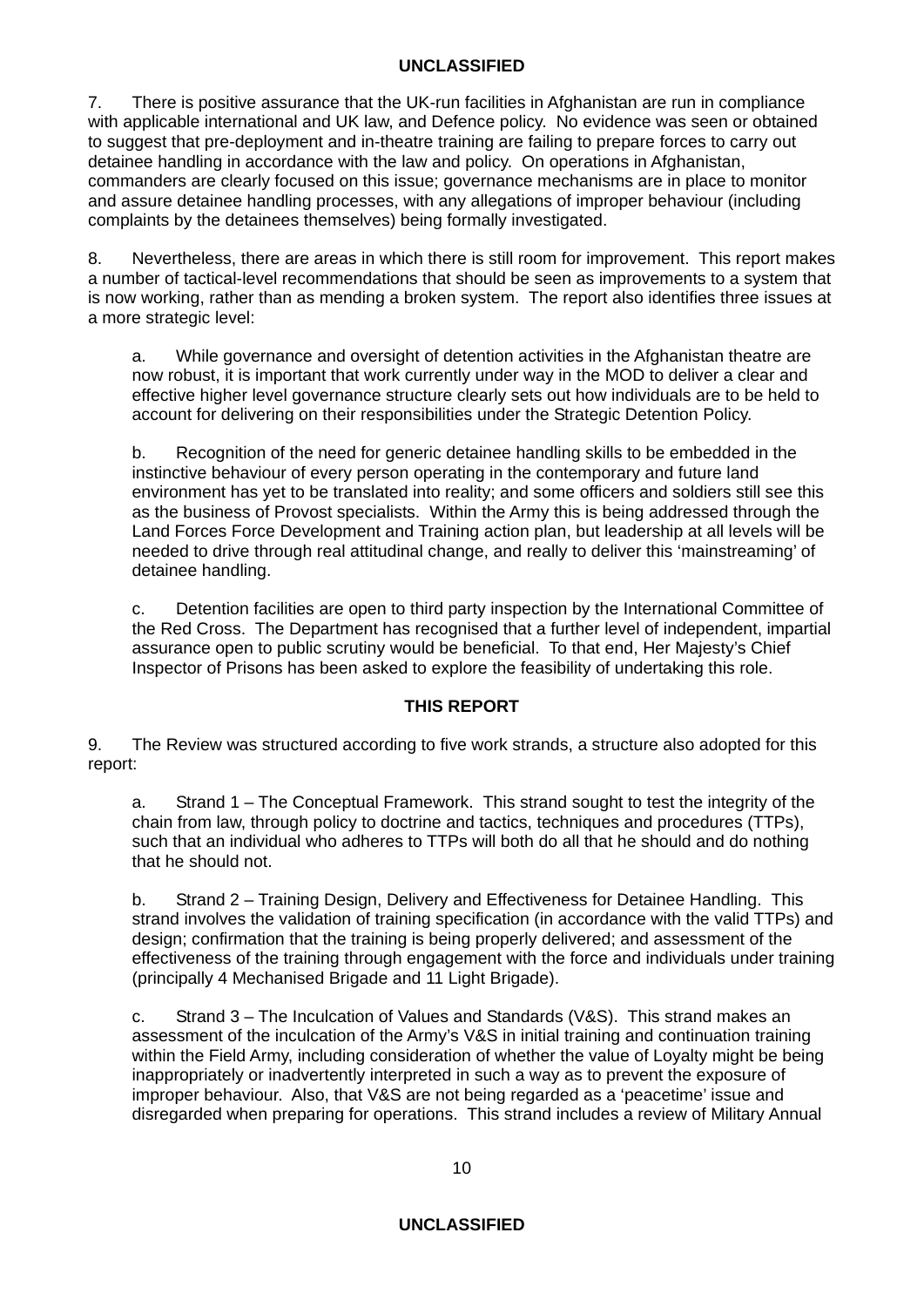Training Tests (MATTs) 6 &  $7^9$  as they contribute to the overall delivery of the detainee handling capability.

d. Strand 4 – Actual Practice on Operations. This strand draws on the work conducted by Provost Marshal (Army) in his review of current practice on Operation HERRICK from point of capture to point of release or handover, and on visits to theatre by the Review team (including the external member).

e. Strand 5 – The Lessons Process. This strand seeks to confirm what lessons have been identified in this area; then to track the audit trail to identify what remedial action has been taken.

10. Implicit in each work strand is the requirement to identify and validate assurance and governance mechanisms; the report therefore includes a sixth strand addressing governance. This sought to analyse the governance arrangements for Detainee Handling and verify that they are satisfactory and fit for purpose. It also sought to identify appropriate points of authority, responsibility and accountability within the chain of command from MOD downwards for this complete activity.

11. The Review began by focusing its effort within the Army. Having produced interim recommendations, it then widened its view to encompass practise on operations in Afghanistan; to consider practise within Joint organisations, including instruction provided by the Defence Intelligence and Security Centre; and to compare the Army's provisions within this field with those of the Royal Navy<sup>[10](#page-14-0)</sup> and Royal Air Force. This final report covers the whole Review, including the interim recommendations, on which it assesses progress to date.

12. While recognising the importance of remaining independent, the Review has drawn on the work of others. This includes inspection visits<sup>[11](#page-14-1)</sup> by the Provost Marshal (Army)<sup>[12](#page-14-2)</sup> to detention operations on Operation HERRICK, and work led on behalf of the Commander in Chief Land Forces by Commander Force Development and Training<sup>[13](#page-14-3)</sup>. This Review was able to provide independent assurance of that Force Development and Training work, which was conducted by Director General Land Warfare and the staff of the Land Warfare Centre. Undertaken in parallel with the early stages of this Review, it used the same five strands; the early findings of both were incorporated in April into an action plan that has ensured that Land Forces have taken action as soon as possible to address identified shortcomings.

13. Whereas the Force Development and Training work assessed the systems that the Army has in place, the approach taken by this review has been to test outcomes by: talking to those directly involved in the production of doctrine; witnessing the delivery of training; interviewing training staff and personnel undergoing training prior to deployment; and visiting forces deployed on Operation HERRICK to test current practise on operations. A list of those organisations visited and consulted during the review is at Annex C.

14. In January 2008 the Army published the Aitken report, on "an investigation into cases of deliberate abuse and unlawful killing in Iraq in 2003 and 2004". Brigadier Aitken examined six

<sup>&</sup>lt;sup>9</sup><br>MATT 6 (Values and Standards) and MATT 7 (Operational Law). See paragraph 36.

<span id="page-14-0"></span><sup>&</sup>lt;sup>10</sup> Including the Royal Marines.

<span id="page-14-1"></span><sup>&</sup>lt;sup>11</sup> In January and May 2010.

<span id="page-14-2"></span> $12$  PM(A) is the Competent Army Authority and Inspectorate (CAA&I) for Custody and Detention and, as such, is the special advisor to CJO for detention matters on operations. A fuller description of his role can be found in paragraph 114.

<span id="page-14-3"></span><sup>&</sup>lt;sup>13</sup> A Lieutenant General within Land Forces Command.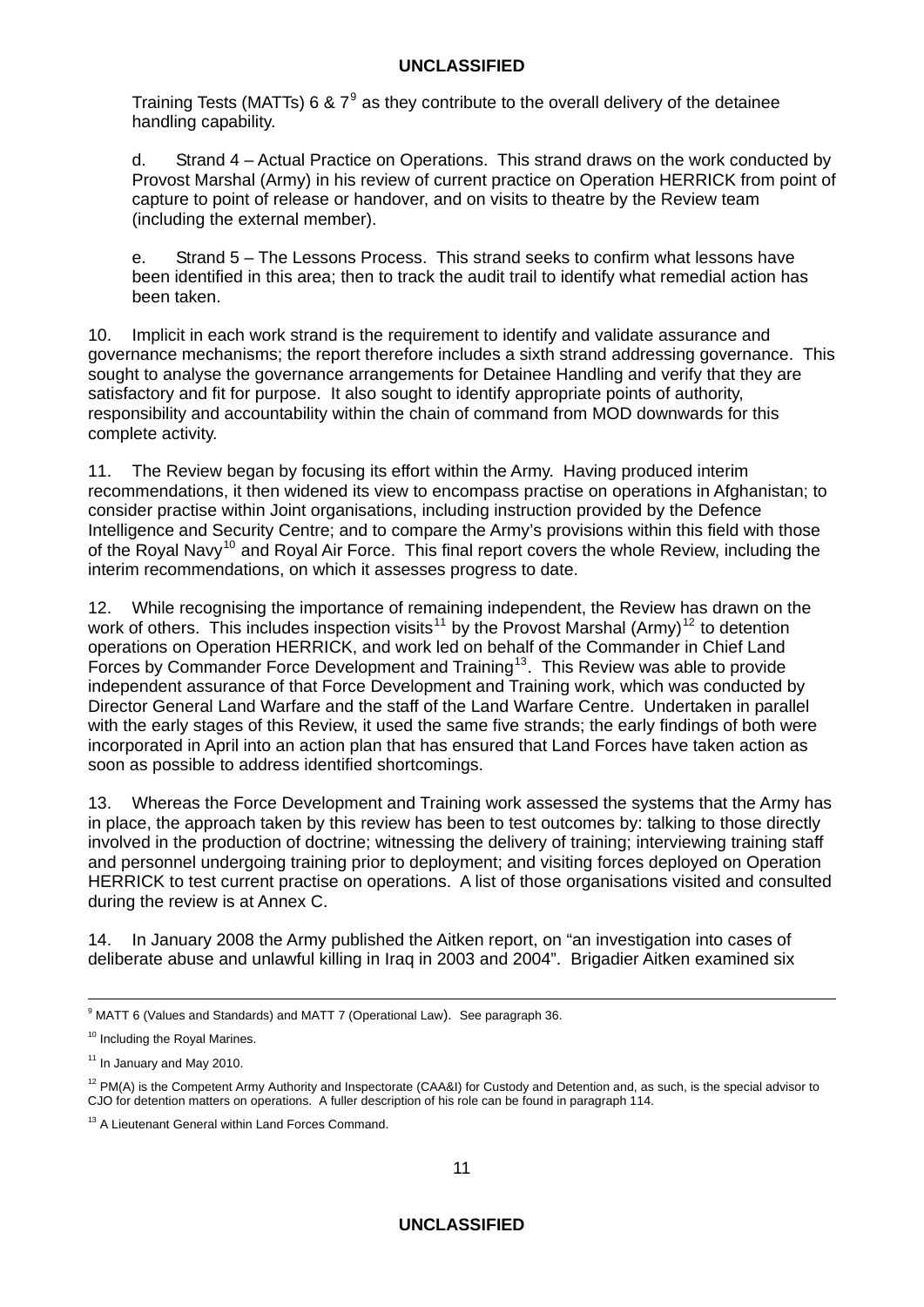cases, identifying<sup>14</sup> failures in leadership, education, training (including clear doctrine to support it), and in the effective operation of the military criminal justice system. He identified 16 measures taken since 2003 to prevent abuse on operations. This Review examines the situation after a further 2 years.

# **SCOPE**

15. Joint Doctrine[15](#page-15-0) states that "*During the course of military operations, members of UK Armed Forces must expect and be prepared to hold personnel who are no longer willing or able to continue fighting, as well as other personnel who merit detention or internment on other grounds. Prisoner Handling describes all aspects of dealing with persons who fall into the hands of UK Armed Forces during operations, whether categorised as Prisoners of War, internees or detainees*." Moreover, "*During hostilities not amounting to International Armed Conflict, UK Forces can expect to deal with 2 classes of captured or detained persons*", those being internees and detainees.

16. This Review is concerned not with the grounds for detaining an individual, but with the processes and behaviours involved when undertaking such detention<sup>[16](#page-15-1)</sup>. The Ministry of Defence Strategic Detention Policy[17](#page-15-2) uses the term 'detained persons' to cover "*Prisoners of War, protected persons as defined in the Geneva Convention IV, and detainees and security internees, whether or not the Geneva Conventions apply*". This report therefore uses the term 'detainee handling' generically, to cover the complete process, from the point of detention to release from UK custody, to which persons detained by UK forces on current operations are subjected.

17. It will never be possible to produce a completely watertight system that guarantees that no individual detained by UK forces will ever be inappropriately treated. This is an activity conducted by human beings. Humans make mistakes, particularly when subjected to stress; and however well individuals are selected and trained, some may still harbour malicious intent. But the aim must be to deliver an end-to-end system that reduces the possibility of maltreatment of detainees to a level as low as reasonably practicable, whilst ensuring that any such maltreatment is detected and dealt with. The system should also engender confidence amongst external observers that detained persons are indeed properly treated. The Review has sought, within its terms of reference, to assess the extent to which these goals are achieved.

# **REVIEW FINDINGS**

#### **STRAND 1 - THE CONCEPTUAL FRAMEWORK**

18. The aim of this strand was to test the integrity of the chain from applicable law, through policy and doctrine, to tactics techniques and procedures, such that every Service person who followed the direction he or she was given would both do all that they should do and nothing that they should not do.

19. Early in its work the Review noted the lack of an overarching MOD policy statement on the handling of detainees. In March 2010 the Strategic Detention Policy statement by the Secretary of

  $14$  The Aitken Report, 25 January 2008, paragraph 15.

<span id="page-15-0"></span><sup>&</sup>lt;sup>15</sup> Joint Doctrine Publication 1-10, Prisoners of War, Internees and Detainees.

<span id="page-15-1"></span><sup>&</sup>lt;sup>16</sup> And in doing so it concentrates in particular on the current operating environment in which hostilities do not amount to International Armed Conflict.

<span id="page-15-2"></span><sup>&</sup>lt;sup>17</sup> Signed in March 2010 by the then Secretary of State for Defence. The reference here is to foot note 2.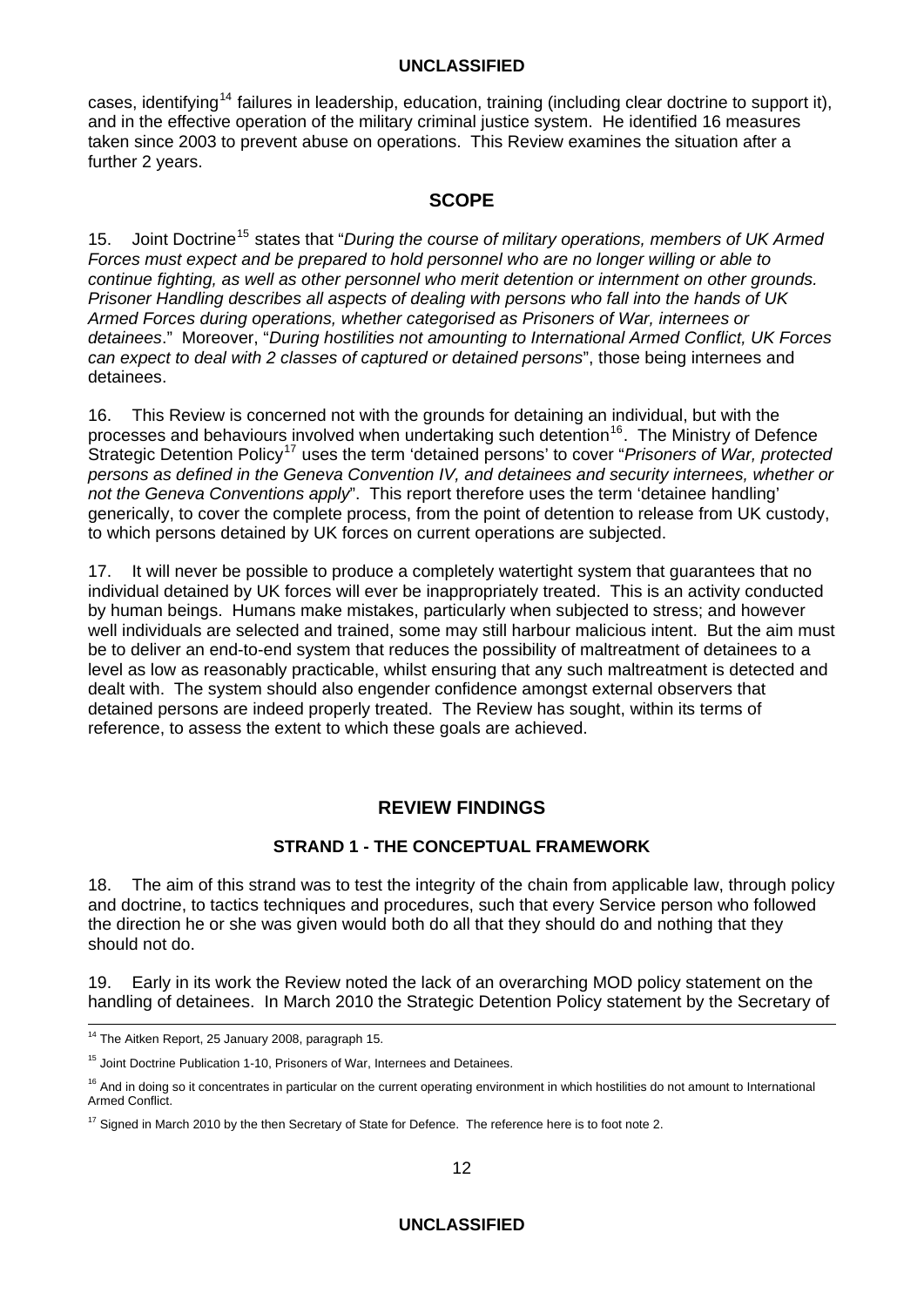State for Defence was published. That statement clearly sets out policy "*to be observed whenever UK Armed Forces undertake detention in an operational theatre*". It recognises that "*The standards that can be achieved will clearly be dependent on the precise nature of the operational environment, and it is likely that facilities will improve as operations endure, but at all times they must meet our legal obligations*". The policy states a requirement for "*appropriate and comprehensive doctrine*", and for "*All persons involved in detainee handling (including civilian employees and contractors) ... to receive appropriate instruction and training*". Intelligence collection during detention is specifically subjected to the minimum standards set out by the policy. Finally, specific responsibilities are allocated to the Chief of Joint Operations; to the Provost Marshal (Army) (who is designated as the Defence Subject Matter Expert for operational detention on overseas operations); and to commanders and leaders. Thus, this new policy statement provides the necessary linkage to the law, while providing clear direction and framework for subordinate documents.

it clearly sets out detention criteria, nominates the detention authority and specifies responsibilities, 20. Below the Strategic Detention Policy, the hierarchy of doctrine provides appropriate and understandable publications for each level of command. The joint doctrine publication JDP 1-10 is the cornerstone, and is an easily readable and thorough document which is currently undergoing a regular review by the Development, Concepts and Doctrine Centre (DCDC)). Detention operations on Operation HERRICK are governed by the Permanent Joint Headquarters Standard Operating Instruction (SOI) J3-9 "*Stop, Search, Question and Detention Procedures in the HERRICK JOA*[18](#page-16-0)*"*. [19](#page-16-1) This document is discussed further under Strand 4 (Actual Practice on Operations), but and sets minimum standards of treatment. Further generic direction is provided by Joint Service Publications (JSP) 381 (Aide-Memoire on the Law of Armed Conflict) and 383 (Joint Service Manual of the Law of Armed Conflict).

21. Within the Army, the principal relevant Land Environment doctrine is published in Army Field Manual Part 1 Volume 10, Countering Insurgency<sup>[20](#page-16-2)</sup>. Beneath that lie Army Formation Standard Operating Procedures  $(AFSOPs)^{21}$  $(AFSOPs)^{21}$  $(AFSOPs)^{21}$  and Army Unit Standard Operating Procedures (AUSOPs) $^{22}$  $^{22}$  $^{22}$ , the Operation Herrick Tactical Aide-Memoire (issued to all commanders at section commander level and above), and the Operation HERRICK Individual Aide-Memoire issued to every Army, Royal Navy, Royal Marine and Royal Air Force service person deploying to Afghanistan.

22. In 1972 the UK Government prohibited the use of 5 techniques (wall-standing<sup>[23](#page-16-5)</sup>; hooding; subjection to noise; sleep deprivation; deprivation of food and drink) as an aid to interrogation<sup>2</sup> Issues surrounding the Heath Ruling are discussed in detailed in the MOD's Closing Submissions on Modules 1 – 3 for the Baha Mousa Public Inquiry and are not repeated here. For the purpose of this Review, it is sufficient to note that early in its work the Review identified that although the prohibition of those five techniques was clearly set out in JDP 1-10, it was not set out clearly and unambiguously in the Tactical and Individual Aide Memoires; a reprint for the forces deploying to Operation HERRICK 12 from April 2010 now does set them out in such terms. Similarly, although

<span id="page-16-0"></span><sup>&</sup>lt;sup>18</sup> JOA: Joint Operational Area.

<span id="page-16-1"></span><sup>&</sup>lt;sup>19</sup> The current version is dated 12 April 2010.

<span id="page-16-2"></span> $20$  The latest version was published in January 2010.

<span id="page-16-3"></span><sup>&</sup>lt;sup>21</sup> AFSOP (now referred to as Land Handbook Formation SOPs) dated Jan 05.

<span id="page-16-4"></span><sup>&</sup>lt;sup>22</sup> AUSOP (now referred to as Land Component Handbook USOPs) dated Jul 01.

<span id="page-16-5"></span><sup>&</sup>lt;sup>23</sup> This has subsequently been widened within policy and doctrine to encompass all stress positions: forcing captured or detained persons to adopt a posture that is intended to cause physical pain and exhaustion.

<span id="page-16-6"></span><sup>&</sup>lt;sup>24</sup> In 1972 the then Prime Minister Mr Heath said in the House of Commons that " ... the Government ... have decided that the techniques … will not be used in future as an aid to interrogation … The statement that I have made covers all future circumstances". This position was restated in 1977 by the Attorney General: "The Government … now give this unqualified undertaking, that the five techniques will not in any circumstances be reintroduced as an aid to interrogation".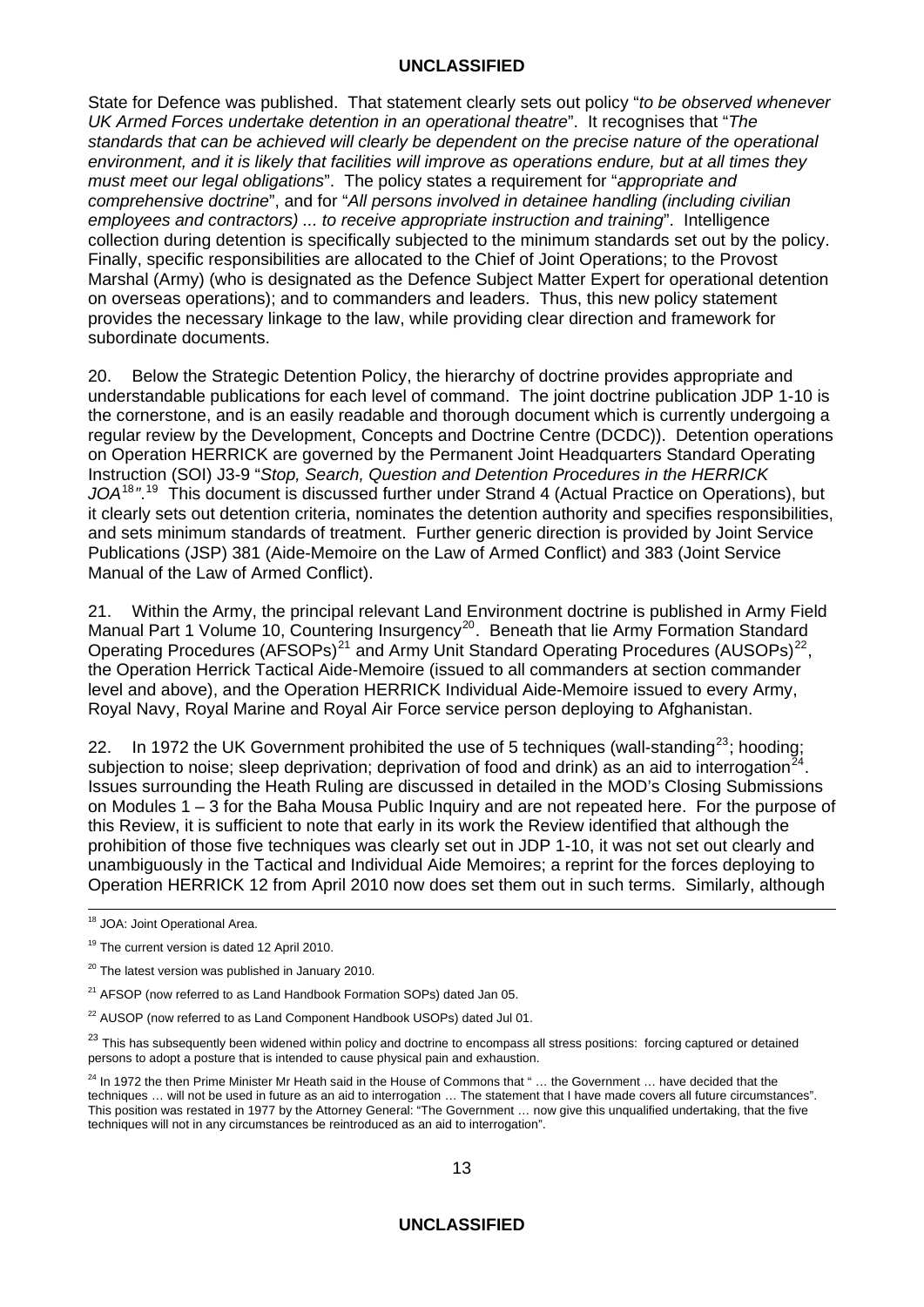the Army Field Manual states the need to treat any captured persons lawfully with no inhumane or degrading treatment or punishment of anyone, and that "*Under no circumstances may hoods or sandbags over the head be used on detainees*", it does not specify the other four techniques; this will be addressed during the next revision of the Manual, but in the meantime clear direction is provided by JDP 1-10, PJHQ SOI J3-9 and the aide-memoires. Hitherto, the techniques have been variously described as 'proscribed' or 'prohibited'. This Review found that many soldiers did not understand the meaning of 'proscribed'; in the interests of clarity, aide-memoires will henceforth describe them as 'prohibited' as an aid to interrogation.

23. The Review noted that the aide-memoires also did not specify the prohibition on 'trophy' photographs of detained persons. That, too, has been corrected in the latest versions.

24. Notwithstanding the absence of specific reminders in the previous editions of aide-memoires, the Review has found that these prohibitions are clearly and fully covered in training. Both the Provost Marshal (Army)'s visit to Afghanistan in January 2010 and this Review's discussions with troops on Operation HERRICK 11 and those training for and deployed on Operation HERRICK 12 indicated a universal awareness and understanding of them.

25. Alongside this generalist doctrine and direction, the Surgeon General has issued specific direction to medical personnel. His Operational Policy Letter $^{25}$  $^{25}$  $^{25}$  is comprehensive and thorough in its direction on the medical treatment of detained persons. The Review noted that this policy letter is very Operation HERRICK-centric and contains some direction which could not be applied outside that theatre of operations. However the Review also notes that it is intended to incorporate the generic medical policy into JDP 1-10 while detailing HERRICK-specific medical support arrangements for detainees within PJHQ SOI J3-9. The Review endorses both of these approaches as an aid to clarity and to ensuring compliance with policy.

26. Documents at all levels in the hierarchy are frequently reviewed. However, the Army-owned documents are authored by a range of different staff branches. It became clear to the Review that not all land environment tactical doctrine publications were routinely passed in draft to legal officers for their comment and input, nor were documents containing any reference to the handling of captured persons all passed to the Provost Marshal (Army)'s staff for their consideration. Action is being taken<sup>[26](#page-17-1)</sup> to revise the guide to the production of tactical doctrine to include a requirement for validation by the Operational Law Branch. The Land Warfare Centre should also ensure that any land environment doctrine that relates to detention or detainee handling should be passed to the staff of Provost Marshal (Army) for their consideration before being finalised.

#### **Recommendation 1: The Land Warfare Centre should ensure that any land environment doctrine that relates to detention or detainee handling should be passed to the staff of Provost Marshal (Army) for their consideration before being finalised.**

27. While the Review found that the hierarchy covered current operations in Afghanistan well, it identified that there was a risk of becoming too Afghan-focused and losing the generic applicability that would ensure that policy, doctrine and directives remain widely applicable. For example, while PJHQ's SOI J3-9 is specifically written for the Operation Herrick joint operational area, PJHQ ought also to have a generic SOI for the handling of detainees, to cover other operations including shortnotice contingencies. PJHQ recognises this, and is developing such a document.

28. The foregoing paragraphs address the general treatment and handling of detainees. On the separate but related issues of Tactical Questioning and of Interrogation, the MOD currently has a

<span id="page-17-0"></span> <sup>25</sup> SGOPL No 9/09. Reference SGD/29/01/01 dated 18 Dec 09.

<span id="page-17-1"></span><sup>&</sup>lt;sup>26</sup> By the Land Warfare Development Group, part of the Land Warfare Centre<sup>:</sup>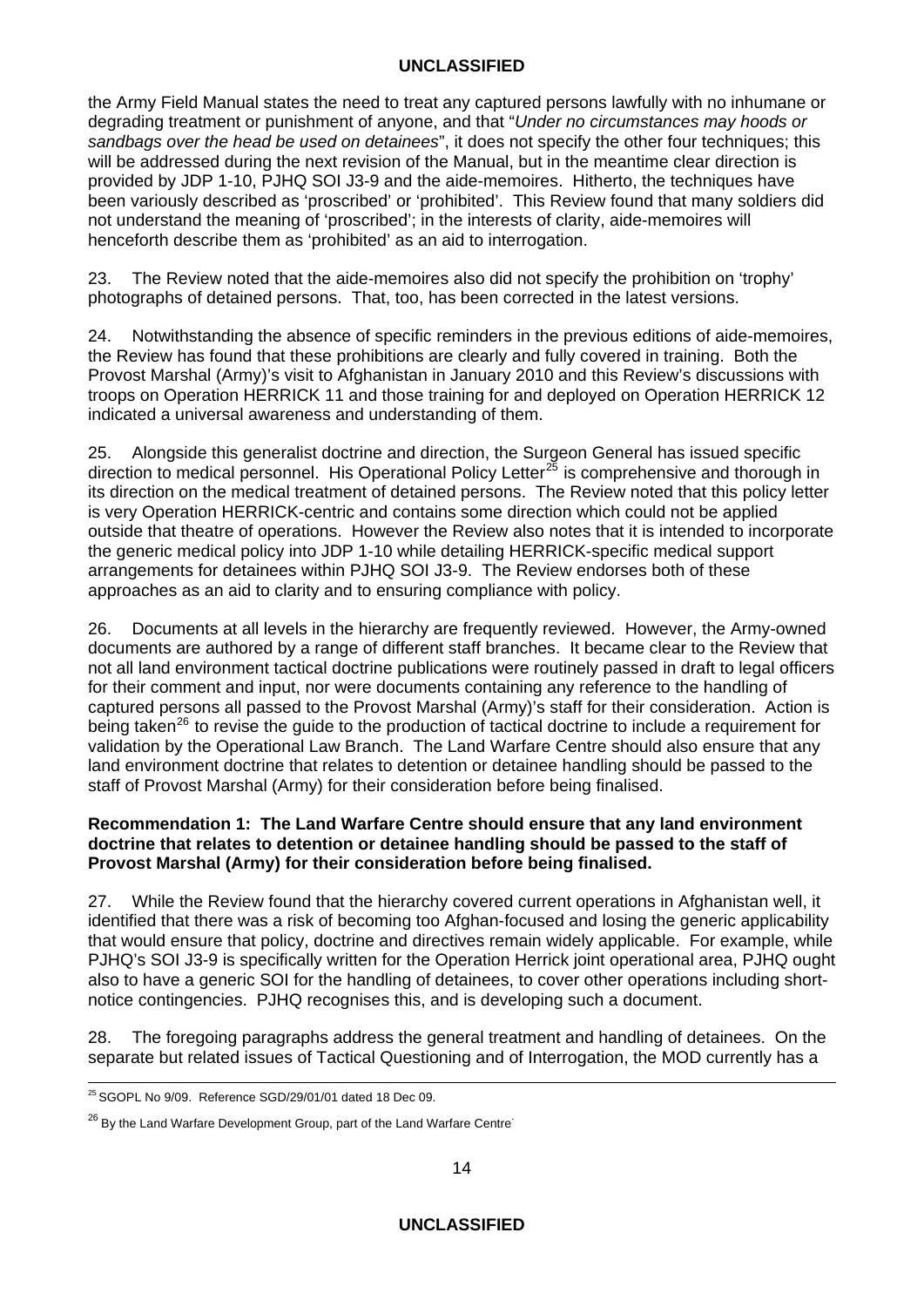single directive covering both types of investigative dialogue. That is in the process of being rewritten as two documents. The purpose of Tactical Questioning is to obtain information of a tactical nature from captured persons, the value of which would deteriorate or be lost altogether if the questioning was delayed; it therefore takes place in the period immediately after an individual is taken into detention and in locations that are not specialist facilities. Interrogation is the systematic longer term questioning of a selected individual by a trained and qualified interrogator. Under extant policy, neither tactical questioning nor interrogation may be conducted other than by specially trained and qualified experts, who have been properly authorised to engage in such activity; although JDP 1-10 notes that "*in limited circumstances it will be necessary for an individual to be questioned immediately upon apprehension by troops not qualified in tactical questioning. Such questioning should be confined to establishing an individual's status or eliciting information vital to preserve force protection*". The current MOD Policy on Tactical Questioning and Interrogation<sup>27</sup> refers explicitly to the prohibited 5 techniques which are reiterated as techniques that are expressly and explicitly forbidden as an aid to interrogation.

29. The Review has considered where the boundary should lie between 'Tactical Questioning' and 'Interrogation'. Questioning an individual at the point of detention to determine identity and the nature of any immediate threat to the force is clearly the former. But once away from the point of detention, the boundary becomes blurred. The Review believes that it should be exceptional for further questioning to be undertaken in advance of the detainee reaching a trained interrogator in facilities that ensure appropriate safeguards, but that it would be wrong to ban such questioning completely; this must be for the commander's judgement according to the tactical situation, and in the knowledge that he will be held fully to account for his and the Tactical Questioner's actions.

30. In its discussions with deployed personnel, the Review has identified two areas in which some individuals were uncertain as to the policy to be followed: their responsibilities when mentoring Afghan National Security Forces (ANSF) as to the conduct of the members of those forces with respect to detained persons; and the detention (or not) of juveniles.

a. SOI J3-9 states that "*ANSF working alongside UK forces are, wherever possible, to take the lead in detention operations and the role of UK forces should be to ensure that there is a safe and secure environment in which such operations can take place and to assist if necessary*". It further states that "*if it is believed that an ANSF detainee will be mistreated or that the ANSF are unable to safely and correctly facilitate the detention process, the detainee is to be processed by the [Temporary Holding Facility/Detainee Transfer Facility] staff in accordance with normal procedures. UK personnel should take control of the detainee and then carry out action in accordance with [the SOI]*". Nevertheless, UK personnel recognise that they are partnering Afghans within the latter's' sovereign state, and that they need to maintain a good working relationship with those partners. Although PJHQ explained to the Review that their guidance is that where an issue cannot be resolved face-to-face for whatever reason then soldiers should raise their concerns up the UK chain of command, the Review found that there is uncertainty in some soldiers' minds over whether to impose perceived western standards; whether to intervene at the time where they perceive Afghans to be treating a detainee inappropriately; or whether to report any such incident to be addressed higher in the chain of command. It is recommended that PJHQ should examine whether there is a need to provide clearer guidance for such situations.

b. SOI J3-9 states that "*Children under the age of 15[28](#page-18-0) should not be detained unless necessary to prevent imminent danger to UK forces. In certain circumstances, those under* 

<sup>&</sup>lt;sup>27</sup> Support to Operations, dated 7 Nov 08.

<span id="page-18-0"></span> $28$  Or who appear to be younger than 15 (footnote in the original).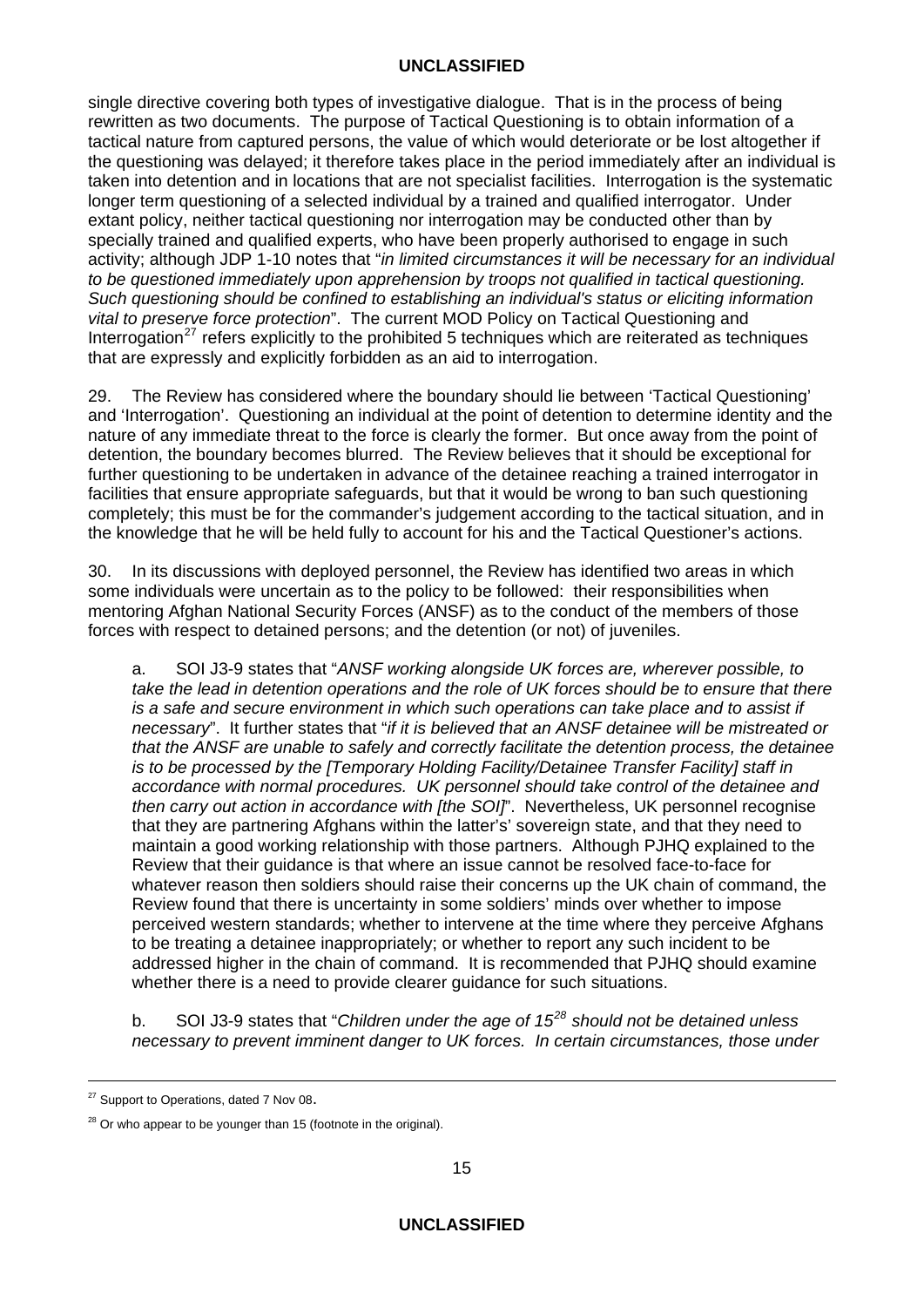*the age of 15 may be removed from a location to be protected from danger and passed to [Host Nation] authorities for their own safety. This is best achieved by alerting [Afghan National Security Forces/Afghan National Police] to any child in danger. Children must be supervised by female troops where possible*". It further states that "*No persons under the age of 18 may be the subject of [Tactical Questioning]; however, physical evidence with them may be retained in the normal manner. Minimal questioning to establish name, age and place of residence are however permitted. If there is any doubt as to the age of an individual, examination by a medical professional of the same gender as the individual is permitted in order to attempt to determine this issue*." Some soldiers feel that this direction places them in a dilemma, in that it is often very difficult to determine the age of Afghan youths; and in that they see themselves as directed to place potentially vulnerable detainees (i.e. juveniles) in what they perceive may be a less well protected situation than other detainees (i.e. in the hands of the Afghan forces). There are legal, moral and ethical judgements to be made by soldiers on the ground; the clearer the guidance they can be given, the better.

#### **Recommendation 2: PJHQ should examine whether there is a need to provide clearer guidance for situations when UK forces work alongside Afghan National Security Forces with regard to detainee handling, host nation practices and juveniles.**

31. In respect of the conceptual framework, by comparison the position of the other Services is:

a. JDP 1-10 is used as the main reference for RN doctrine, in particular for on-going work to update BRd1920 (the Boarding BR) and to produce class-specific guidance. BR 3012, the Handbook on the Law of Maritime Operations also refers to JDP 1-10 in a footnote to Chapter 11, the chapter that deals with non-combatants; and the Handbook refers to JSPs 381, 383 and 398 (United Kingdom Compendium of National Rules of Engagement) and to Joint Warfare Publication (JWP) 3-46 (Legal Support to Joint Operations).

b. The Royal Marines undertake the Army Military Annual Training Tests<sup>[29](#page-19-0)</sup> adjusted to encompass the Royal Marine ethos. They refer to JDP 1-10, and JSPs 381, 383 & 398.

c. The Royal Air Force adheres to AP 3002 (Air & Space Warfare) for airborne rules of engagement, otherwise defer to JDP 1-10 and JSPs 381 & 383.

d. All use the same Operation HERRICK Individual Aide-Memoire.

#### **Recommendation 3: For the avoidance of doubt, MOD should stipulate that JDP 1-10 is to be used as the authority and quoted reference source for all single Service publications in order that, when JDP 1-10 is amended, the requirement to amend single Service publications is automatically apparent.**

32. PJHQ is conducting a review of the Standard Operating Instructions being used in other theatres<sup>[30](#page-19-1)</sup>. Their aim is to ensure that locally-relevant instructions are in place, that conform with central policy and directives.

<span id="page-19-0"></span><sup>&</sup>lt;sup>29</sup> See paragraph 36 below for more detail.

<span id="page-19-1"></span><sup>&</sup>lt;sup>30</sup> Such as British Forces South Atlantic Islands, Gibraltar, and Diego Garcia.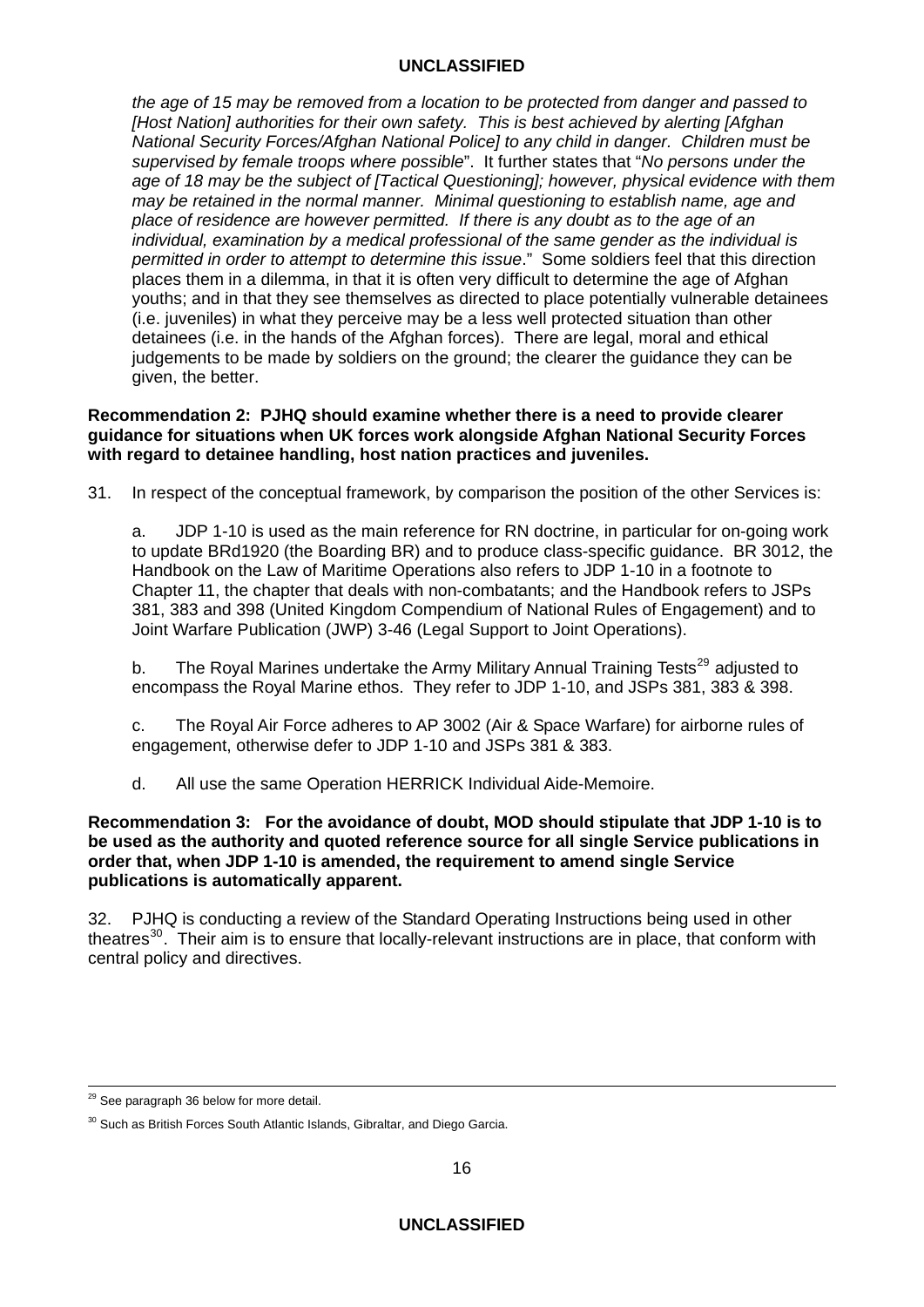#### **Strand 1 - Conclusion**

33. With regard to the Conceptual framework, the Review has found that:

a. There is a clear hierarchy from the Secretary of State's Policy Statement through Joint and Single Service doctrine, Operation HERRICK Standard Operating Instructions and down to the procedures set out in aide-memoires. Gaps identified by the Review have already been, or are being, addressed. Together, this hierarchy sets out a framework of positive measures and prohibitions that, if followed, will ensure that Service personnel fulfil their legal obligations while ensuring the safety and proper treatment of detainees.

b. Some improvements are being implemented but are not yet fully in place. Of these, the key ones are to ensure that the next update of Army Field Manual Countering Insurgency sets out the five techniques that are prohibited as an aid to interrogation, and that all Army tactical doctrine should be formally reviewed by Operational Law Branch to ensure legal compliance before finalisation. The Land Warfare Centre should also ensure that any land environment doctrine that relates to detention or detainee handling should be passed to the staff of Provost Marshal (Army) for their consideration before being finalised.

c. Updated policy on Tactical Questioning and on Interrogation is being written by MOD.

d. Outstanding areas of uncertainty reported by UK Service personnel include how to deal with apparent mistreatment of detainees by Afghan forces, and the direction concerning juveniles.

#### **STRAND 2 - TRAINING DESIGN, DELIVERY AND EFFECTIVENESS FOR DETAINEE HANDLING**

34. This work strand involved the validation of training specification and design; confirmation that the training is being properly delivered; and assessment of the effectiveness of the training through engagement with the force and individuals under training.

35. Within the Army, elements of the handling of captured persons are embedded throughout the spectrum from initial training through whole-life career education to individual and collective training and into Mission Specific Training through the Campaign Force Operational Readiness Mechanism (FORM) cycle. The Campaign FORM mechanism aims to deliver a single progressive training regime focusing on today's hybrid operations. In broad terms the cycle begins with individual and collective training on core skills using core equipment (Hybrid Foundation Training – HFT), becoming increasingly focused on a specific operation as the training progresses (Mission Specific Training – MST), leading to deployment, conduct of the operation, and then recuperation. For Operation HERRICK, the final stage of MST is a package of In Theatre Training.

#### **Training Specification**

36. **Individual Generic Training**.All Army personnel are required each year to undertake mandatory Military Annual Training Tests (MATTs). These include MATT 6 (Values and Standards) and MATT 7 (Operational Law)<sup>[31](#page-20-0)</sup>, for each of which an instructional package must be delivered before the test is conducted. MATT 6 is to be completed in full by all personnel. For personnel in non-deployable units or non-deployable headquarters posts MATT 7 consists of a

<span id="page-20-0"></span><sup>&</sup>lt;sup>31</sup> MATT 7 was introduced as a separate MATT in 2008, following the Directorate of Operational Capability (DOC) Audit 4/07 and the Aitken Report.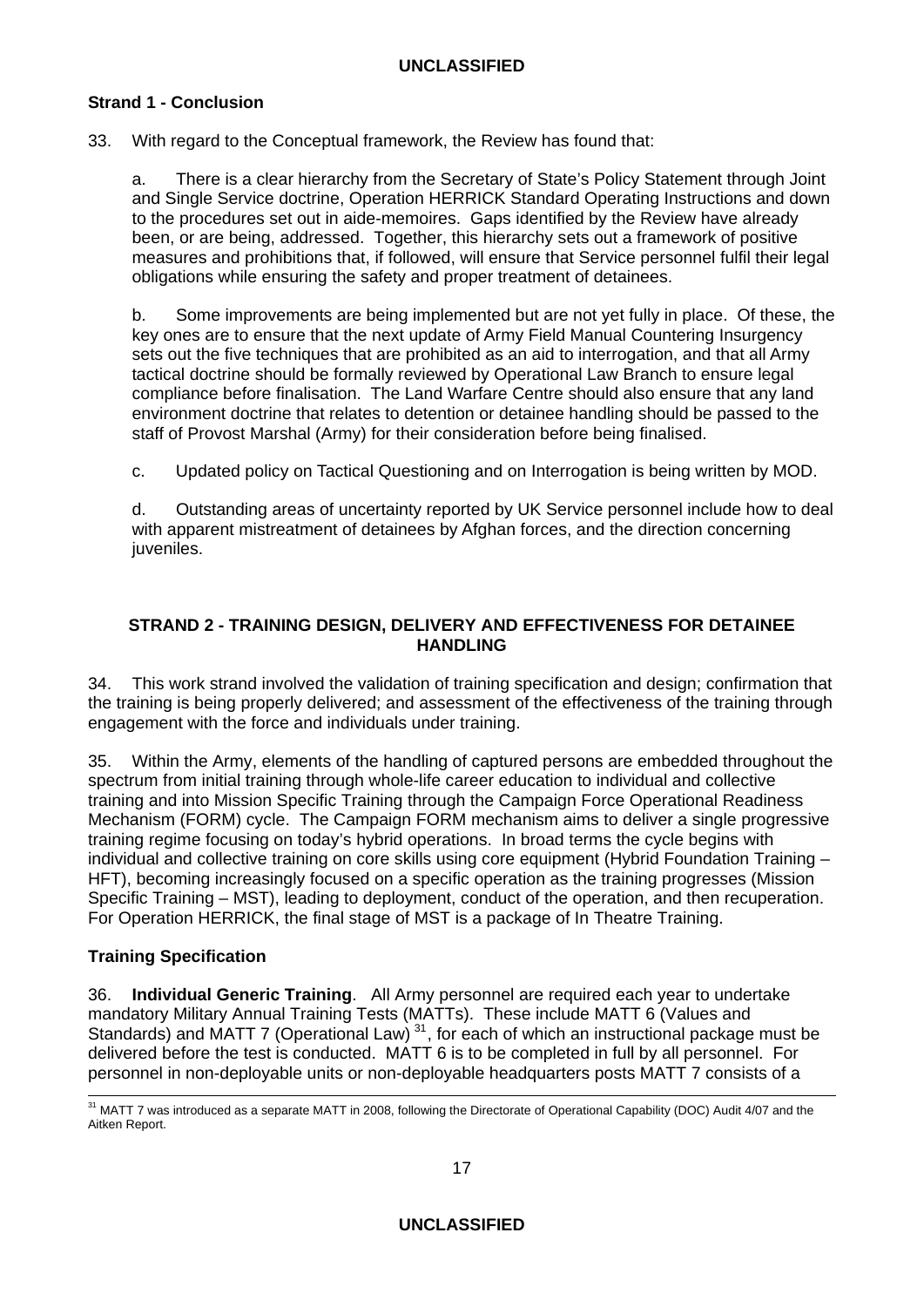single module on the Law of Armed Conflict. Those in deployable units, and all individuals deploying on operations, are required to complete a more comprehensive MATT 7 package that includes a module on Search and Prisoner Handling; this includes specific coverage of the five prohibited techniques, direction for "humane treatment for all persons at all times", and instruction that tactical questioning and interrogation may only be conducted by qualified personnel. Initial training for both officers and non-commissioned ranks is based on the full MATT 7 package.

37. **Individual Education**. Army officer career courses include an operational law element delivered by members of the Army Legal Services. The Operational Law Branch has updated its presentations to incorporate all the latest doctrinal and legal changes. Its staff now brief at all levels: from the Higher Command and Staff Course and the Brigade Commanders' Programme, through Intermediate Command and Staff Course (Land) to the Junior Officers' Tactics Course and the commissioning courses at the Royal Military Academy Sandhurst<sup>[32](#page-21-0)</sup>. Currently the equivalent for non-commissioned ranks covers prisoner of war handling but not specifically detainees. Given that in most cases any direct contact between the military and detainees will be overseen by non-commissioned officers<sup>[33](#page-21-1)</sup>, the Review believes that the responsibilities of Army junior commanders with respect to detainee handling should be incorporated into the syllabus for their Command, Leadership and Management training. Work is in hand within Headquarters Land Forces to this end.

38. **Generic Collective Training**. The generic collective training requirement within Land Forces is set out in the Mission Task List (Land) (MTL(L)). This list, which is derived from the Military Tasks laid out in Defence Strategic Guidance and the PJHQ-generated Joint Task List, is a list of all the tasks that Land Forces might expect to undertake during Hybrid Conflict. Commander Field Army designates a subset of the MTL(L) as the Directed Mission Task List (Land), which allocates priorities to tasks in order to allow to allow training to be directed in a manner that most effectively supports the operational requirement. "Prisoner and Detainee Handling"<sup>[34](#page-21-2)</sup> is specified as high priority training<sup>[35](#page-21-3)</sup>. Collective Training Objectives and the associated doctrine that underpins them provide detail to enable the tasks in the Directed Mission Task List (Land) to be trained for. In the case of Prisoner and Detainee Handling they specify (for each level of collective training) the five prohibited techniques, prohibitions on cruel, inhumane or degrading acts, and the prohibition on trophy photographs; they also specify that "*Tactical Questioning and interrogation operations must only be conducted by those trained and specifically authorised to do so*", and refer to the Surgeon General's Operational Policy Letter with respect to medical treatment of detainees. For the sub-unit and battle group level, the Objectives also specify the requirement to train for "*effective planning and preparation after thorough mission analysis*".

39. **Mission Specific Training**. For Operation HERRICK, the requirement to conduct specific detainee handling training prior to deployment is now[36](#page-21-4) included in the PJHQ Joint Commander's Operational Training Requirement (JCOTR). The latest JCOTR (for the current Operation HERRICK 12) formally reflects the requirement to conduct specific detainee handling training prior to deployment. In further work, PJHQ is conducting a comprehensive review into the training of individuals for operations; and is considering options to provide appropriate resources for the

<span id="page-21-0"></span><sup>32</sup> The generic Operational Law, Law of Armed Conflict and Rules of Engagement briefings range from 45 to 150 minutes. This may be supplemented by discussion groups after the presentations.

<span id="page-21-1"></span><sup>&</sup>lt;sup>33</sup> Forward operating bases and patrol bases are now much more numerous and commanded at a lower level than at any time in recent campaigns. Therefore it is imperative that junior NCOs are made fully aware and trained to carry out their duties and responsibilities correctly.

<span id="page-21-2"></span><sup>&</sup>lt;sup>34</sup> Task L1.3.1.8.

<span id="page-21-3"></span><sup>&</sup>lt;sup>35</sup> There are three categories: High Priority. Priority and Low Priority. High Priority Training is defined as "Training that HQLF believe must be conducted as a high priority in order to deliver immediate operational success".

<span id="page-21-4"></span><sup>&</sup>lt;sup>36</sup> As of Operation HERRICK 12, for which the forces deployed in April 2010.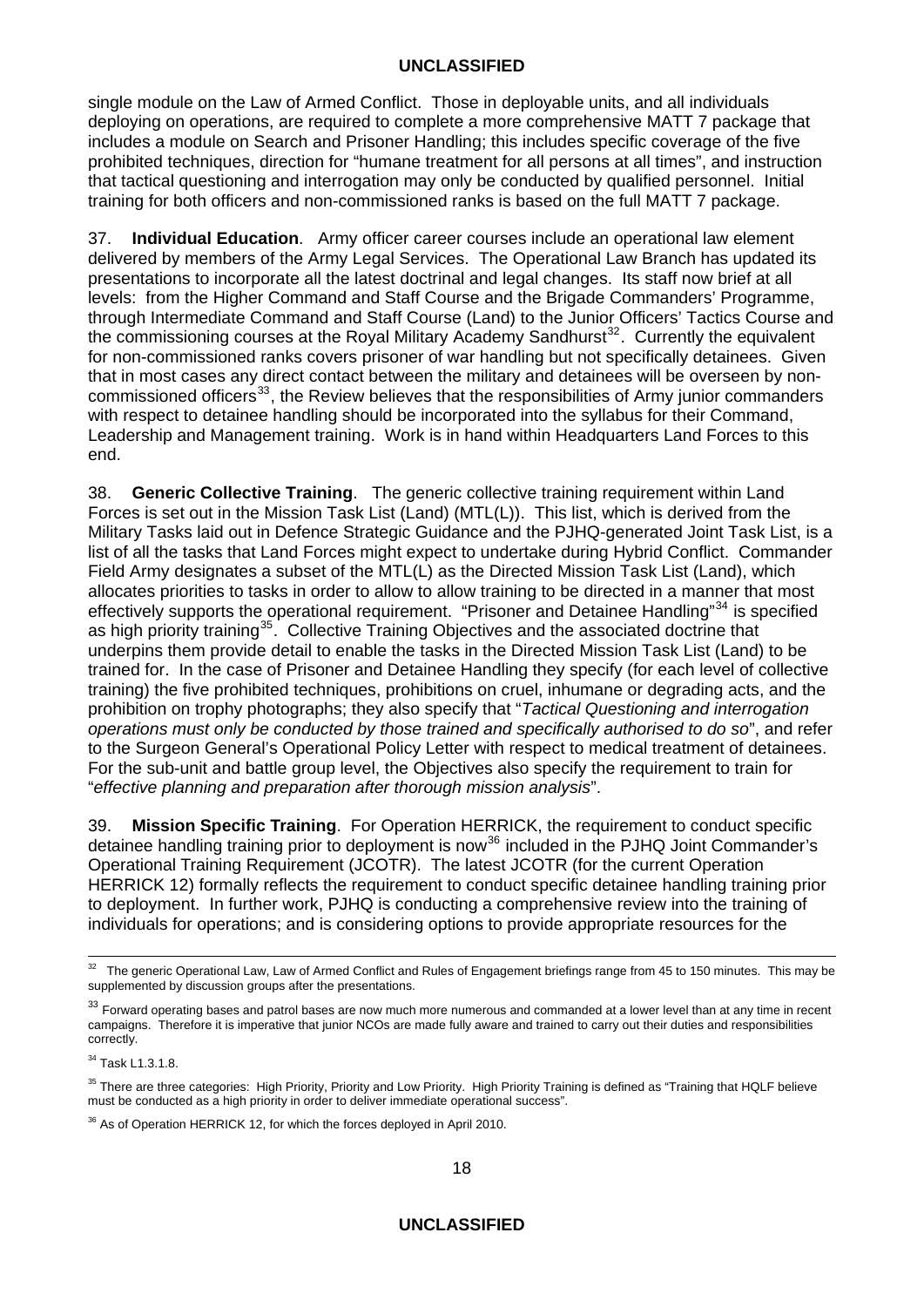oversight of detention operations. The Land Forces Operation HERRICK Mounting Instruction, in addition to a requirement to train for detainee handling<sup>37</sup>, also specifies that "*troops deploying with an expectation of conducting detainee handling are to contact [Provost Marshal (Army)] for specific training*". To date none have, relying on the training provided by the Operational Training and Advisory Group (OPTAG)<sup>38</sup> and by Brigade Provost Companies.

- 40. **Other Services**. In comparison with the Army, the position of the other Services is:
	- a. Royal Navy.

(1) The Royal Navy do not conduct any form of annual refresher training on the treatment of captured personnel, however there is an intention to introduce such training in 2010. The training will be in the form of a maritime version of MATT 7 as part of the Royal Navy's Core Maritime Skills (CMS) project. CMS 7 will require all Royal Naval personnel to receive annual training in Operational Law; one of the 3 modules in CMS 7 is Operational Detention which will address issues concerning the proper treatment and handling of captured persons.

(2) The fundamental principles of handling and treating captured persons are addressed (normally as part of generic training in the Laws of Armed Conflict) in the individual training of: all officers and ratings in Phase 1 training; all Rates on compulsory promotion Courses (Leading Rates Leadership Course and Senior Rates Leadership Course); officers' Command courses (the Intermediate and Advanced Staff Courses); Principal Warfare Officers' Course; Commanding Officers' Designate Course; and as part of the training syllabus for a number of specialist courses (such as Boarding training). Unit level training may also take place for ships during both Basic Operational Sea Training and Deployment Continuation Training under the control of Flag Officer Sea Training, Devonport. Warships may, depending on their planned future tasking, be required to undergo training which will cover the treatment and handling of captured persons in the maritime environment. The maritime exercises which specifically address issues of captured persons are currently based around the scenario of detaining suspected pirates. For those individuals deploying to Afghanistan, pre-deployment training is conducted at the Royal Navy Pre-Deployment Training and Mounting Centre at Portsmouth. This delivers a two-week progressive package whose syllabus takes into account the unfamiliarity of most naval personnel with the land operational environment, and is therefore pitched at a relatively low level. Royal Marines also utilise this facility to provide pre-deployment training, predominantly for individuals not deploying with or as part of their formed units. On arrival in the Afghanistan theatre, Royal Navy personnel complete the mandatory in-theatre training package, which includes a lesson on detainee handling.

(3) The Royal Marines apply the same MATTs regime as the Army, with MATT 6 enhanced to include a specific linkage to Royal Marine ethos. They also conduct the mandatory training package on arrival in theatre.

 $37$  The Land Forces Mounting Instruction requires all deploying forces not only to be current on MATTs 6 and 7, but also stipulates training in detention criteria, Detention Authority, treatment standards, governance and assurance, record keeping and the use of qualified personnel for Tactical Questioning.

<sup>&</sup>lt;sup>38</sup> The Operational Training Advisory Group (OPTAG) is a team, subordinate to the Collective Training Group of the Land Warfare Centre, whose task is "to provide appropriate specialist training in order that designated forces are prepared for operations in specified theatres".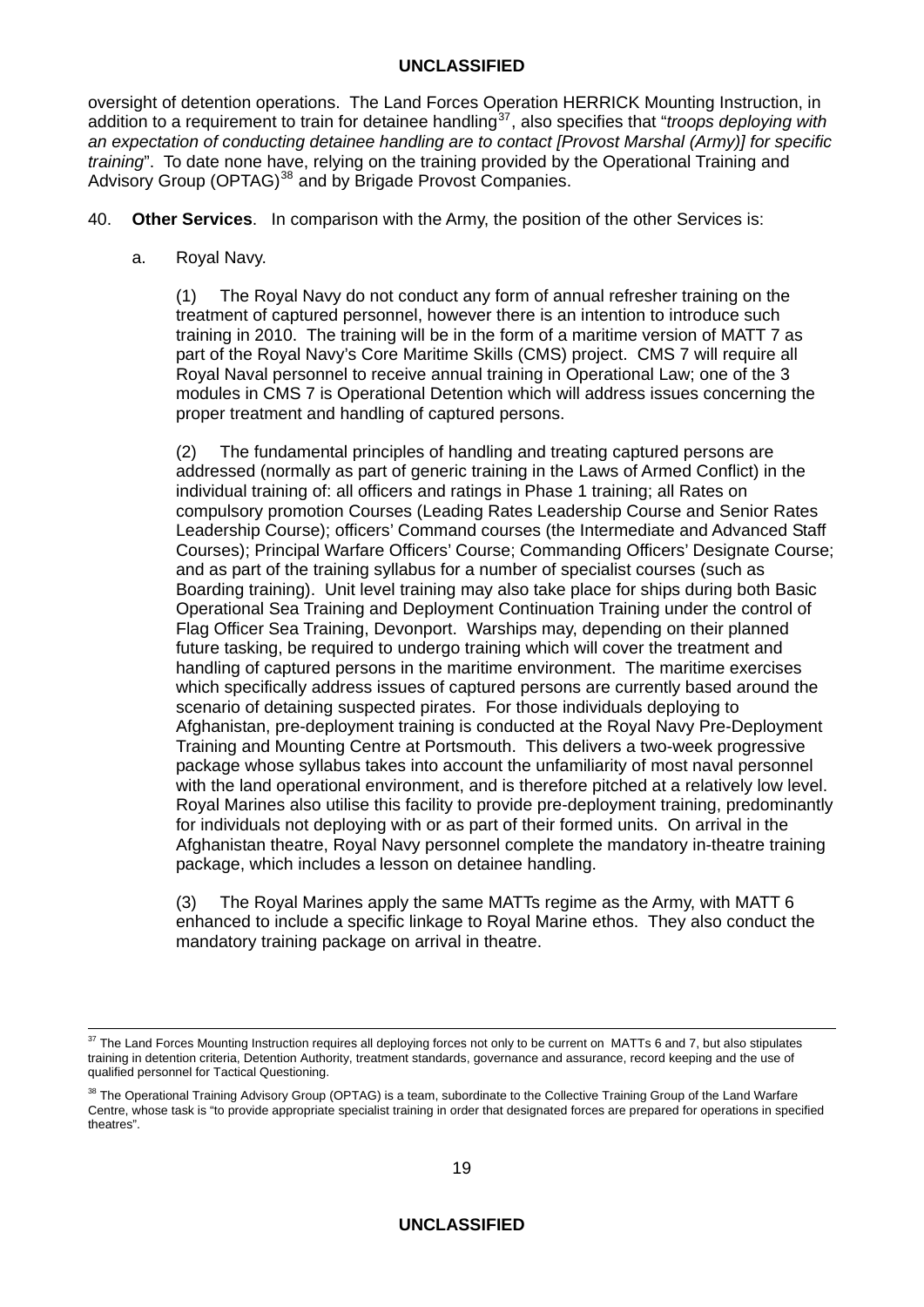#### b. Royal Air Force.

(1) The RAF Generic Education and Training Requirement (GETR) stipulates a through life training requirement in Phase 1 to 3 training for both officers and airmen in, for example, Force Protection, military skills, ethos, Law of Armed Conflict and Air Power. Detainee handling is embedded in RAF Generic Education and Training and all training is conducted in accordance with MOD policy direction. It is envisaged that detainee training will be developed further as updates and amendments are recommended/directed as a result of assurance reports or a new requirement.

(2) Generally, RAF personnel do not conduct generic annual refresher training on the treatment of captured personnel, although there are some exceptions according to role and capability. The RAF operates a 3-category pre-deployment training system in accordance with PJHQ Individual Pre-Deployment Training (IPDT) Policy.<sup>[39](#page-23-0)</sup> Law of armed conflict and detainee handling is delivered on all 3 categories of courses

(3) RAF personnel also undertake the same in-theatre training package as others, with the exception of those deploying for employment solely within Kandahar Air Force base, who attend a 1-day NATO induction package.

41. **Training Specification – Conclusion**. The Review concludes that the requirement for training in detainee handling is clearly specified. It notes the difference in approach between the three Services, and recommends that as part of its review of the training of individuals for operations, PJHQ should consider whether they have adequate visibility and assurance of the training standards of those entering the operational theatre.

**Recommendation 4: As part of its review of the training of individuals for operations, PJHQ should consider whether it has adequate visibility and assurance of the training standards achieved by those entering the operational theatre.** 

#### **Training Design**

42. The Review found, even amongst individuals already in theatre and undergoing their final intheatre training, some who did not understand that they might be responsible, during their tour of duty, for conducting detainee handling. Some soldiers who were interviewed, despite having received the mandatory training, did not see this as a key skill. This view was corroborated by forward-deployed Royal Military Police personnel, who indicated that the handling of detainees was still seen by some officers and soldiers as a responsibility of specialists.

43. The Review believes that all Service personnel in the land environment should have as a core skill a clear understanding of the correct treatment of all captured persons<sup>[40](#page-23-1)</sup> combined with a thorough understanding of the procedures relating to detainees. Training for this should be embedded throughout individuals' careers and throughout the Campaign Formation Operational Readiness Mechanism training cycle, so that there is an instinctive understanding of the importance of this subject for all military personnel operating in the contemporary land environment. The requirement during Mission Specific Training (that is, in the final preparation for

<span id="page-23-1"></span><sup>40</sup> Including Prisoners of War, internees and detainees.

<span id="page-23-0"></span> $39$  PJHQ/J7/77/7700/0 dated 7 May 09 – PJHQ IPDT Policy. Category 1 IPDT is delivered at regional training centres throughout the UK for those individuals who routinely operate within the confines of a main operating base. Category 2 is for those who conduct missions off-main operating bases and is delivered at the RAF Force Protection Centre (for individuals) and at three dispersed training locations for formed units. Category 3 training is aimed at those individuals who are routinely involved in a direct close combat role – the RAF Regiment – and is delivered by OPTASS (Operational Training Advisory & Standardisation Squadron) in accordance with PJHQ Mounting Instructions and Joint Commander's Operational Training Requirement (JCOTR).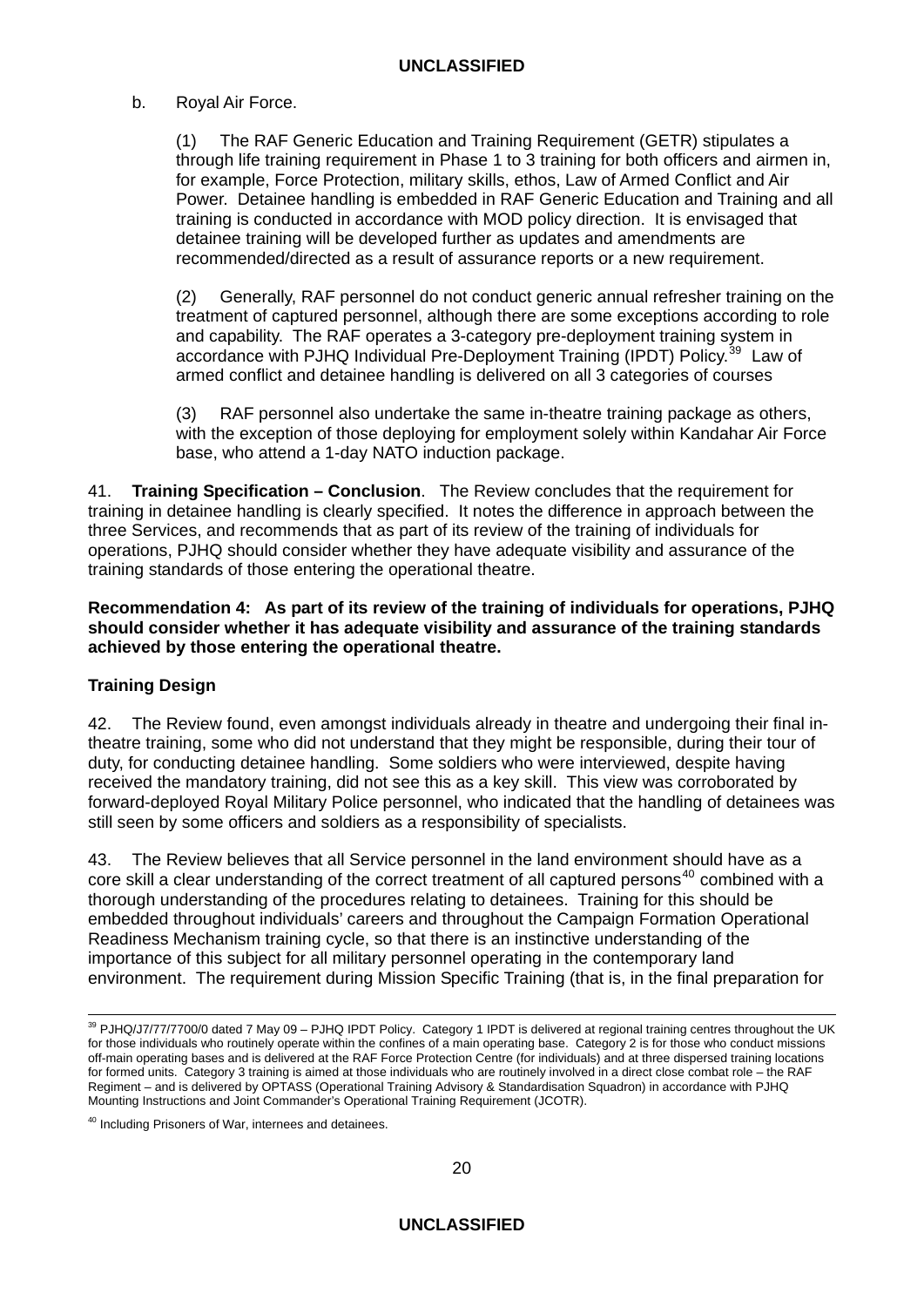a planned operational deployment) for detainee handling should be for no more than refresher training and a specific-to-theatre update. The Review's early work identified that while some training establishments had successfully 'contemporised' their training<sup>41</sup> others had yet to do so and remained focused on prisoners of war rather than other types of captured persons.

44. The Action Plan developed by Commander Force Development and Training<sup>[42](#page-24-0)</sup> includes the production of an "Army Law of Armed Conflict Training Directive … that embeds the proper treatment of all Captured Persons and the procedures for handling detainees throughout the training cycle". A report by Commander Force Development and Training in February 2010 recommended that this training directive should "provide an appropriate balance of training for the handling of [captured persons] in all categories"; this Review supports the need for such a directive, and recommends that the balance should be tipped firmly towards detainees in the current operating environment, and away from prisoners of war in conventional combat operations (while still fulfilling the UK's obligations under applicable international humanitarian law and the Geneva Conventions when applicable). Detainee handling serials should be included as a norm in field and command post exercises; this would allow more hands-on practice to be undertaken throughout the training cycle.

45. There is progress in this direction, as set out in the 'Training Specification' section (paragraphs 36-41) above; and there is evidence that progress is being made in contemporising training, a move that is at least in part supported by the numbers of personnel who have now completed at least one tour of Afghanistan. The Force Development and Training Action Plan also directs that initial training, individual training, and collective training all be reviewed to ensure that Detainee Handling is embedded, consistent, and subject to appropriate assurance.

46. In addition to giving direction on the processing and handling of detainees within the established holding and transfer facilities, PJHQ's SOI J3-9 gives clear guidance on actions to be taken by detaining forces from the point of detention to the point of handover to a facility manned by members of the Military Provost Staff. This is a comprehensive document that includes detailed and easily understood flow diagrams, and is a good source document on which to base training design. Director Training (Army) and the Land Warfare Centre should draw on this during their reviews of individual and collective training.

47. OPTAG-led training and courses are designed based on the Land Forces Operation HERRICK Mounting Instruction and upon the extensive current operational experience of the OPTAG team members. All training in specialist areas is approved, and normally delivered, by the subject matter experts – including Military Provost Staff for detainee handling. Until recently there was, however, no capability or capacity within OPTAG for the Training Development function mandated by the Defence Systems Approach to Training (DSAT), which should provide the means to convert training requirements into detailed, validated training specifications. Following 1<sup>st</sup> and  $2<sup>nd</sup>$  Party Audits on OPTAG individual training by the Land Warfare Centre Training Development Team and by the Army Inspectorate, work is under way to introduce a formalised and DSATcompliant regime; and Director Training (Army) has been designated as the Training Requirements Authority.

 $\overline{a}$ <sup>41</sup> In accordance with Land Forces Operation ENTIRETY measures.

<span id="page-24-0"></span><sup>&</sup>lt;sup>42</sup> Who was recently tasked with developing and implementing a plan to embed Detainee Handling throughout the training continuum -OP ENTIRETY Fragmentary Order IV dated 30 April 2010.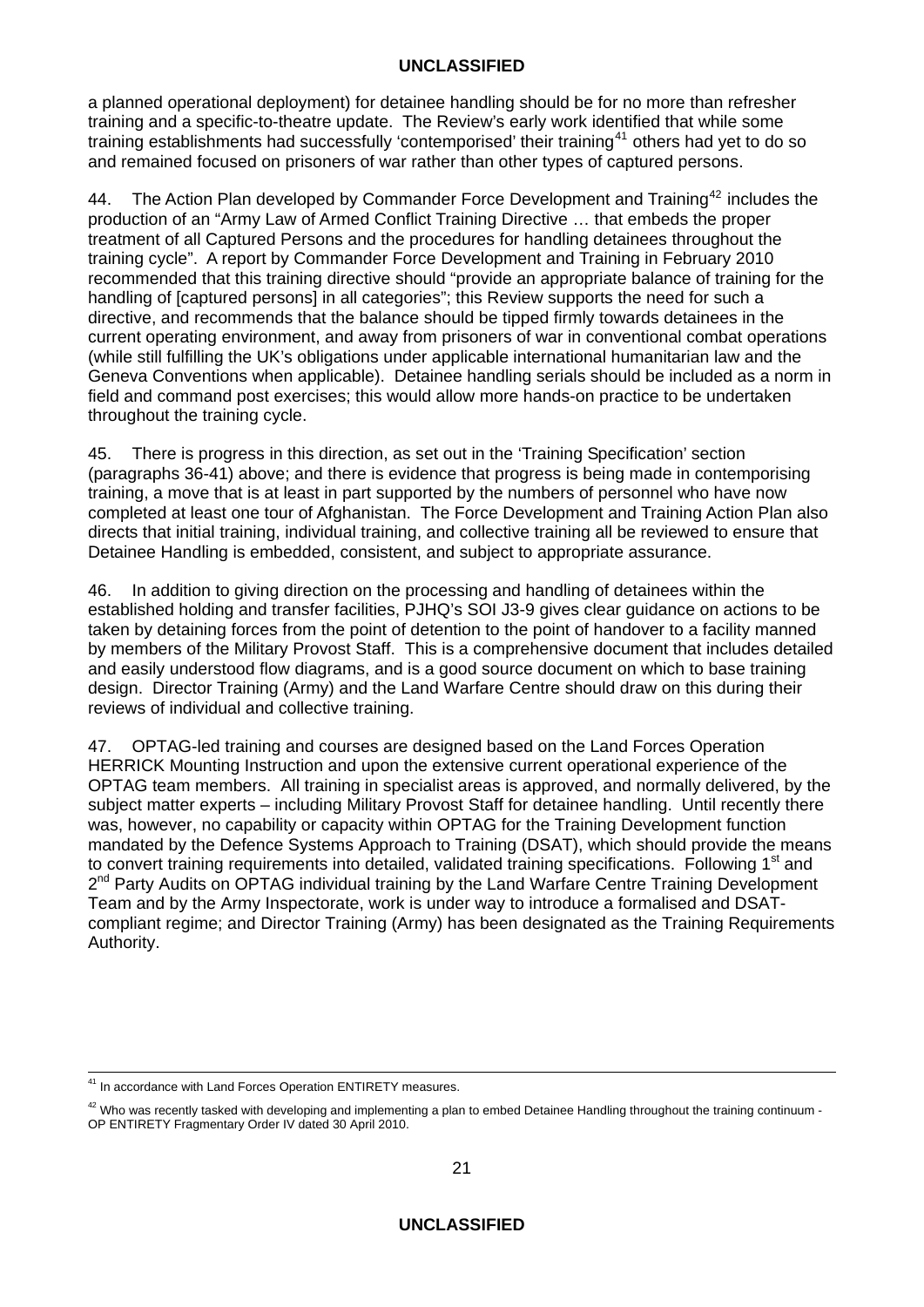# **Training Delivery**

48. The Review found that MATT compliance, as recorded on the Joint Personnel Administration system, the authoritative repository of individual training records, is poor<sup>[43](#page-25-0)</sup>. While ad hoc records are being maintained by units (4 Mechanised Brigade, for instance, have spreadsheets with a comprehensive record of the training undertaken by those soldiers liable to deploy during Operation HERRICK 12) and show much higher levels of compliance, such records give no central view of compliance levels, nor a central audit trail of soldiers' training and qualifications that remains valid as individuals move between units. The Land Forces chain of command should decide on a single system of recording this training and of archiving the records; they should hold subordinate commanders accountable[44](#page-25-1) for both for ensuring that all members of units for which they are responsible undertake the mandated MATT training and testing, and that auditable records are maintained.

#### **Recommendation 5: Headquarters Land Forces should decide on a single system of recording individuals' mandatory annual training tests and of archiving the records; they should hold subordinate commanders accountable for ensuring both that all members of units for which they are responsible undertake the mandated MATT training and testing, and that auditable records are maintained.**

49. It has been suggested that in the past some soldiers may have learned false lessons about how detainees should be handled, from participating in conduct after capture training. The Review has examined two aspects:

a. The Review believes that sufficient safeguards exist to prevent 'contamination' from formal training in what is now known as Survive, Evade, Resist, Extract (SERE). In this training, participants may be subjected, under carefully controlled conditions, to handling and techniques that members of UK armed forces are prohibited from applying to those in detention. It is clearly explained to them that such techniques are prohibited, but they experience them so as better to prepare them for what may happen should they fall into the hands of captors who do not abide by internationally agreed norms. Furthermore, those involved in inflicting such techniques, including questioners and interrogators, are prohibited from subsequently undertaking real tactical questioning or interrogator roles until they have undergone formal re-accreditation training.

b. However, the Review is less convinced that adequate safeguards are in place to prevent inappropriate lessons being learned from informal, unit-organised, 'escape and evasion' training. There is no formal guidance from the Director Training (Army) to Field Army units on whether they may or may not conduct such activity, the view being that at present only directed activity should be undertaken, and unit-based 'escape and evasion' or other SERE is not so directed. However, for the purpose of clarity, and to minimise the risk, the Review recommends that Headquarters Land Forces should issue direction that if any 'escape and evasion' training is undertaken other than under the auspices of the authorised Defence SERE training centre, this activity may not include any form of conduct after capture or resistance to interrogation training.

#### **Recommendation 6: Headquarters Land Forces should direct that if any 'escape and evasion' training is undertaken other than under the auspices of the authorised Defence**

<span id="page-25-0"></span> $\overline{a}$ <sup>43</sup> As at 17 Mar 10 (with 14 days remaining to the end of the training year) only 33,853 pers had completed MATT 6 and 14,654 MATT 7. This from a JPA total Army audience of 113,059.

<span id="page-25-1"></span><sup>&</sup>lt;sup>44</sup> Such a system of accountability should include performance targets, and consequences when targets are not achieved.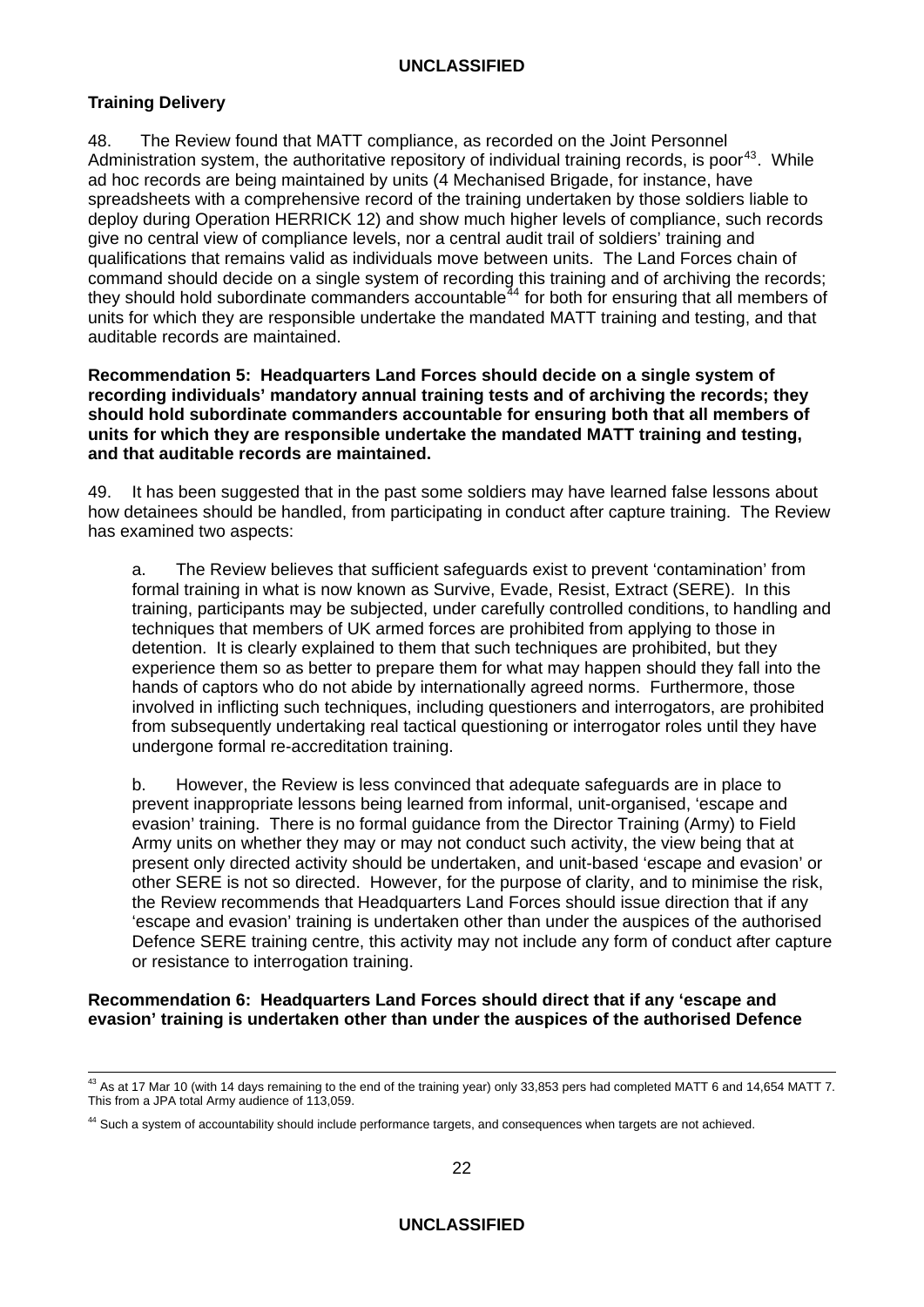#### **SERE training centre, this activity may not include any form of conduct after capture or resistance to interrogation training.**

50. Detainee handling training that is conducted as part of the Campaign FORM cycle must be subject to assurance and validation. This Review believes that brigade provost units are best placed to provide that assurance within manoeuvre brigades; an equivalent mechanism needs to be identified for those units that sit elsewhere in the Field Army. However, the provost units will need to be resourced for this task, ideally with either embedded or earmarked Military Provost Staff. Provost Marshal (Army) should assess the requirement and submit it to HQLF.

**Recommendation 7: Brigade Provost units should be tasked and resourced to provide assurance and validation of detainee handling training within Field Army units, particularly as they progress through pre-deployment training.** 

#### **Recommendation 8: Provost Marshal (Army) should assess the resource requirement to provide assurance and validation of detainee handling training that is conducted as part of the Campaign FORM cycle, and submit it to Headquarters Land Forces.**

51. During Mission Specific Training by 4 Mechanised Brigade for Operation HERRICK 12, 150 Provost Company Royal Military Police (the Brigade's Provost unit) worked hard to ensure that the Brigade's other units understood and were prepared for their detainee handling responsibilities. However, a consequence was that they were delivering training to other units at the time when they should have been concentrating on integrating their own augmentees and conducting their own training. This is not a new issue for combat service support units, and is one that Campaign FORM should begin to ameliorate.

#### **Recommendation 9: The provision of training support from outside the training audience is an aspect of Campaign Force Operational Readiness Mechanism that Headquarters Land Forces should monitor closely. It should be rapidly amended if no improvement is evident in the ability of combat service support units to participate fully as part of the training audience rather than trainers/facilitators.**

52. There is currently no purpose-built detention facility where units or specialist custodial staff can train as part of their Mission Specific Training. Having such a facility would both allow units to practise the appropriate drills, and provide a practical guide on how to build a Unit Holding Area in the field.

# **Recommendation 10: Headquarters Land Forces should consider the building of a detainee handling training facility, against other resource priorities.**

53. The Review has found Mission Specific Training (MST) generally fit for purpose. The law of armed conflict and detainee handling lectures and demonstrations during the Operational Training and Advisory Group (OPTAG) training<sup>[45](#page-26-0)</sup> were found to be comprehensive and well delivered by legal officers and members of the Military Provost Staff. However, time is limited during this training programme, there is a great deal of information to be absorbed, and the instruction consists of lecture and demonstration, not of practical involvement by the personnel under training. There are opportunities for a very few soldiers to participate in detainee handling activities during MST field exercises.

<span id="page-26-0"></span> $\overline{a}$ <sup>45</sup> Attended by Army and Royal Marines personnel; some RAF personnel also attend the Individual Reinforcement courses.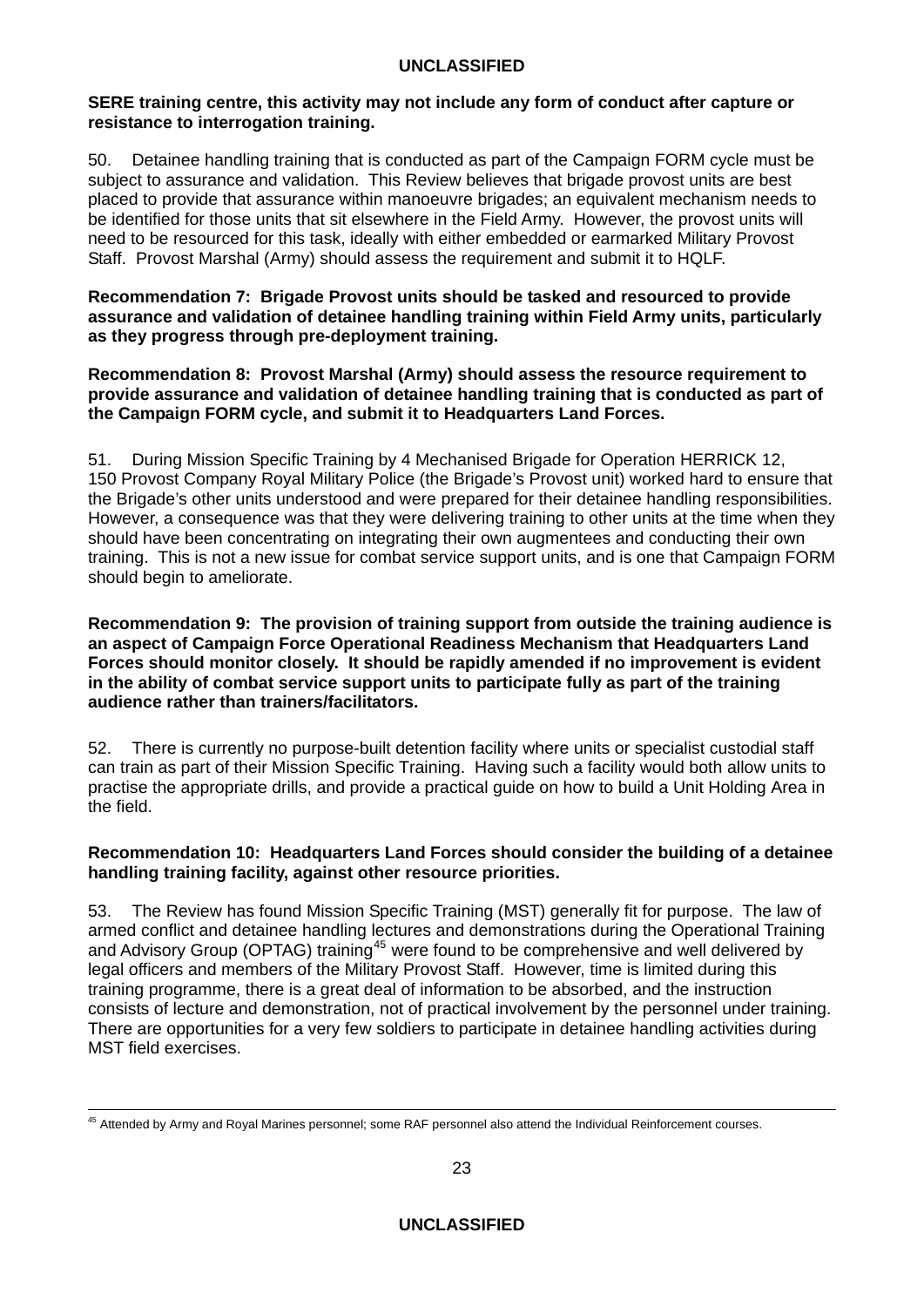54. One of the strategic lessons drawn by the MOD from the Aitken report in 2008 was that "*the Provision of Military Provost Staff to instruct and test Prisoner Handling at the Operational Predeployment Training Advisory Group (sic) should be formalised*". This has not yet happened: Military Provost Staff support to OPTAG training is provided through pragmatic ad hoc arrangements from the staff at the Military Corrective Training Centre, at risk to their primary task. Provost Marshal (Army) has quantified the requirement for additional Military Provost Staff to fulfil both training and operational requirements in addition to their firm base role, and Headquarters Land Forces is considering how the requirement could be resourced.

#### **Recommendation 11: Headquarters Land Forces should formally review the manner in which Military Provost Staff support is provided to OPTAG training and courses.**

55. The Review has a number of other concerns with respect to the trainee learning experience at OPTAG. The size of the Individual Reinforcement courses<sup>[46](#page-27-0)</sup> and thus the instructor to trainee ratio, combined with limited facilities during adverse weather, impacts adversely on the ability of trainees to absorb what they are being taught. OPTAG experience is that a small percentage of those attending the Individual Reinforcement course do not subsequently deploy into the operational theatre; this is a waste of a valuable resource, and prohibiting attendance by such individuals would improve the learning of those for whom attendance is essential. A few individuals returned to their units before finishing the entire course<sup>[47](#page-27-1)</sup>. OPTAG has introduced a new monitoring and recording system with effect from June 2010; OPTAG now maintains formal records of training elements attended and omitted, so that training shortfalls are acknowledged and mitigated with these records now being handed to the chain of command. Separate reports produced on the Defence Systems Approach to Training and trainee learning experience aspects following a combined first and second party assurance evaluation in mid-February have resulted in the creation of a training development cell and the designation of Director Training (Army) as the Training Requirements Authority.

#### **Recommendation 12: The Land Warfare Centre should formally validate the effectiveness of the new arrangements for monitoring and recording the completion of each element of training by participants, for training development within OPTAG and for the Training Requirements Authority.**

56. All personnel deploying to Afghanistan undergo a period of In-Theatre Training<sup>[48](#page-27-2)</sup>. This training takes place under the oversight of, and much is delivered by, elements from OPTAG as part of the newly established Bastion Training Centre. Review members observed in-theatre training on detainee handling being conducted by in-place Royal Military Police personnel and members of the Military Provost Staff.

57. The Review found that the In-Theatre Training was providing effective refreshment with respect to detainee handling, and the messages being delivered were consistent with those delivered in UK. However, time pressures mean that the training does not provide any opportunity for practical run-through by those under training; nor is any confirmation conducted other than an opportunity for the trainees to ask questions at the end of the session. Moreover, training facilities are austere and subject to significant environmental factors of heat and dust / sand. While these environmental factors contribute to the acclimatisation process for those newly arrived in-theatre, and the in-theatre package is undoubtedly an important element of the whole training progression, it ought to be no more than refresher training and familiarisation with the very latest tactics, techniques and procedures and the in-theatre situation.

 $\overline{a}$ 

<span id="page-27-0"></span> $46$  Up to 550 per course, divided into 16 groups of up to 35.

<span id="page-27-1"></span> $47$  On the Individual Reinforcement course monitored by the review in Feb 10 about 7% did not complete the package.

<span id="page-27-2"></span><sup>&</sup>lt;sup>48</sup> Also referred to as "Reception, Staging, Onward movement and Integration" (RSOI) training.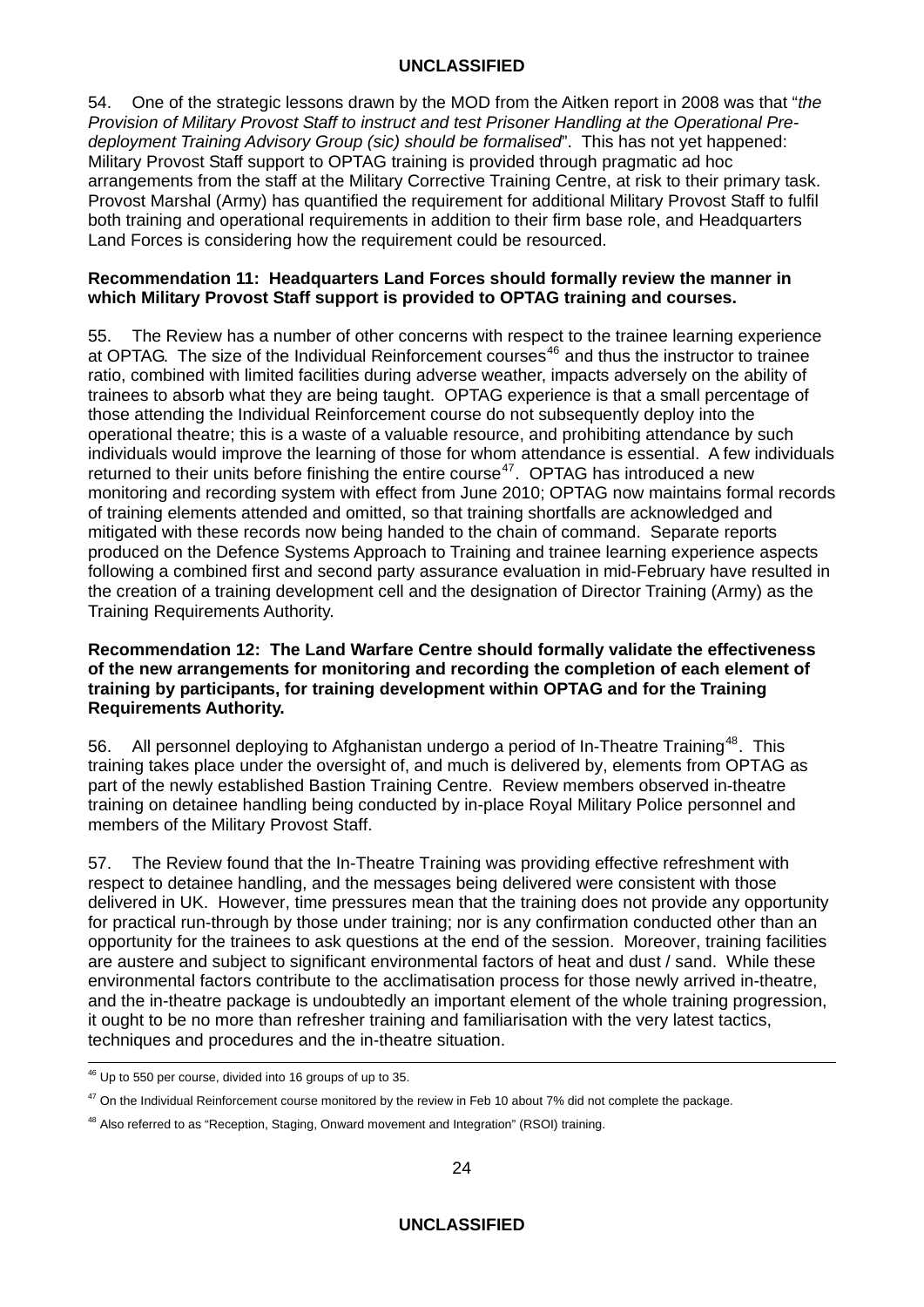58. In discussion with a number of those undergoing the in-theatre training, the Review found that a number of personnel, predominantly Royal Navy, claimed to have received no training for handling detainees prior to arriving in-theatre. This underscores the importance of the in-theatre training as a back-stop to ensure that none slip through the net; but it also underscores the importance of establishing an effective mechanism whereby the front line commands (Navy, Land Forces and Air) can auditably certify to PJHQ and thus to in-theatre commanders that the requirements of the Joint Commander's Operational Training Requirement have been met.

#### **Recommendation 13: Included in the MOD's ongoing work on governance of detainee handling, there should be an effective mechanism whereby the front line commands (Navy, Land Forces and Air) can auditably certify to PJHQ and thus to in-theatre commanders that the requirements of the Joint Commander's Operational Training Requirement have been met.**

59. In those discussions, the Review also found that of the Service personnel to whom they spoke, all understood the importance attached to conducting detainee operations in accordance with the training given, and understood the requirements and prohibitions to which they were subject. However some questioned why they were being given this training when they believed their in-theatre role would never expose them to detainees at all. There was evidence that some personnel saw detainee handling as a specialist activity to be undertaken by Royal Military Police and Military Provost Staff and not the business of others such as themselves. It is true that many of those in theatre, chiefly those in the main bases, will not be directly involved in the handling of detainees. Nevertheless, in the contemporary operating environment, which recognises no front lines and in which every individual should be a 'soldier first', this finding emphasises the importance of every soldier being imbued with an understanding of the proper handling of detainees, embedded from the very earliest stages of his or her training (see paragraph 43-45 above).

60. The Review saw evidence of the training being given to staff manning both the Temporary Holding Facility in Camp Bastion and the facility at Kandahar. They also examined the arrangements for training medical staff for dealing with detainees at the Camp Bastion Role 3 hospital. In both cases the training was judged to be thorough and effective.

61. Limited specialist training in operational detention is available to some non-Military Provost Staff/Royal Military Police personnel. The All Arms Unit Custody Staff Course is run to train NCOs to operate unit custody facilities for service personnel in their home base locations. Since 2006, the course has included a short operational detention phase that builds on the principles taught during the preceding non-operational phase. This operational phase<sup>[49](#page-28-0)</sup> helps prepare these same Unit Custody Staff to act as their Unit Commander's adviser on detention on operations.

62. The Unit Custody Staff course content has been contemporised to include teaching in control and restraint in a custodial environment which is taken from the UK HM Prisons approved techniques (and delivered by HM Prisons approved instructors); it includes teaching in the dangers of positional asphyxiation and associated issues. They also receive training in the use of approved restraints which includes handcuffs and plastic cuffs (for use on operations only).

63. One training gap identified during the Review's visits to Afghanistan was in the area of evidential collection. An improvement in front-line evidential collection would support the provision of evidence to the Afghan Criminal Justice System; alternatively, efficient and timely marshalling of

<span id="page-28-0"></span><sup>&</sup>lt;sup>49</sup> Subjects covered in the operational phase include: principles and ethos of operational custody; role of the ICRC and the Geneva Conventions; categorising and requirements for PW's and PW camps; use of restraints and use of force (including the safe use of swivel and curb chain; actions at the point of detention; requirements of a Unit Holding Area; escorting prisoners on operations; and the prisoner evacuation chain.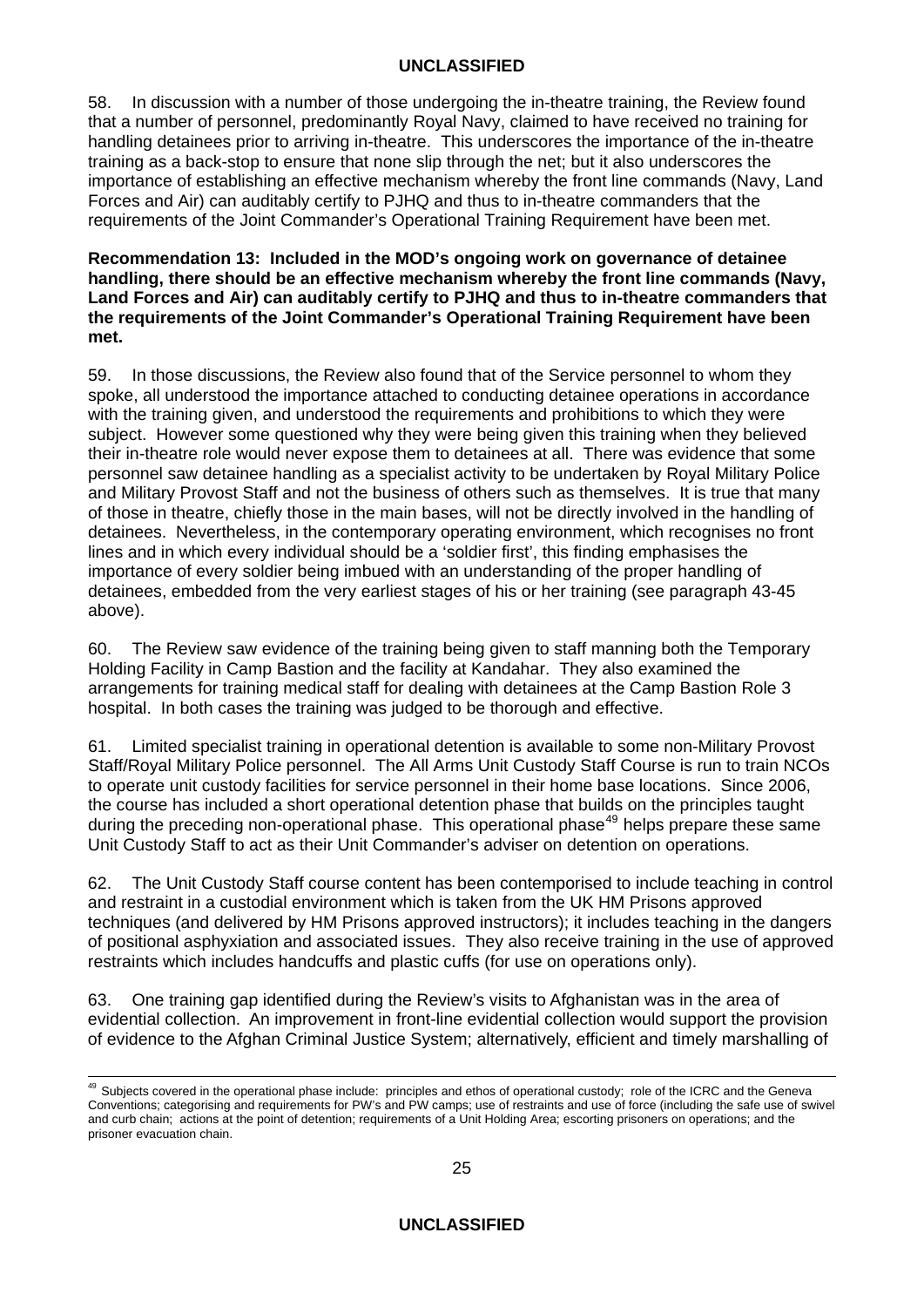evidence could confirm the veracity of exculpatory accounts and thus enable the early release of other detainees. The Force Provost Marshal is leading on work to deliver such an improvement.

64. On their first visit to theatre the Review found that Commander 11 Light Brigade, as Commander Task Force Helmand, had directed that members of his force should undertake a period of mid-tour refresher training, to include detainee handling. The Review was unable to ascertain whether Commander 4 Mechanised Brigade intended to do the same, but recommends that, when operational circumstances allow and the requirement exists, such refresher training should be regarded as good practice.

#### **Recommendation 14: The provision of mid-tour refresher training, when operational circumstances permit and the requirement exists, should be regarded as good practice.**

# **Training for Tactical Questioning and Interrogation**

65. The issues of detention and of tactical questioning and interrogation are separate but closely related.

66. The training of Tactical Questioners (whose purpose is to obtain information of a tactical nature from captured persons, the value of which would deteriorate or be lost altogether if the questioning was delayed) is conducted at the Defence Intelligence and Security Centre. The training provided in the one-week course has been checked and approved by lawyers and is subject to regular such review; and there are lawyers embedded in the Defence Intelligence and Security Centre to ensure continuing compliance.

#### **Recommendation 15: The material taught on the Tactical Questioning course should continue to be reviewed regularly by lawyers.**

67. There is evidence that the quality of personnel being sent by units to be trained as Tactical Questioners is variable, and in some cases lower than would be hoped for. Whilst some units send only senior NCOs, others are reluctant to send their best and only send those who can be spared from the unit at the time of the course. This emphasises the importance of units identifying suitable individuals very early in the training cycle, well before Mission Specific Training. In order for this to work, commanding officers and sub-unit commanders must understand the priority to be placed on identifying the right individuals with suitable experience and judgement; yet the Review found a lack of awareness amongst commanders of either the qualities needed, or the rules and constraints governing Tactical Questioning. Thus, some form of briefing to battle group commanders very early in the training progression once a unit or formation has been identified for operations would help reduce the risk of the wrong people being nominated for training as Tactical Questioners, and thus contribute to assurance of the overall system. This would also be an opportunity to introduce commanding officers to their own responsibilities for oversight of Tactical Questioning.

68. The next question is who should be responsible for such briefing. The higher level governance arrangements for detainee handling are currently being reviewed (see paragraph 110 below). The identified owner of the detainee handling process should also become responsible for ensuring that these command briefings are made available, and the Front Line Commands should be accountable for ensuring that they are delivered.

**Recommendation 16: The individual identified by ongoing work into the governance of detainee handling as responsible for the overall process should hold the Front Line Commands accountable for ensuring that commanding officers receive early briefing as to their responsibilities with respect to Tactical Questioning, and as to the importance of**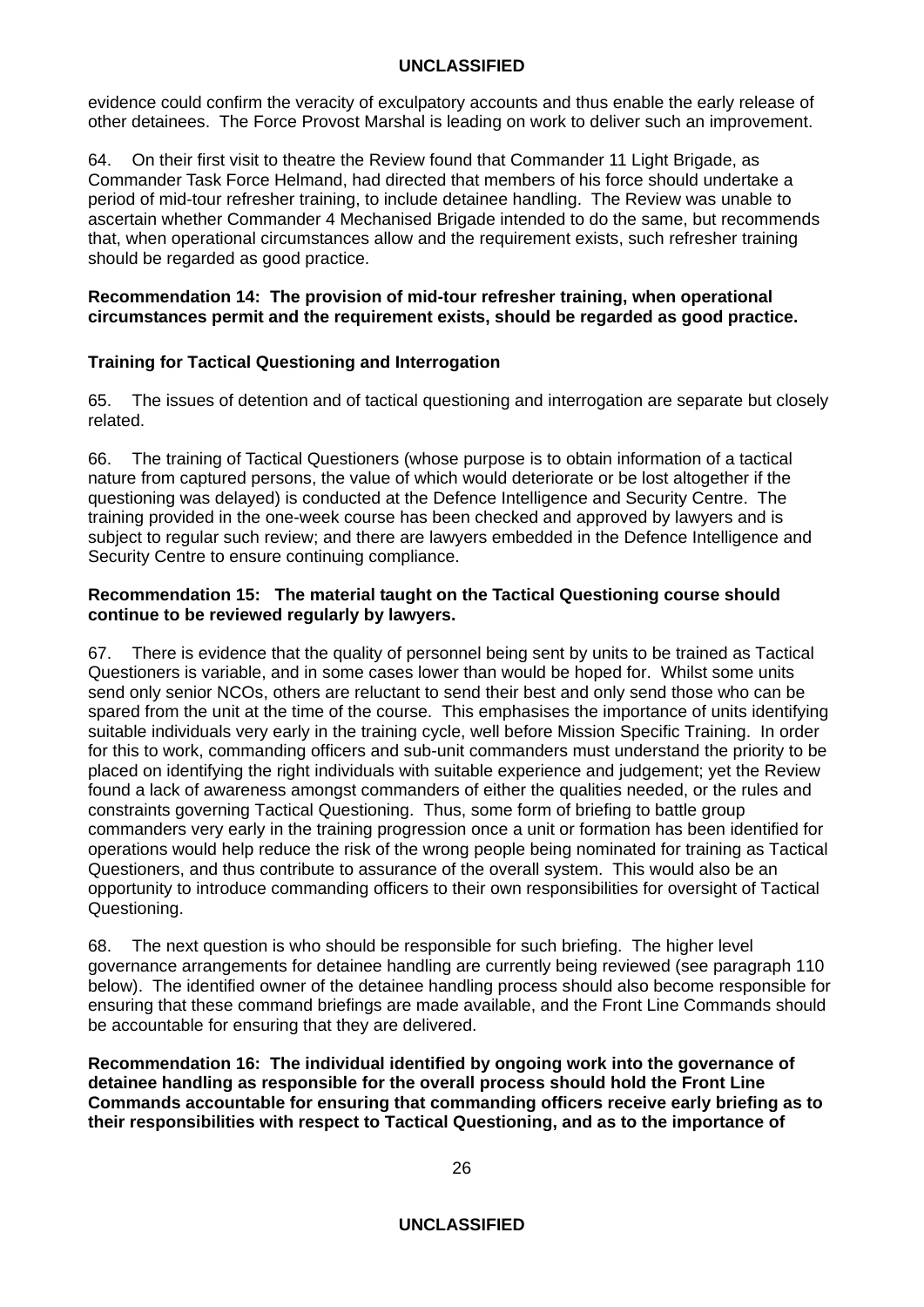#### **identifying and qualifying the right individuals in good time before operational deployments.**

69. The Tactical Questioning qualification is valid for 2 years from the date of the course, after which the qualification lapses unless the individual re-qualifies. It was suggested to the Review that the 2-year currency period should run not from the date of the course, but from the date an individual last conducted a 'live' tactical questioning. The Review strongly opposes this suggestion, which could lead to an individual not receiving refresher training for several years, during which it would be possible for them to diverge from approved techniques, and during which they would not be updated on any changes to approved techniques. The Review would also question how such a system could be effectively governed and assured.

70. The Defence Intelligence and Security Centre is understaffed in this area; but if fully manned it might be possible for it to run some form of web-based 'Tactical Questioners' Forum' that would allow the dissemination of updated policy or techniques to currently-qualified Tactical Questioners within the period of their 2-year currency.

#### **Recommendation 17: The validity of the qualification of an individual to conduct Tactical Questioning should continue to run from the date of attending the relevant training course. The Defence Intelligence and Security Centre should consider how best to maintain the currency of individuals even within the 2-year qualification period.**

71. The Review did not examine the training of interrogators; but it noted the importance of continuity of professionals in the role (as occurs, for example, in the police service). The Review was assured that the Defence Interrogation Course has undergone an extensive review and rewrite, and now includes a pre-course assessment to ensure that the right people are trained as interrogators. A proposal to establish permanent interrogator posts within the Defence HUMINT Unit is being staffed, to create a permanent cadre of interrogators; and a recently-created Steering Group will consider further ways to professionalise interrogation.

# **Training for Commanders' Responsibilities**

72. The education and training of commanders for their responsibilities is embedded throughout the training continuum, as described above. In addition, SOI J3-9 requires that: "TQ policy including oversight, governance and responsibilities for the welfare and treatment of [captured persons] is detailed in [MOD Policy on Tactical Questioning dated 7 Nov 08] and **must be read by personnel with chain of command and/or oversight and governance responsibilities for personnel engaged in TQ**." (emphasis in the original).

73. PJHQ has proposed to Land Forces Command that as part of the preparation for deployment, battle group commanding officers should travel to PJHQ to receive a briefing on their responsibilities<sup>[50](#page-30-0)</sup> with respect to detainee handling. The Land Warfare Centre, however, has recommended that a PJHQ representative should brief unit or formation commanders' cadres, which are attended by much more junior members of the chain of command, including noncommissioned officers, because of the importance of this subject, the direct involvement of junior leaders, and the inability (for reasons of geographical dispersion) of commanding officers to exercise direct personal supervision across their dispersed forces. The Review supports the latter approach, and understands that the new Ministry of Defence Tactical Questioning policy will stipulate that PJHQ is to issue a theatre-specific Tactical Questioning directive and deliver a Tactical Questioning brief to deploying units. The brief will outline the purpose of Tactical

<span id="page-30-0"></span> <sup>50</sup> Noting that, in the words of SOI J3-9, "TQ Command and Control (C2), oversight and governance is a chain of command responsibility down to the tactical level".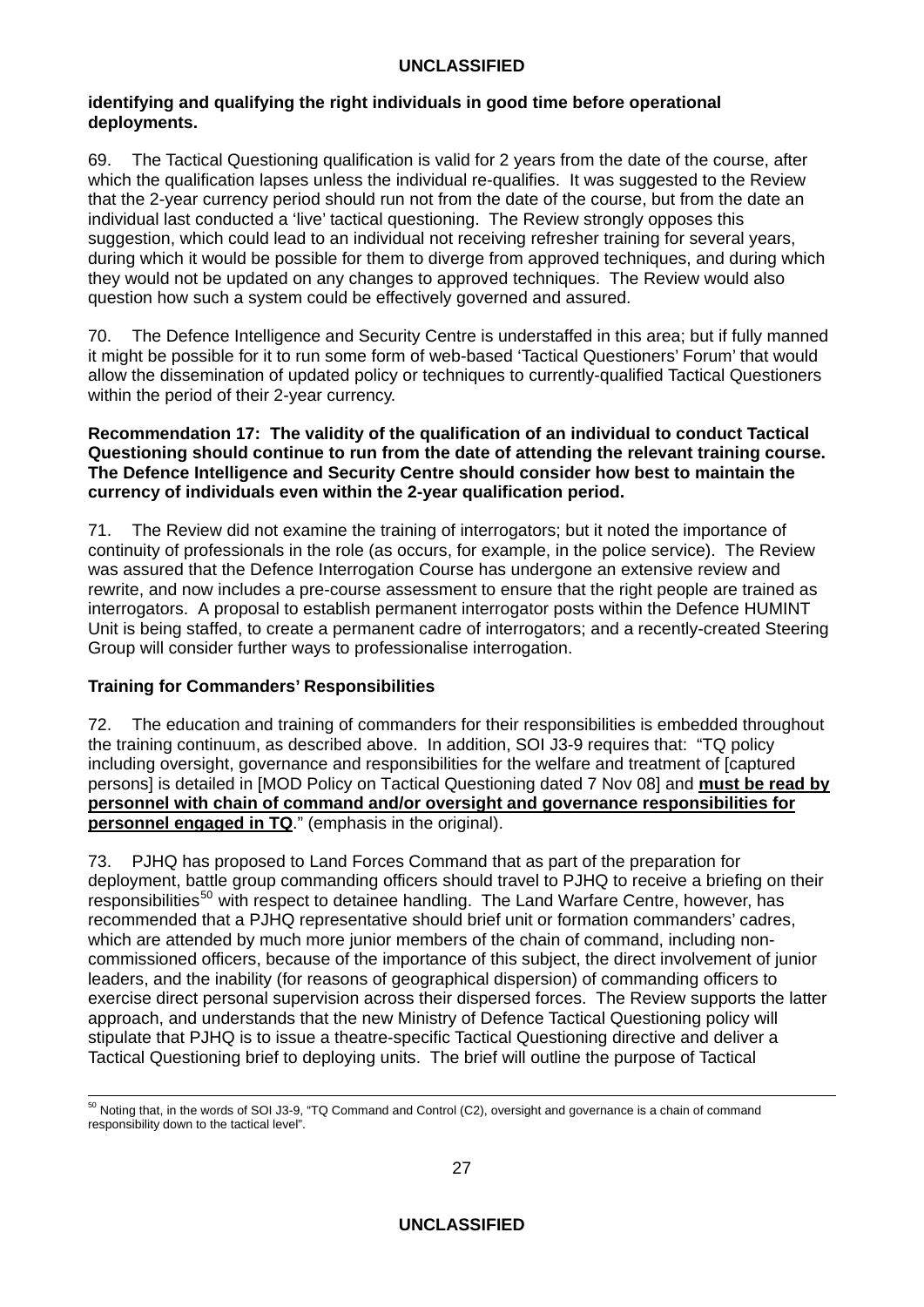Questioning, constraints, conduct of Tactical Questioning, record keeping, individual responsibilities, subject matter expert advice and guidance, and the qualities required of those conducting Tactical Questioning.

# **Strand 2 Conclusions**

74. **Training Specification**. The requirement for training in detainee handling is clearly specified. There are differences in approach between the three Services; as part of its review of the training of individuals for operations, PJHQ should consider whether they have adequate visibility and assurance of the training standards of those entering the operational theatre.

75. **Training Design**. More work is needed to embed generic detainee handling skills in the instinctive behaviour of every Service person operating in the contemporary and future land environment ('mainstreaming' the relevant ethos and skills); some soldiers still see this as the business of Provost specialists. Necessary changes are being made to the structure of the Operational Training and Advisory Group (OPTAG).

76. **Training Delivery**. The Review found that the overall training progression was delivering Service personnel prepared to conduct detainee handling in accordance with the applicable law and with policy, including the responsibilities of medical staff and of those manning the established facilities. However, within the Army there is a need for clearer records and audit trails of individuals' training. Provision of Military Provost Staff to instruct and test in detainee handling at OPTAG has not yet been formalised but the ongoing OPTAG Baseline Review will recommend an MPS uplift. There is a need for assurance of detainee handling training by Provost subject matter experts. On training for Tactical Questioning, the material taught should continue to be subject to regular review by lawyers; and measures are needed to increase awareness among unit commanders of what is required of those nominated as tactical Questioners, in part so as to improve the quality of those undertaking the training.

# **STRAND 3 - THE INCULCATION OF VALUES AND STANDARDS**

initial training and continuation training within the Field Army, including consideration of whether the 77. This work strand assesses the inculcation of the Army's Values & Standards (V&S)<sup>[51](#page-31-0)</sup> in value of Loyalty might be being inappropriately or inadvertently interpreted in such a way as to prevent the exposure of improper behaviour. Also it considered whether V&S are seen just as a 'peacetime' issue and disregarded when preparing for operations. This strand includes a review of Military Annual Training Tests (MATTs) 6  $\& 7^{52}$  $\& 7^{52}$  $\& 7^{52}$  as they contribute to the overall delivery of the detainee handling capability.

78. There is a clear linkage between the Army's V&S (covered by MATT 6) and detainee handling (covered by MATT 7). The proper treatment of detainees, in addition to being a legal obligation, falls under the Value 'Respect for Others', while moral courage and integrity may be needed to ensure that any transgressions are reported and investigated. In the latter case, this requirement clearly overrides the loyalty that the Army seeks amongst small teams – loyalty to the unit and to the wider Army applies in this case. All three core standards are directly applicable to detainee handling.

<span id="page-31-0"></span> $\overline{a}$ <sup>51</sup> Values: Selfless Commitment, Respect for Others, Loyalty, Integrity, Discipline, Courage. Standards: Lawful, Appropriate Behaviour, Total Professionalism.

<span id="page-31-1"></span><sup>52</sup> MATT 6 (Values and Standards) and MATT 7 (Operational Law). See paragraph 36.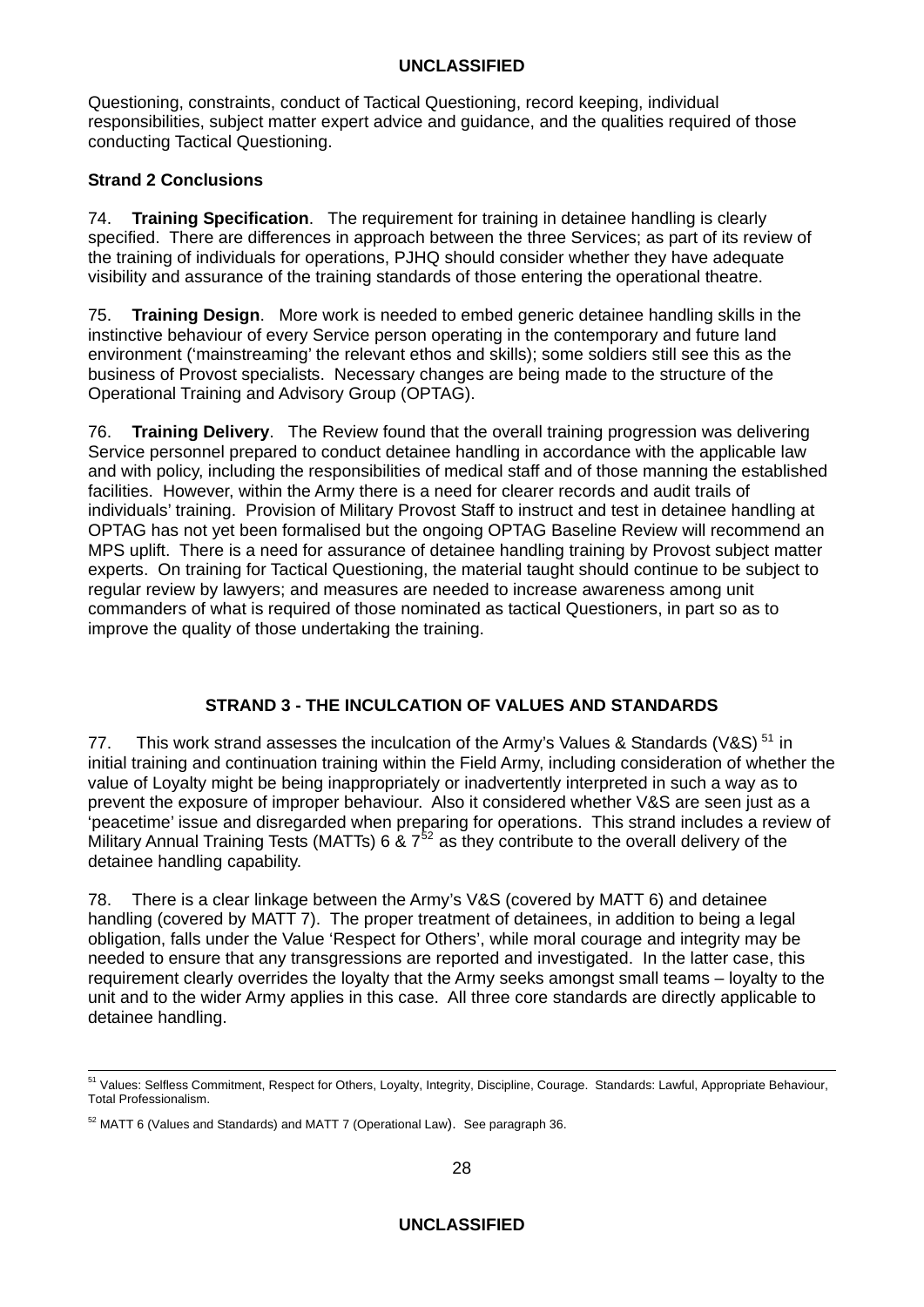79. V&S are thoroughly inculcated during initial Army training, including an understanding of the linkage between them and operational effectiveness. This is achieved both through MATT 6 and by the ethos and techniques of Values Based Leadership taught to all instructors and espoused throughout the Army Recruiting and Training Division (ARTD). However, there is evidence that the ethos of living by the V&S is not always carried through into the Field Army, despite officers and soldiers professing understanding of, and agreement with, their tenets.<sup>[53](#page-32-0)</sup> Many soldiers come from backgrounds where the Army's V&S are unfamiliar; it is therefore essential to maintain the effort to instil them once the soldier joins the Field Army, both by instruction and by example. Recent attention to the issue of V&S from the Commander in Chief Land Forces down through the chain of command is expected to provide impetus.

80. It is a command responsibility, led at unit level by the Commanding Officer and Regimental Sergeant Major, to emphasise the importance of living by the V&S, and to set the tone within a unit. Following a recent Army Leadership Study, Land Forces are considering proposals to reinforce the inculcation of V&S; measures to help achieve this could include broadening the application of the Values Based Leadership instruction given by the ARTD Staff Leadership School. But, as a first step, compliance with MATTs 6 and 7 should be audited by the chain of command<sup>[54](#page-32-1)</sup> as there is no formal robust First Party assurance regime which is able to guarantee that MATTs are conducted in accordance with current direction and that attendance is recorded and archived (see Recommendation 5). Similarly there is no system to measure which Commanding Officers and Regimental Sergeant Majors are carrying out their responsibilities to lead on V&S briefings: and therefore to assess the standard of the presentation given to the soldiers.

#### **Recommendation 18: Headquarters Land Forces should progress the recommendations made in the Army Leadership Study with regard to the inculcation of Values and Standards.**

81. Where possible, the inculcation of V&S in those presently on, or recently returned from, operations was examined. Officers and soldiers interviewed, within 4 Mechanised and 11 Light Brigades, understood instinctively where and what the 'red lines' were and why they were there. Commander 11 Light Brigade set out very clearly his direction<sup>[55](#page-32-2)</sup> on discipline and in particular the treatment of civilians and detainees to each and every one of his Battle Group Commanders. All sub-units also received a copy of the written version. There is also other evidence, such as that from the recent Court Martial of Royal Marines personnel convicted of abusing a detainee as well as other events being investigated within the chain of command, that even the most junior NCOs have the integrity and moral courage to report the inappropriate and wrong actions of others, irrespective of their rank. For all operations, and counterinsurgency operations in particular, the Army's V&S are the fundamental building block in the moral approach taken by our soldiers participating in those operations and should be to the fore, not seen as a 'peacetime' activity.

#### **Recommendation 19: During the build-up to deployment, Commanders must highlight the importance of adhering to the Army's Values and Standards (and the equivalent for the other Services) in their training and preparatory directives.**

82. Adherence to the Army's V&S is, fundamentally, a leadership issue. As the contemporary operating environment has become more challenging and complex (especially in the era of *"courageous restraint"*), so has the need for all commanders at every rank to display and exercise exemplary leadership. Analysis of the citations for outstanding leadership in the recent operational

<span id="page-32-0"></span><sup>&</sup>lt;sup>53</sup> Sources include recent work on Equality and Diversity by the staff of the Director of Manning (Army), and a number of other pieces of work being reviewed within the chain of command.

<span id="page-32-1"></span><sup>&</sup>lt;sup>54</sup> Attendance records and test papers should be retained for such audit. Commander Force Development and Training's report identified that I (UK) Armoured Division had instituted good practice in this area.

<span id="page-32-2"></span><sup>55</sup> Commander 11 Lt Bde Tactical Directive dated 08 Jun 09.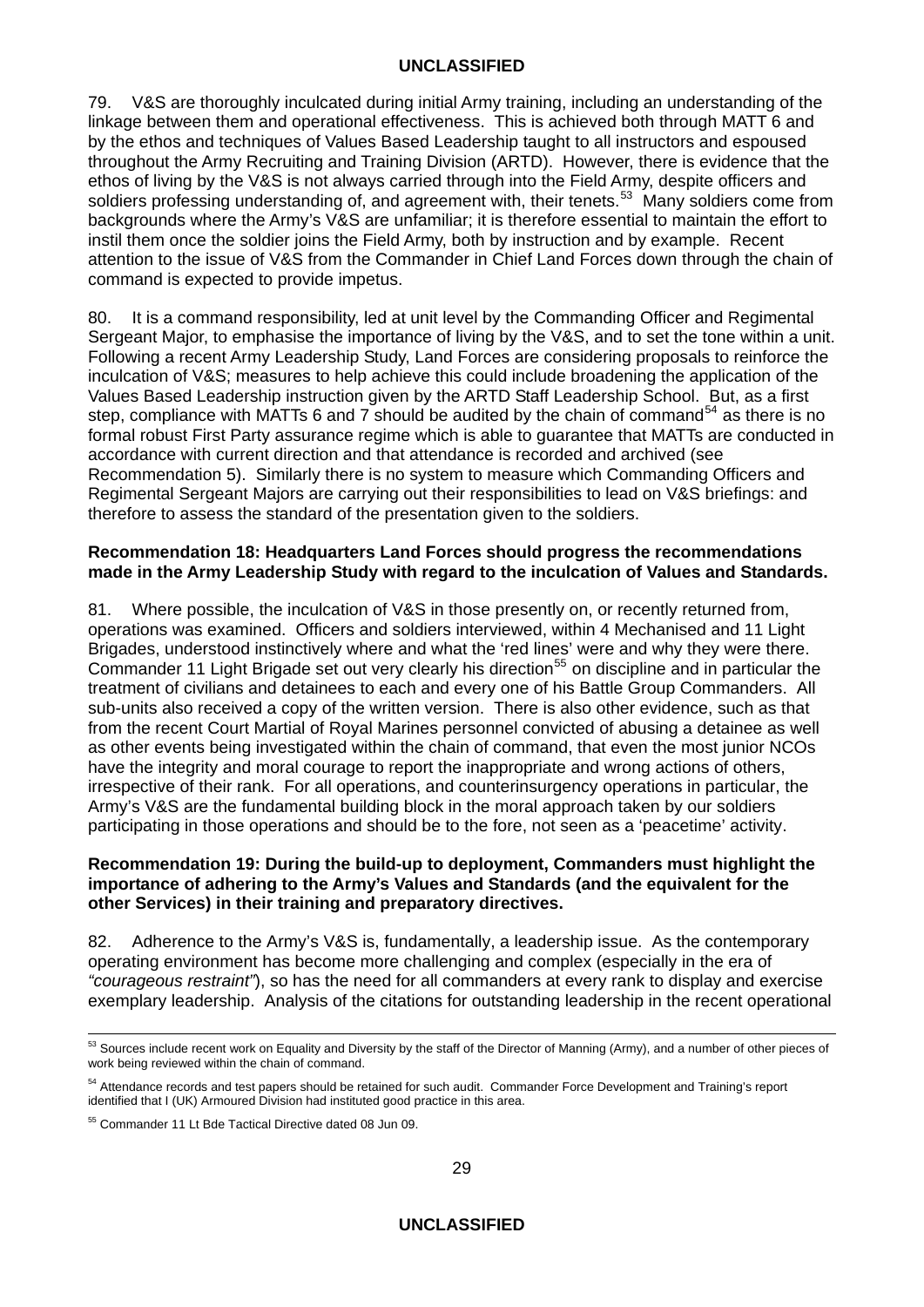in relation to detainee handling and nowhere is this more evident at the moment than across the honours and awards lists<sup>56</sup>; testimonials to those who have fallen in action; and post-operational de-briefs<sup>57</sup> all bear witness to this facet. Leadership is critical in delivering appropriate behaviour Army chain of command.

**Recommendation 20: During the individual training phase of pre-deployment training Commanders could run specific 'leadership' seminars to highlight the behaviours expected by all those on operations. This would not only benefit situations involving detainee handling but also have more widespread utility, especially when junior commanders become casualties and subordinates (including private soldiers) unexpectedly take over command.** 

#### **Strand 3 Conclusions**

83. In summary:

a. There is a clear linkage between the Army's Values & Standards (covered by MATT 6) and detainee handling (covered by MATT 7).

b. The Army's Values & Standards are the fundamental building block in the moral approach taken by those on operations and are not just a 'peacetime' activity.

c. Compliance with MATTs 6 and 7 should be assured by the chain of command to record and demonstrate compliance in accordance with policy.

d. Commanders at all level must lead 'by example', adhering to the Army's Values & Standards, and the equivalent for the other Services.

e. Leadership is critical in delivering appropriate behaviour in relation to detainee handling.

# **STRAND 4 - ACTUAL PRACTICE ON OPERATIONS**

84. Members of the Review visited the Afghanistan operational theatre twice, once during Operation HERRICK 11 (11 Light Brigade) and once during Operation HERRICK 12 (4 Mechanised Brigade). For the second visit they were accompanied by the Review's independent assurer. The Review has also drawn on the findings of Provost Marshal (Army), who has also visited Afghanistan twice during the same timescale, in his role as Defence Subject Matter Expert.

85. Provost Marshal (Army)'s in-theatre inspections in January 2010 found that all Afghan detainees within UK detention facilities were being held in a safe and secure environment. All the personnel to whom he spoke, from the Task Force Commander down to battle group level, understood the importance of getting detainee handling right, and their part in that. Some felt that pre-deployment training had included insufficient hands-on practice although the Task Force Commander had instituted a series of positive actions, including a programme of mid-tour training with appropriate oversight and records. Provost Marshal (Army) identified the key area of risk as from the point of capture until arrival at the Temporary Holding Facility at Camp Bastion; this risk

 $\overline{a}$  $^{56}$  For example Op Honours & Awards Lists Nos 34 (19 Mar 10), 33 (11 Sep 09) & 32 (6 Mar 09).

<sup>57</sup> Post Op de-briefs from 16X, 19X & 11X; Leadership on Operations update at Director Royal Armoured Corps' Conference on 30 Mar 10 from CO Light Dragoons & OC Viking Group.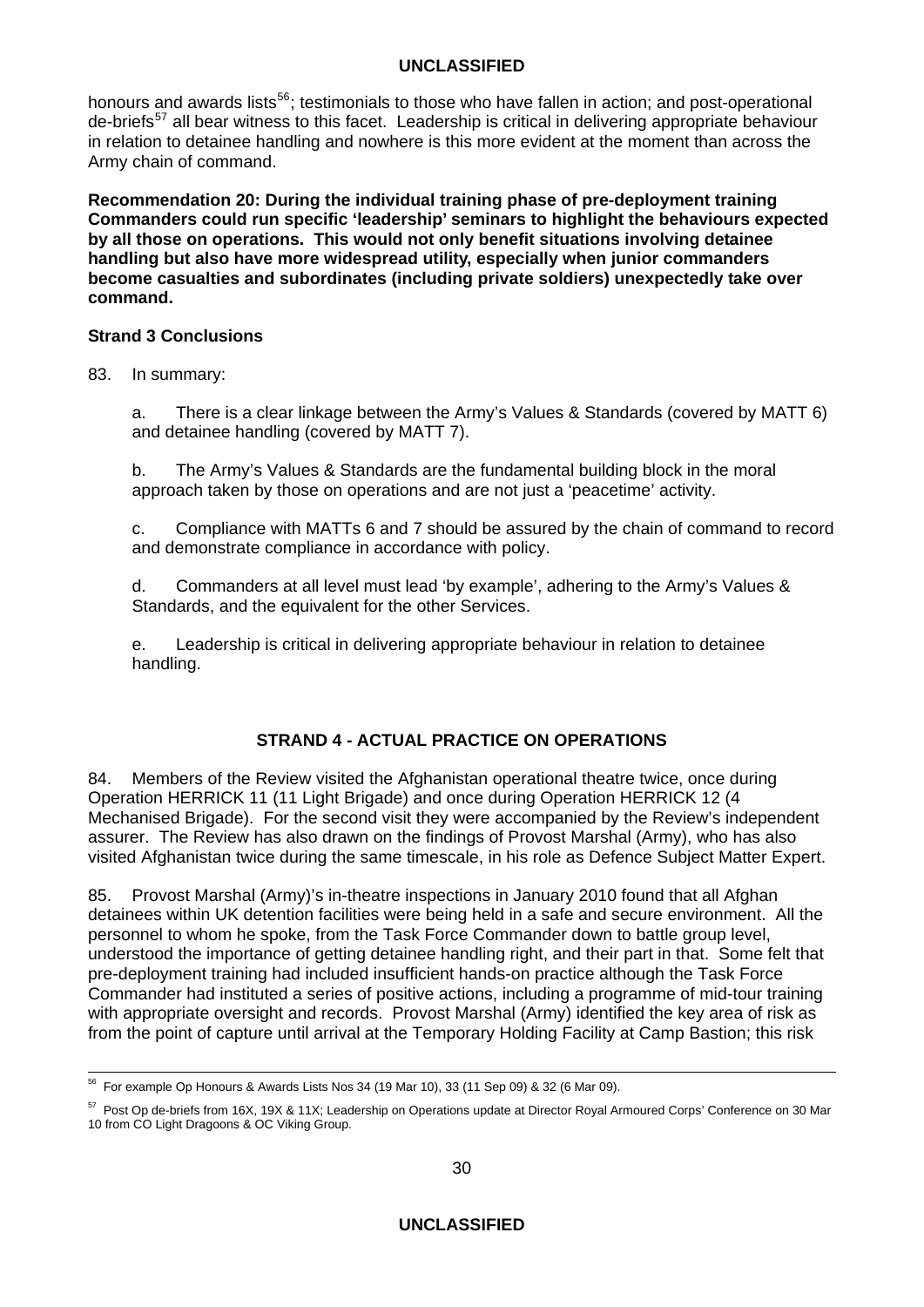could be mitigated by the introduction of Unit Holding Facilities under Royal Military Police control, and surging Royal Military Police and Military Provost Staff assets to cover particular operations when detainees are expected.

86. Since then, PJHQ has taken steps to provide Royal Military Police detention expertise down to battle group level, and further forward for specific operations. This has extended the reach of oversight and expertise, and the availability of advice and support to forward deployed officers and NCOs. However, these staff are spread thinly and are rarely on the scene when detainees are taken by patrols; the area of highest risk of inappropriate handling of detainees remains in forward battle group areas. Battle Group Commanding Officers should ensure that their personnel who have been trained on the All Arms Unit Custody Staff Course are used to fill the gaps in professional Provost staff, while ensuring that effective assurance arrangements are in place.

87. With respect to practice within deployed battle groups, the Review took evidence that troops on the ground knew what to do (and sought advice from attached Royal Military Police personnel when they felt unsure what to do). However, one Military Police detachment commander observed that commanders at battle group and sub-unit level were not thoroughly familiar with SOI J3-9 and had had to be challenged about their activities on a number of occasions; this observation underlines the importance of deploying detention expertise forward into battle group locations.

#### **Recommendation 21: PJHQ should continue to push professional Provost staff forward as resources permit; battle group commanding officers should use their personnel who have been trained on the All Arms Unit Custody Staff Course to fill the gaps in the coverage by professional Provost staff, while ensuring that effective assurance arrangements are in place.**

88. SOI J3-9 requires that "*individuals detained by UK Forces must be transferred to the [Temporary Holding Facility in Camp Bastion] as soon as practicable and no later than 36 hours from the point of detention. All evidence, detainee possessions and Tactical Questioning reports must be transferred with the detainee*". The Royal Military Police are seeking to improve evidence gathering at the point of detention, a move which should support both intelligence exploitation and case preparation. The Review found evidence of thorough planning for deliberate detention operations, including contingencies for the immediate extraction of detainees, thereby minimising their exposure in forward positions and expediting their transfer into supervised regimes. However, there are occasions where forward deployed units cannot have detainees extracted rapidly, and they can remain within forward operating bases for extended periods. In some cases they have been released as a result of a judgement that they are unlikely to be convicted and there was little chance of an early extraction.

89. With respect to the in-theatre detainee handling facilities and procedures carried out in them, the Review observed procedures at both the Camp Bastion Temporary Holding Facility and the facility at Kandahar by in-place Military Provost Staff and attached staff (including the assigned Medical Officer at Camp Bastion). It saw evidence of the control arrangements for both facilities, and of the arrangements for conducting medical inspections of detainees in accordance with SGOPL 9/09 and for monitoring environmental health issues at the Camp Bastion facility. The Review found no evidence to indicate that either facility was run other than in full accordance with applicable international land UK aw, and Defence policy. An effective audit trail of retrievable records is maintained, that accounts for the treatment of all detainees. The Review notes that the Military Provost Staff personnel manning the facilities both in Camp Bastion and in Kandahar have been provided 'at risk' by Provost Marshal (Army) and the Commandant of the Military Corrective Training Centre since, as yet, there is no established deployable MPS capability; providing this capability is a top priority issue for Headquarters Land Forces at the moment.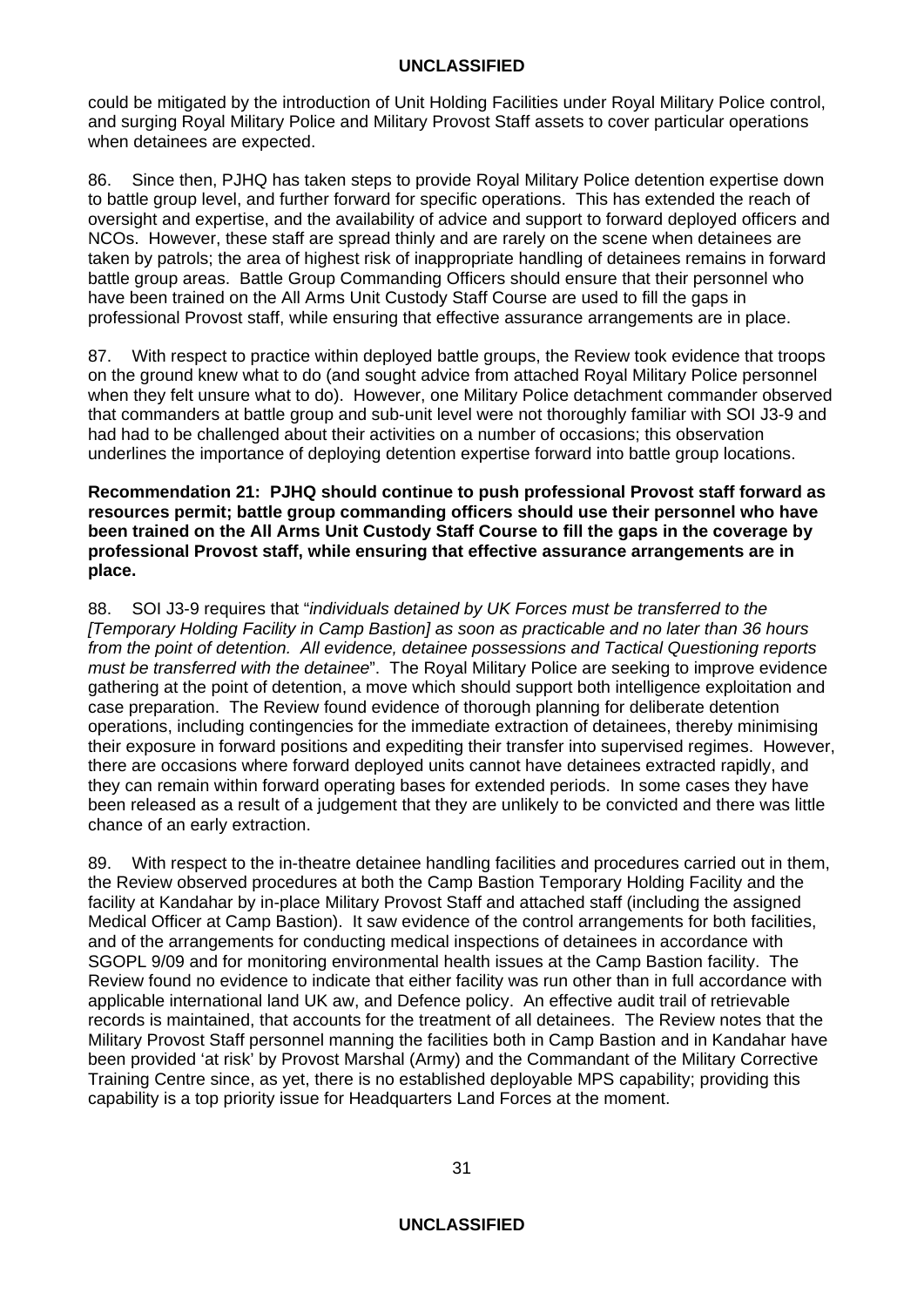90. Evidence was also seen of effective processes for investigating allegations of abuse, and complaints by detainees. On arrival at the Temporary Holding Facility, the Force Provost Marshal requires custody staff specifically to ask detainees if they wish to make a complaint about their treatment and this is repeated 24 hours later. The question is again asked before and after every move of location and prior to handover to the Afghan Authorities. Any allegations are investigated by the Special Investigation Branch of the Royal Military Police. The majority of cases amount to alleged common assault; cases where evidence is uncovered to support the allegation are then turned over to the Service Prosecuting Authority.

91. Anecdotal evidence suggests that insurgents may be using the complaints system in an attempt to tie up UK military resources and damage the reputation of UK forces. The full investigation of every case, including the interview (often under caution) of soldiers, is resource intensive. In addition to resource usage, negative consequences could include impact upon the confidence of soldiers to handle detainees (arising from trepidation about potential Service police investigation); and an erosion of trust and confidence arising from a stark statistic about the number of complaints made. Consideration could be given to the possibility of allegations being written off at an early stage when the nature of the allegation, in itself, demonstrates that soldiers did not behave inappropriately. Complaints could also be categorised, including the identification of the number that did not involve wrongdoing. This would defuse the impact of malicious complaints but would need careful handling to prevent an impression that the Army was 'whitewashing' complaints.

#### **Recommendation 22: PJHQ should consider whether there is any scope for earlier dismissal of vexatious complaints whilst ensuring that all valid complaints are fully investigated.**

92. At both the Bastion and Kandahar holding facilities, the Review also observed procedures for control of interrogation, collation of evidence and feed-back to intelligence staff of the product of interrogation. Both facilities have good monitoring capabilities (ambient video recording in Kandahar and, in Bastion, tape recording of interviews, tapes having been switched on before arrival in interrogation of detainees). The independent assurer judged both to be examples of good practice, describing the Kandahar facility in particular as "*a purpose built facility that provides excellent conditions for those detained*".

93. Governance of the detainee handling process has advanced significantly in the time that the Review has been under way. The new regime is taut, with a command-led focus, supported by appropriate activity throughout the chain of command. Governance has been separated from the Task Force Helmand chain of command, removing a potential conflict of interest for the Task Force Commander: a different UK brigadier, the Commander Joint Force Support (Afghanistan), is now designated as the Detention Authority. He chairs a daily Detention Review Committee responsible for monitoring the continuing necessity and authority to detain each individual. As each case is reviewed, representations are heard from legal and policy advisors, the Intelligence and Police disciplines, and the Task Force chain of command. There is evidence that decisions are actively challenged within the Detention Review Committee forum, which is by no means a rubber stamp for decisions as to continued detention.

94. A new OF-5 level (colonel or equivalent) post has been created, as deputy to the Commander Joint Force Support (Afghanistan) for detention issues. Assurance of in-theatre processes and facilities is provided by the Force Provost Marshal and the Theatre Provost Group. Nevertheless, there remain a number of areas of concern, addressed in the following paragraphs.

95. Paragraph 30a (above) identified the need for clear direction to soldiers as to their responsibilities with respect to detainees taken and held by Afghan forces with whom the UK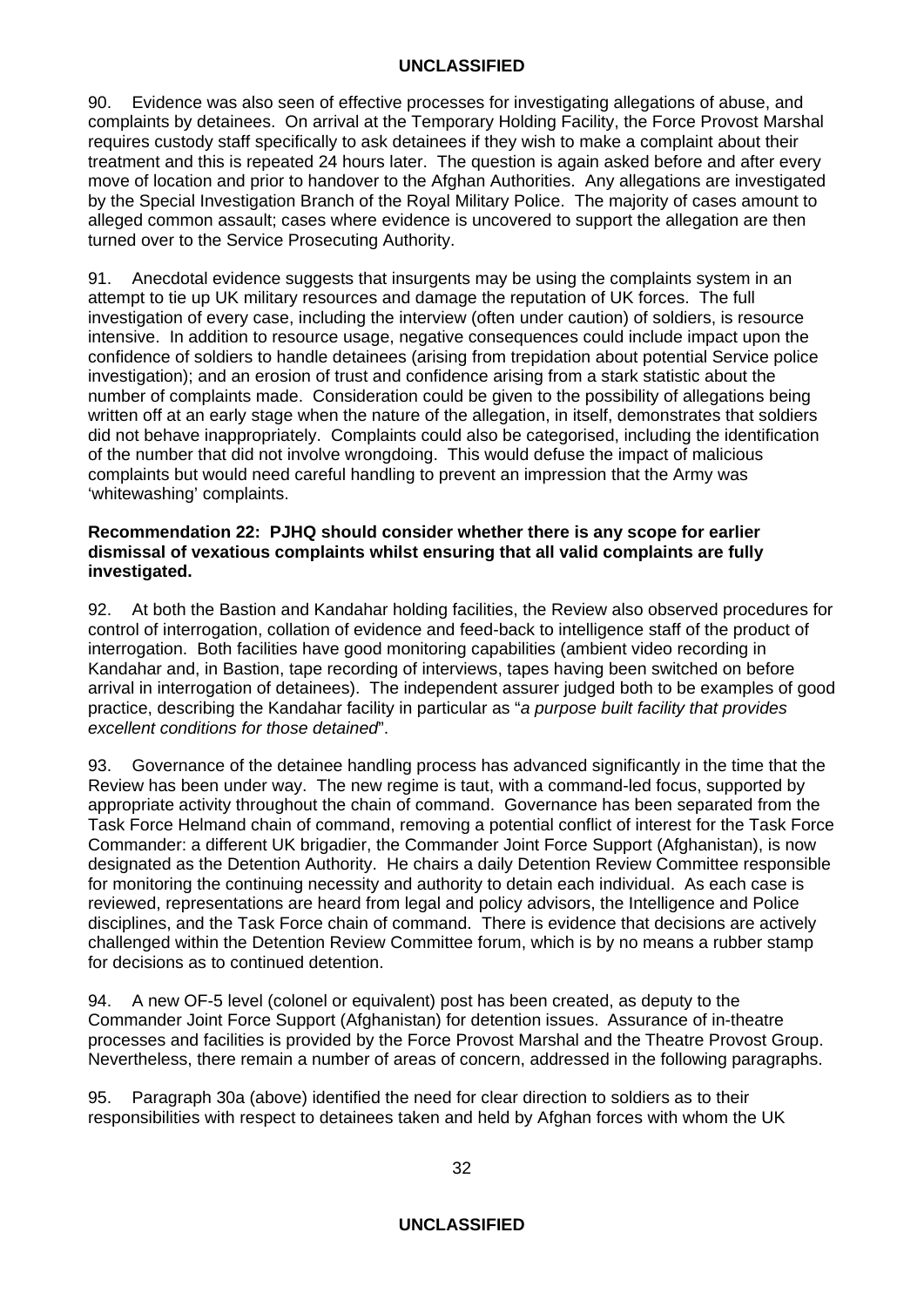soldiers are embedded partners. Cultural and legal differences make this a difficult area. PJHQ explained that their guidance was that where an issue could not be resolved face-to-face for whatever reason, then UK soldiers should raise their concerns up the UK chain of command, to be addressed either at a higher military-military or military-police level, or at the diplomatic/political level through the Embassy staff.

96. Paragraph 30b (above) outlines the difficult situation in which soldiers find themselves with respect to the detention of young Afghans: age determination is challenging; and the instruction in SOI J3-9 that the protection of those under the age of 15 should be the responsibility of Afghan forces, with the cultural differences involved, may pose ethical dilemmas to individuals. Similarly, the direction that those below the age of 18 may not undergo tactical questioning may lead people to err on the side of caution.

97. The Surgeon General's Operational Policy Letter is comprehensive and thorough in its direction on the medical treatment of detained persons and the required associated recordkeeping. While fully familiar with the policy direction, Commander Medical for Operation HERRICK 12 judged that, in the context of the operational situation and the resources available, his staff could only conduct the required medical inspection and examination once a detainee had been delivered to either of the Bastion or Kandahar detainee holding facilities. The Review has ascertained that the Surgeon General's Department is aware of this policy variation by PJHQ and is content with it in the circumstances that pertain on Operation HERRICK.

98. The issue of lack of feedback to battle groups was raised to the Review in a number of contexts. News of positive outcome of Afghan prosecutions would incentivise effective evidencegathering. Better feedback on intelligence gained from individuals being interrogated could reduce any perceived incentive for battle groups to undertake additional tactical questioning before passing detainees back to established facilities. And feedback on the outcome of any concerns raised up the chain with respect to Afghan forces' misbehaviour would encourage such reporting.

#### **Recommendation 23: PJHQ should consider how feedback to battle groups might be improved, in order to give added confidence to those who raise issues of concern, and to help minimise any residual risk of mistreatment of detainees.**

99. The Review did not find evidence of data and trend analysis being conducted on the current detainee cycle in-theatre, from which to inform policy direction and resource allocation. Examples of such data include: numbers of convictions; numbers and reasons for non-conviction; the nature, timeliness and utility of intelligence being gained from tactical questioning or from interrogation; and the number and nature of complaints or injuries (which could help to inform the way in which detainees are handled). This could produce two benefits: better understanding of risks; and increasing confidence.

#### **Recommendation 24: PJHQ should consider how data which could drive further improvements in detainee management could be better recorded, analysed and exploited.**

# **Strand 4 - Conclusions**

100. Governance is taut in theatre with a command-led focus and appropriate activity throughout the chain of command. No evidence was found that indicated that the UK-run facilities are run in any way other than in compliance with applicable international and UK law, and Defence policy. No evidence was seen or obtained to suggest pre-deployment and in-theatre training are failing to prepare forces to carry out detainee handling in accordance with the law and desired outcomes. Where risk exists it is in the forward areas.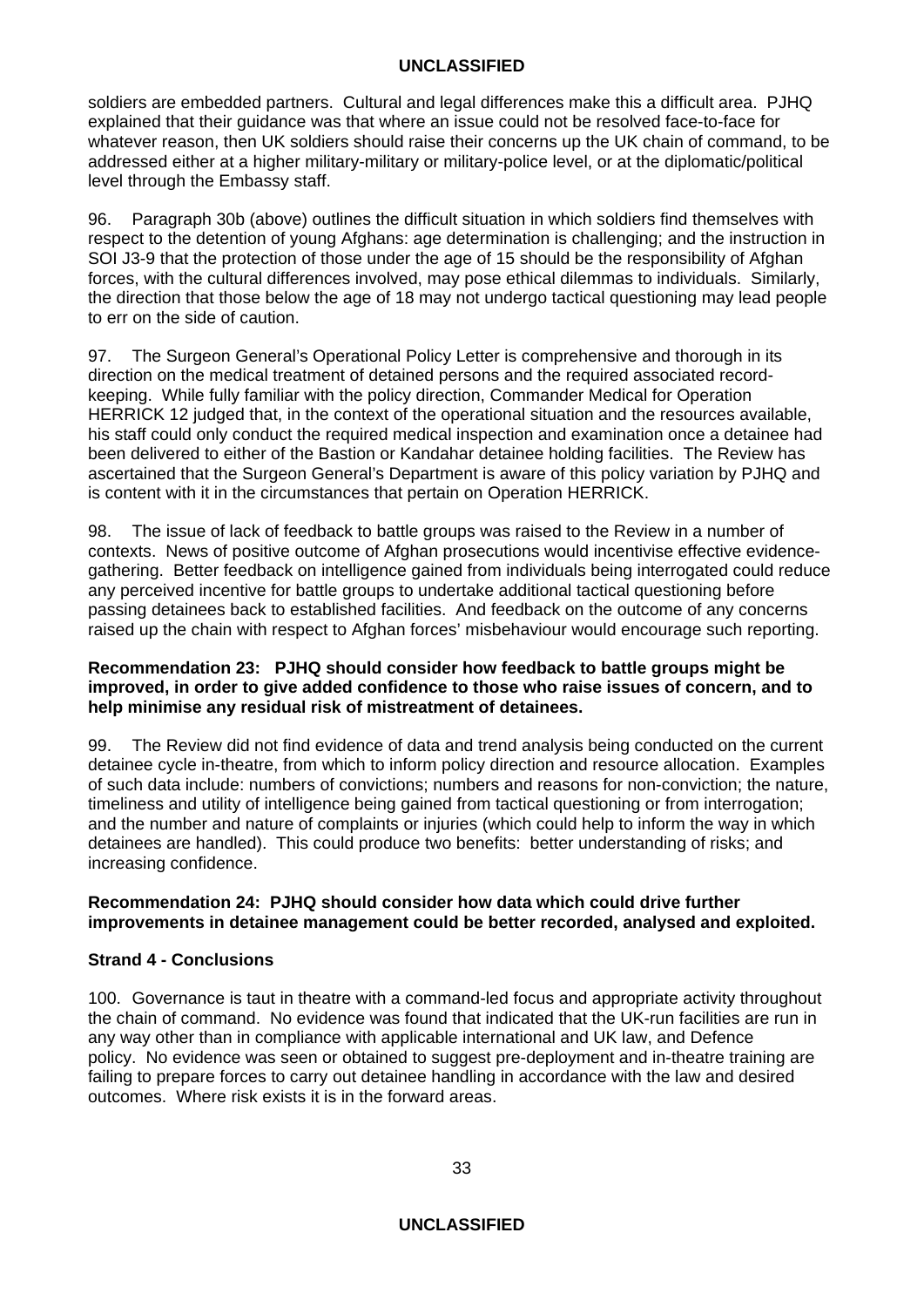101. With respect to the forward areas, full assurance might be possible if a Military Provost Staff expert were deployed in every location in which UK forces are based. But while there may still be scope for introducing more detention experts in some locations, particularly at the sub-unit or battle group level, and while there are a number of enhancement options being considered that may lead to an increase in the number of Military Provost Staff personnel, these remain a scarce resource; and the level of assurance should be proportionate taking into account all the other risk-mitigation measures. The view of the Review's independent assurer was: "*In terms of method of detention, responsibilities of the person detaining, handover to a 'custody officer' and subsequent investigation (interrogation) by a separate department; practices are comparable with the police service. The Army is pursuing an additional safeguard by forward deploying RMP thereby, in many cases, delivering oversight and expertise to the point of detention*".

102. Finally, leadership at all levels remains key to ensuring detainees are handled in accordance with policy and doctrine.

# **STRAND 5 - THE LESSONS PROCESS**

103. While the progress that Aitken identified has been maintained, and most of the lessons derived from his report have been taken forward<sup>[58](#page-37-0)</sup>, very few lessons concerned with detainee handling have been formally processed either through the Defence Lessons Identified Management System or by the Land Forces Lessons Exploitation Centre. However, the close contact between OPTAG and theatre, and the close-knit nature of the small Military Provost Staff branch, mean that lessons are continuously incorporated into training; such lessons should be formally captured and recorded, and the Lessons Exploitation Centre needs to ensure that it has full visibility of all lessons concerning detainee handling and detention; following recommendations to this effect earlier in the Review, this has been addressed by the Land Warfare Centre. Also following earlier recommendation, the Land Warfare Centre is changing its processes, so that the Operational Law Branch will review all land tactical doctrine before publication; the processes should be further amended to ensure that Provost Marshal (Army), as the Defence Subject Matter Expert, is consulted in the staffing of any lesson that relates to detention or detainee handling.

**Recommendation 25: The Land Warfare Centre Lessons Exploitation Centre needs to ensure it has full visibility of all issues concerning detainee handling and detention, and to ensure that these are linked into the Defence Lessons Process.** 

#### **Recommendation 26: Land Warfare Centre processes should be further amended to ensure that Provost Marshal (Army), as the Defence Subject Matter Expert and Competent Army Authority and Inspectorate, and the Operational Law Branch are consulted in the staffing of any lesson that relates to detention or detainee handling.**

104. OPTAG instructors regularly visit theatre to operate alongside forces that they have been involved in training and to learn lessons to incorporate into future training. This ensures that the instructors receive direct external validation of the training they deliver, and that their instruction always reflects the latest lessons. This gives great agility, but it is important to ensure that any changes to OPTAG training are properly validated, so as to avoid inadvertent in-theatre divergence from best practice being picked up and amplified in training. The Review has found no evidence of such divergence with respect to detainee handling, but the new training development cell must guard against this risk.

<span id="page-37-0"></span> $\overline{a}$  $58$  As identified in Strand 2 above, two have yet to be implemented.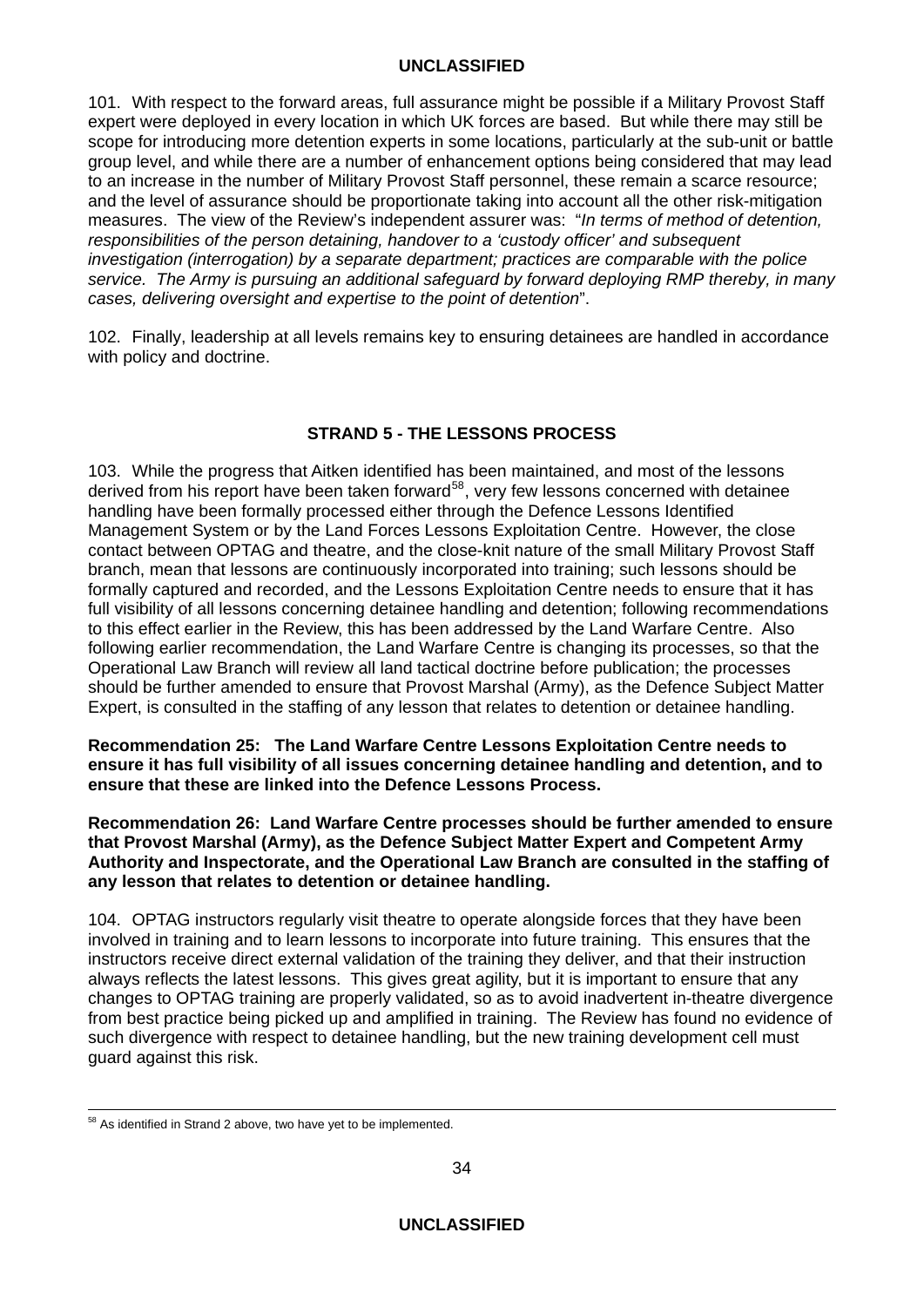#### **Recommendation 27: The Land Warfare Centre Lessons Exploitation Centre should ensure that changes resulting from low-level lessons incorporated into Operational Training and Advisory Group training are formally captured and recorded.**

105. During Operation HERRICK 11, 11 Light Brigade instigated a weekly Detainee Register which incorporated lessons identified. This was sent to each unit in-theatre and also to PJHQ. This is an example of good practice as a means to inform continuous improvement across the deployed force.

106. As part of the process for learning lessons from those returning from operational tours, all those in command and senior staff posts, from battle group commander upwards, are individually interviewed by the Land Warfare Centre staff. The transcripts and key points are circulated as part of the lessons process. Currently all remarks are attributed. The Land Warfare Centre should consider whether there would be benefit in giving commanders the opportunity also to make unattributable comment, so as to encourage full candour and disclosure of mistakes from which others could learn<sup>[59](#page-38-0)</sup>.

**Recommendation 28: The Land Warfare Centre should consider whether there would be benefit in giving commanders the opportunity also to make unattributable comment in their post-operation interviews, so as to encourage full candour and disclosure of mistakes from which others could learn.** 

#### **Strand 5 - Conclusion**

107. Lessons processes (both Joint and Land) are in place and working; but those responsible should ensure that all lessons are being captured, validated and an audit trail maintained.

#### **STRAND 6 - GOVERNANCE AND ASSURANCE**

108. This work strand sought to analyse and verify that the governance arrangements for Detainee Handling are satisfactory and fit for purpose. It also sought to identify appropriate points of authority, responsibility and accountability within the chain of command from MOD downwards for this whole activity.

109. The MOD's Strategic Detention Policy sets out a hierarchy of responsibilities. It designates the Minister of State for the Armed Forces as the ministerial focus for detention issues. The policy is owned by the Director General Security Policy<sup>[60](#page-38-1)</sup>, with the Assistant Chief of Defence Staff Development, Concepts and Doctrine responsible for the provision of doctrine to fulfil the strategic policy. The single Services are responsible for the appropriate training of all force elements. The Chief of Joint Operations is responsible for ensuring that effective arrangements are in place to ensure compliance with the policy on operations. Provost Marshal (Army), as the Defence Subject Matter Expert, is responsible for the inspection and monitoring of all UK-run detention facilities within operational theatres. Finally, the policy directs that while intelligence collection is governed by separate policy and oversight arrangements, the minimum standards set out in the Strategic Detention Policy apply equally to periods of intelligence collection during detention.

<span id="page-38-0"></span> $\overline{a}$ <sup>59</sup> This would in no way affect these individuals' obligations under Section 113 of the Armed Forces Act 2006, whereby if a Commanding Officer becomes aware of certain allegations or circumstances he must ensure that the service police are aware of them.

<span id="page-38-1"></span> $60$  The lead for strategic detention policy lies with the Operations Directorate.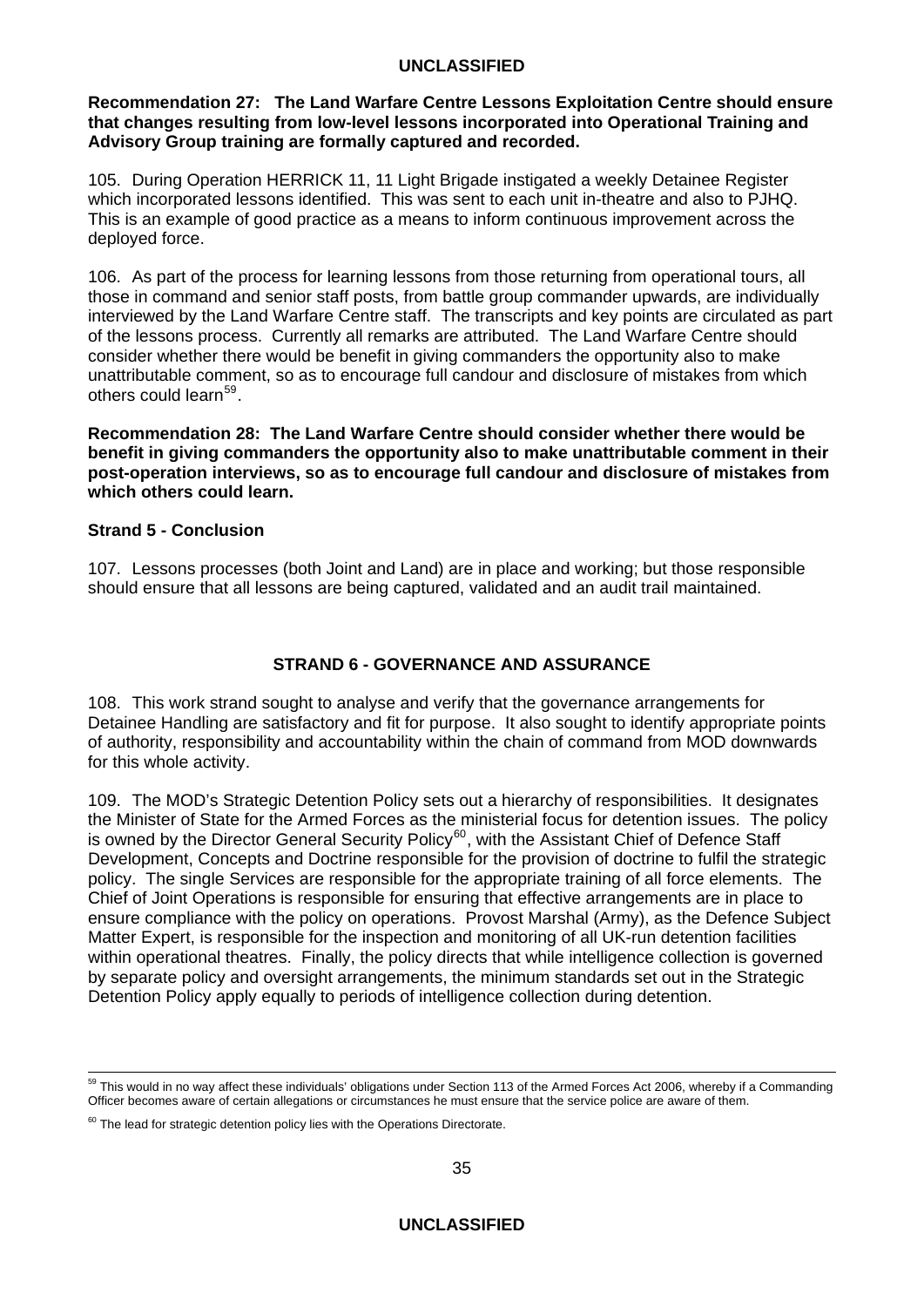110. This provides the basis for a robust hierarchy of governance for detainee handling issues descending from the Secretary of State. Key to success will be the linkages between MOD as the strategic headquarters and on the one hand PJHQ and the operational chain of command and, on the other hand, the single Services' Front Line Commands. Those linkages need to provide a means of holding to account those to whom the strategic policy assigns responsibilities; and 'holding to account' implies a means of monitoring and assurance that the responsibilities are being fulfilled. Work is under way within MOD to deliver such a mechanism.

111. Within the operational chain, the Review has confirmed that significant progress has been made. The creation of the in-theatre Detention Review Committee, chaired by Commander Joint Force Support (Afghanistan), has introduced a clear focus through which individual detainees' cases are regularly reviewed, and which provides an effective mechanism for holding to account those in-theatre with responsibility for aspects of detainee handling. Effective assurance arrangements are in place for the proper conduct of the formal facilities, with first party oversight from the Force Provost Marshal, second party from Provost Marshal (Army) and third party from the International Committee of the Red Cross. As identified in the section above on Strand 4, the stage in the process at which it is most difficult to mitigate the residual risk is in the forward areas, in the time between detention of a detainee and transfer of that detainee to an established holding facility; commanders at all levels are alert to this, and acting to narrow the gap as far as is possible.

112. Within the force preparation chain, the MOD's mechanism will need to define who is responsible for holding to account the Front Line Commands for the fulfilment of their responsibility "for ensuring that all force elements for which they are respectively responsible have been appropriately trained in detainee handling prior to deployment on operations"<sup>[61](#page-39-0)</sup>.

#### **Recommendation 29: Current work within MOD on the governance structure should make clear who is responsible for holding to account the Front Line Commands for the fulfilment of their responsibilities under the MOD's Strategic Detention Policy.**

113. Notwithstanding the creation of an effective MOD end-to-end governance mechanism for detention, the Review's independent assurer advised that there could be benefit in greater transparency. The Department has recognised that a further level of independent, impartial assurance open to public scrutiny would be beneficial. To that end, Her Majesty's Chief Inspector of Prisons (HMCIP) was asked to explore the feasibility of undertaking this role. HMCIP visited Afghanistan in late 2008 and is currently developing inspection criteria that the Inspectorate believes to be appropriate to a military custodial setting, following which there will be further consideration of whether inspection by HMCIP is feasible in the circumstances.

114. Within the Army, Provost Marshal (Army) is the designated Competent Army Authority and Inspectorate (CAA&I) for detention. The role of a CAA&I is to provide functional advice to the chain of command, to put in place a responsive mechanism to monitor adherence to that advice, and to report on that assurance  $62$ ; the appointment does not imply responsibility for conducting all the activity within the area of competence. As part of an ongoing update of the policy and responsibilities for all Competent Army Authorities, Provost Marshal (Army)'s responsibilities will be clarified as incorporating the whole process from the point of detention to the point of release or hand over. His functional advice should include review (and support to development) of tactical doctrine, procedures and training for detention-related issues, including assurance of training, within Land Forces. However, in order to fulfil those responsibilities in addition to the other significant current demands on him he will need to be appropriately resourced.

<span id="page-39-0"></span><sup>&</sup>lt;sup>61</sup> Quoted from the Ministry of Defence Strategic Detention Policy, paragraph 4.2.

<span id="page-39-1"></span> $62$  APRC/P(08)14 dated 3 Jun 08 The Policy for Competent Army Authorities and Inspectorates.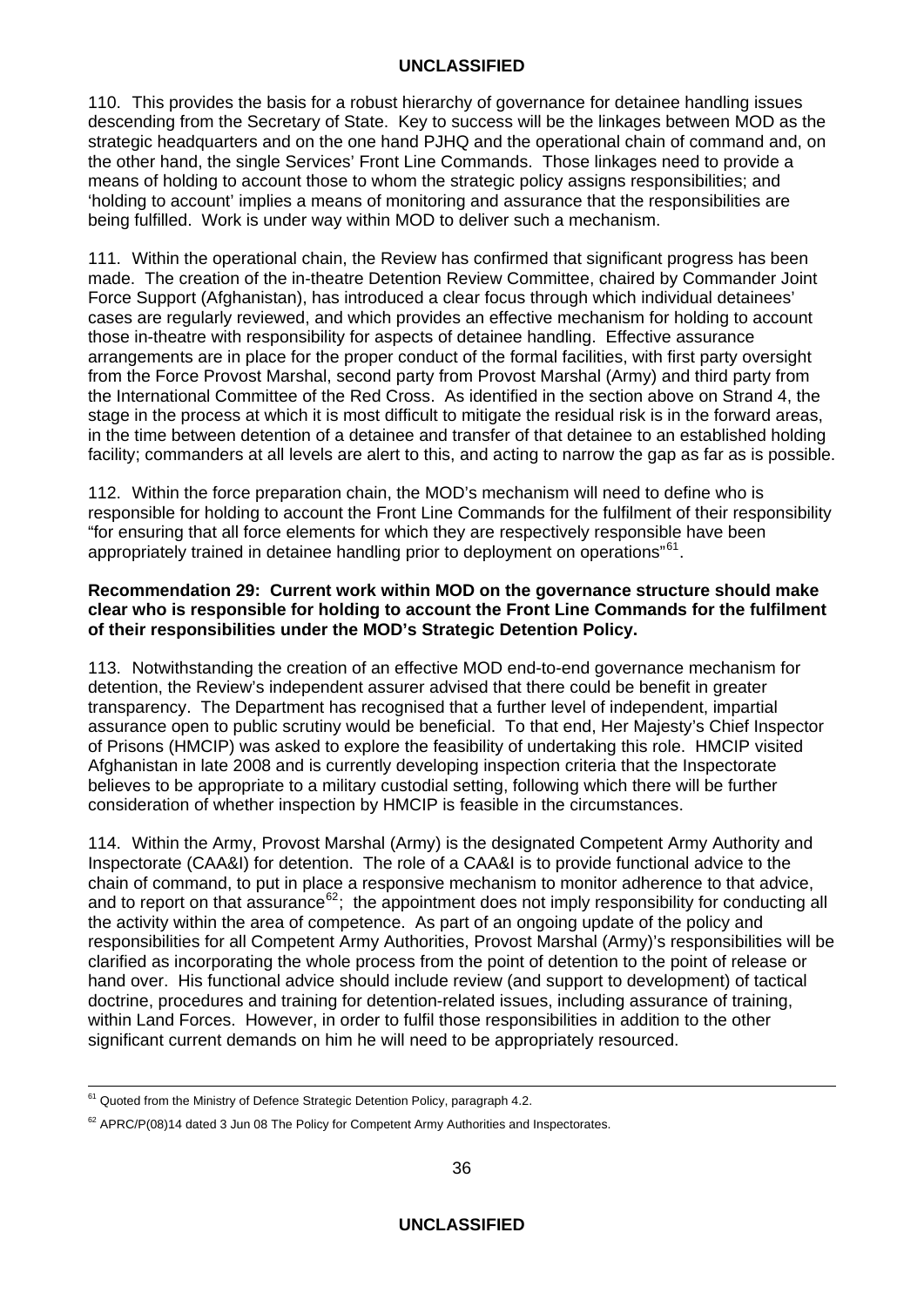**Recommendation 30: Provost Marshal (Army) should be resourced to fulfil the inspection and advisory functions associated with his roles as Defence Subject Matter Expert, specialist adviser to the Chief of Joint Operations for Operational Custody and Detention Practice and Competent Army Authority and Inspectorate, both in the home base and in operational theatres.**

115. The Land Warfare Centre has amended its processes to ensure that Army tactical doctrine is scrutinised for legal compliance by the Operational Law Branch, who should also be consulted on any changes to procedures or training for detention issues. However, the ability to fulfil this responsibility is currently met at risk to the Branch's other responsibilities. Brigadier Operational Law has reviewed the functions and resourcing of the Branch; his recommendations include the establishment of new legal posts within the training organisation.

**Recommendation 31: The establishment of the Operational Law Branch should be reviewed by Headquarters Land Forces, to ensure that they are able to discharge their responsibilities including: to ensure that Army tactical doctrine remains legally compliant; to design, deliver and validate training for the handling of all categories of captured persons; and to support the Collective Training Group, the Operational Training and Advisory Group and the Defence Intelligence and Security Centre in their training activities.**

#### **Strand 6 - Conclusion**

116. The Strategic Detention Policy provides a clear framework of responsibilities. In theatre, recent changes have introduced a clear governance and assurance structure, with separation of assurance from the operational chain of command. Ongoing MOD work on the higher level governance should ensure that there is clarity of the mechanism for holding to account those with responsibilities under the Policy. Land Forces should review the resourcing of Provost Marshal (Army) to ensure that he is able to fulfil his responsibilities as Defence Subject Matter Expert, as CJO's Adviser for Operational Custody and Detention Practice, and for assuring training in detainee handling. They should also review the resourcing of the Operational Law Branch, to ensure that it can fulfil its responsibilities.

# **RESOURCE REQUIREMENTS**

117. In the course of undertaking the Review there were a number of functional areas where it was identified that additional manpower would be required if the intent and outcomes the chain of command sought were to be achieved. The areas were:

- a. Provost Marshal (Army):
	- (1) The creation of a deployable Military Provost Staff capability.

(2) An increase in deployable Royal Military Police (Special Investigation Branch) capability.

b. Army Legal Services: the creation of new military posts to provide the training environment with dedicated permanent Legal Advisors.

c. Defence Human Intelligence Unit: the establishment of a permanent cadre of interrogators.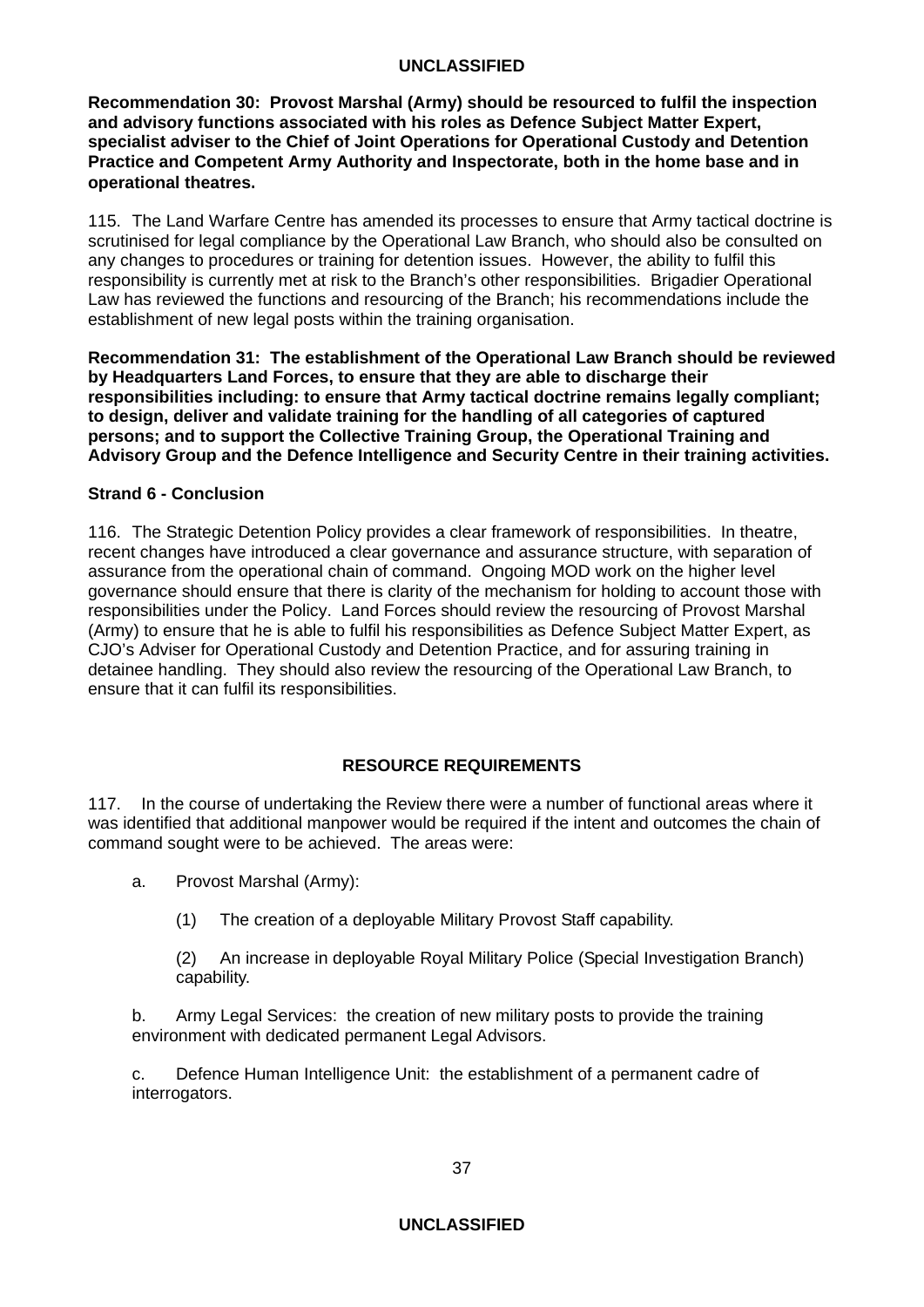118. These requirements have already been identified and action to address them is in hand within the respective chains of command. The Review recognises that the Ministry of Defence faces a challenging resource environment, and that the priority of the measures recommended in this report will have to be judged against competing priorities.

## **FURTHER WORK**

119. The recommendations from this report are summarised at Annex D, with a list of those actions identified as already under way but which need to be seen through at Annex E.

120. Responsibility for overseeing the consideration and implementation of the recommendations made by this Review should lie with the governance mechanism that emerges from current MOD work.

Annexes:

- A. Terms of Reference.
- B. CV and Credentials for Mr Mark Lewindon.
- C. List of those Consulted.
- D. Summary of Recommendations.

E. Summary of Actions Already Under Way That Should Also Be Tracked by the New MOD Governance Mechanism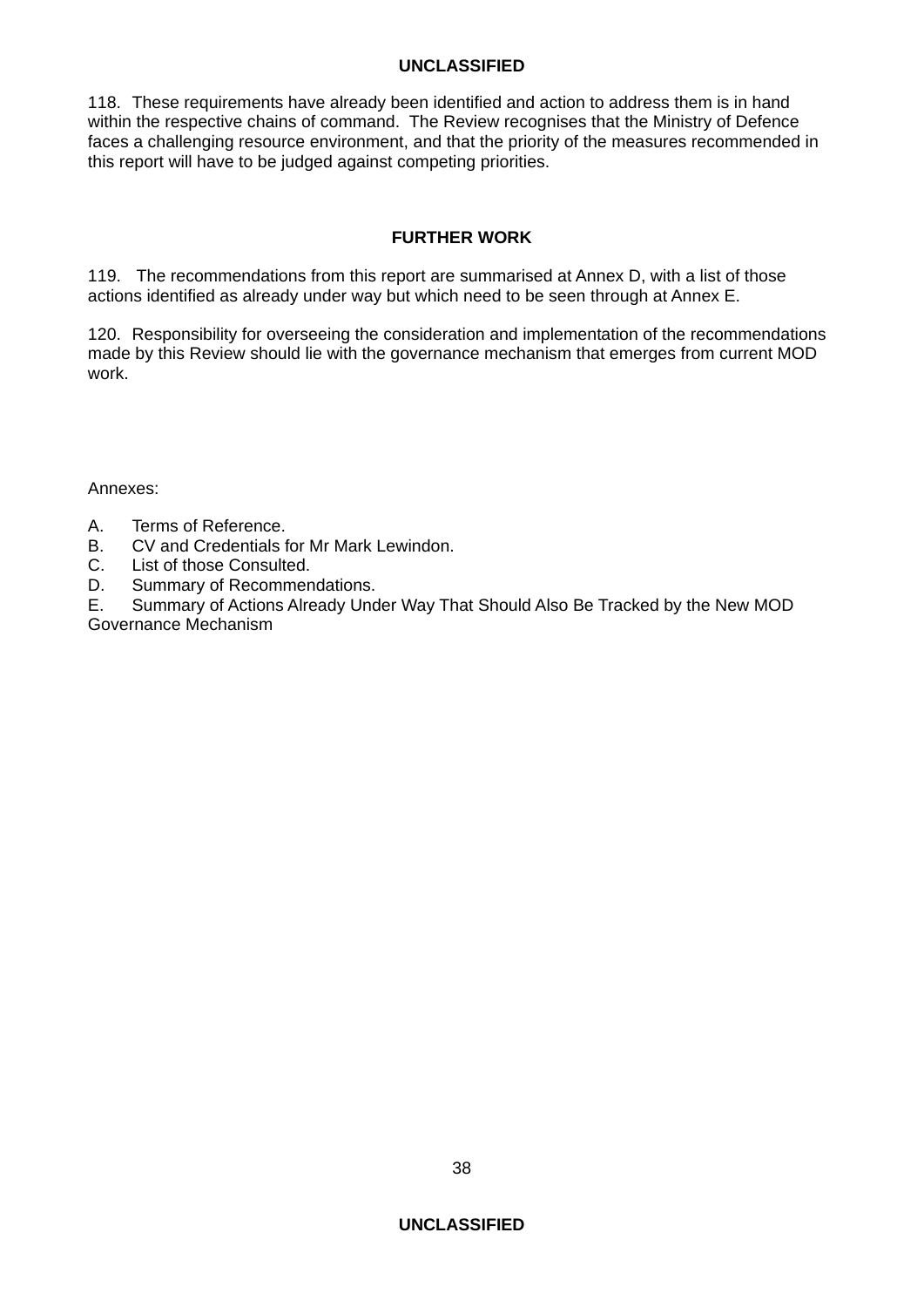#### **ANNEX A TO CGS/ArmyInsp/DH/1 Dated 9 Jul 10**

## **ARMY INSPECTORATE REVIEW INTO THE IMPLEMENTATION OF POLICY, TRAINING AND CONDUCT OF DETAINEE HANDLING**

#### **TERMS OF REFERENCE**

# **BACKGROUND**

1. Despite considerable effort and progress since the Aitken Report<sup>[63](#page-42-0)</sup>, the Army is facing a significant number of allegations relating to inappropriate and improper handling of detainees. It is important that the Army takes steps to ensure that its policies, practices, and conduct are as good as can be in this vital area. The Army Inspector, who reports to the Chief of the General Staff, will undertake a review.

2. However, this is a Land Environment issue, not just an Army one, and one in which Ministers and MOD have a particular interest. Min(AF) has endorsed the proposition that the review should examine detainee handling in the Land Environment, including linkages to Defence organisations and the other Services, drawing on other ongoing strands of work and supported by subject matter experts from across MOD; and that CGS submit to Ministers and the Defence Board on the review's findings.

#### **TERMS OF REFERENCE**

3. In the context of Detainee Handling, the review is to:

a. Assess the fitness for purpose of the Detainee Handling direction and training specification for units preparing for operations.

b. Examine the current training delivery and its validation for the Field Army, and assess the levels of compliance with the current Detainee Handling policy of units preparing for operations. This work is to include focus groups with soldiers preparing for operations.

c. Assess whether appropriate assurance mechanisms are in place for Detainee Handling training.

d. Compare the Army's performance in this respect with that of the other Services.

e. Assess the effectiveness of processes to learn lessons relating to detention from operational experience.

f. Examine the inculcation of Values and Standards, including Military Annual Training Tests 6 &  $7^{64}$  $7^{64}$  $7^{64}$ . Judge whether these adequately educate/train to the required standard; and whether the metrics are enforced and monitored with sufficient rigour.

g. Draw on the findings of the Provost Marshal (Army) concerning current practice on Op HERRICK<sup>[65](#page-42-2)</sup>

 $\overline{a}$ 

<span id="page-42-0"></span><sup>&</sup>lt;sup>63</sup> The Aitken Report dated 25 Jan 08.

<span id="page-42-1"></span><sup>64</sup> MATT 6: Values and Standards. MATT 7: Operational Law.

<span id="page-42-2"></span> $65$  PM(A) is conducting an in-theatre review of detention practices in the week commencing 11 Jan 10.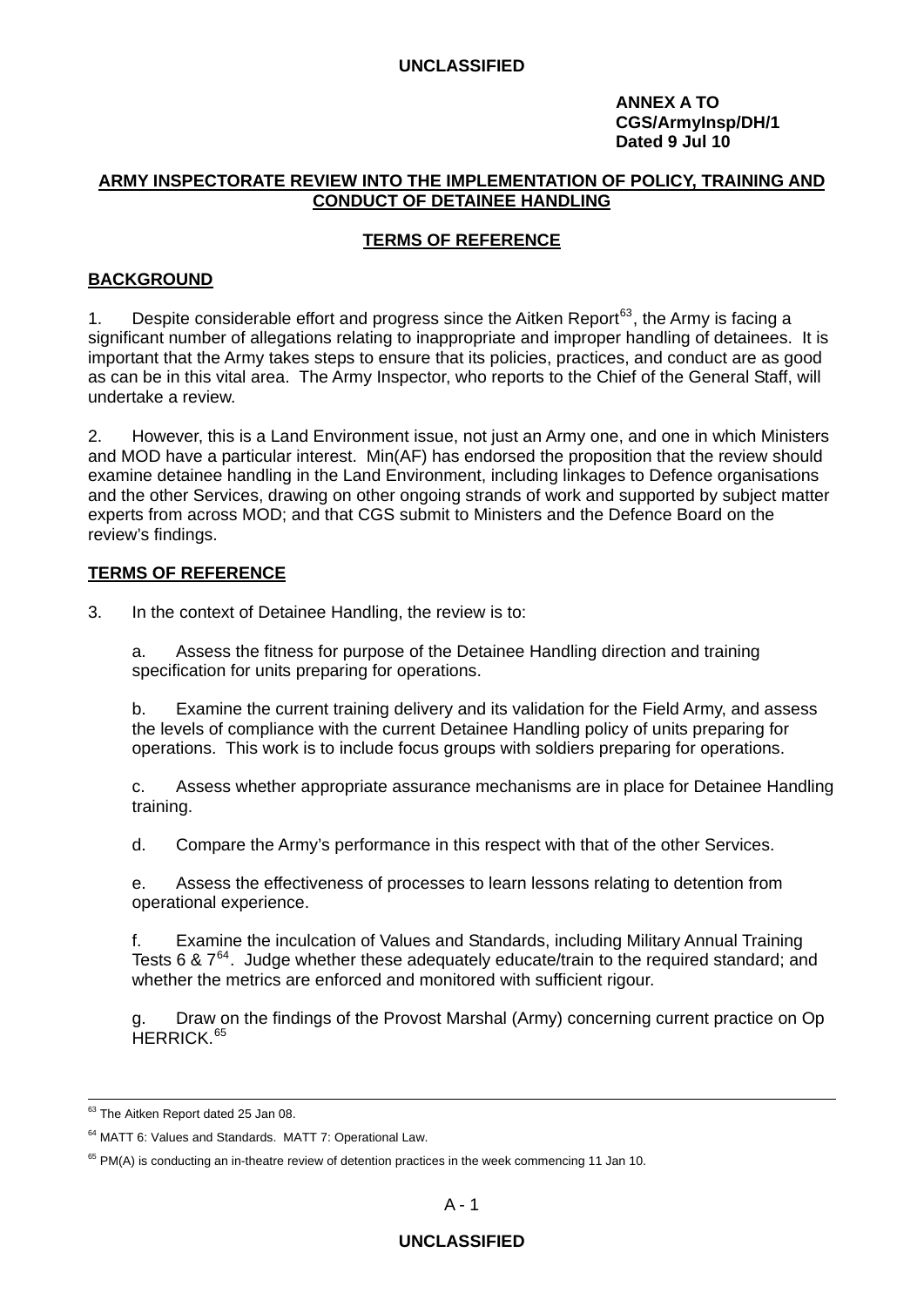h. Draw on the expertise of an independent expert with relevant experience to provide an independent perspective on the review's work.

i. Make recommendations for any action considered necessary to address any identified shortcomings.

4. The Army Inspectorate will lead the review. It will concentrate its own evidence gathering efforts on the specification, conduct and effectiveness of training, including individual, collective, and command and leadership training; on the learning of lessons; and on the inculcation of Values and Standards. The Army Inspectorate will draw on:

a. Provost Marshal (Army)'s in-theatre review of detainee handling in practice, from the moment of detention until release.

b. Work by the Permanent Joint Headquarters and the Land Warfare Centre to review policy, standing operating instructions and standing operating procedures.

c. Work by Director General Land Warfare to review whether the recommendations of the Aitken Report have been or are being implemented appropriately.

d. Work undertaken by the Detention Policy Implementation Review.

#### 5. **Constraints**. The following constraints apply:

a. The Review will not investigate specific allegations of abuse, including those that are subject to ongoing public inquiry or legal process. However, the allegations made may be used by the Review as an indicator of issues to consider.

b. The Review will assess compliance of the Army: in particular those units preparing to deploy on operations.

c. The Review will draw on but not repeat work undertaken by the Detention Policy Implementation Review.

d. The Review will not assess whether the recommendations made by the Aitken Report were correct.

6. **Consultation**. The following are to be consulted (as a minimum):

a. Permanent Joint Headquarters (PJHQ).

b. Directors Judicial Engagement Policy (DJEP) and Operational Policy (D Op Pol).

c. Director General Land Warfare (DGLW); Land Warfare Centre (LWC) and the Operational Training Advisory Group (OPTAG).

d. Headquarters Land Forces (HQLF) (including Headquarters Field Army).

e. Provost Marshal (Army) (PM(A)).

Key Detainee Handling personnel within: Regular Units (including from 4 & 20 Bdes), 2 X Type A brigade headquarters (4 & 20 Bdes); and a division headquarters.

g. Army Recruiting and Training Division (ARTD).

h. HQ NAVY and RM.

#### $A - 2$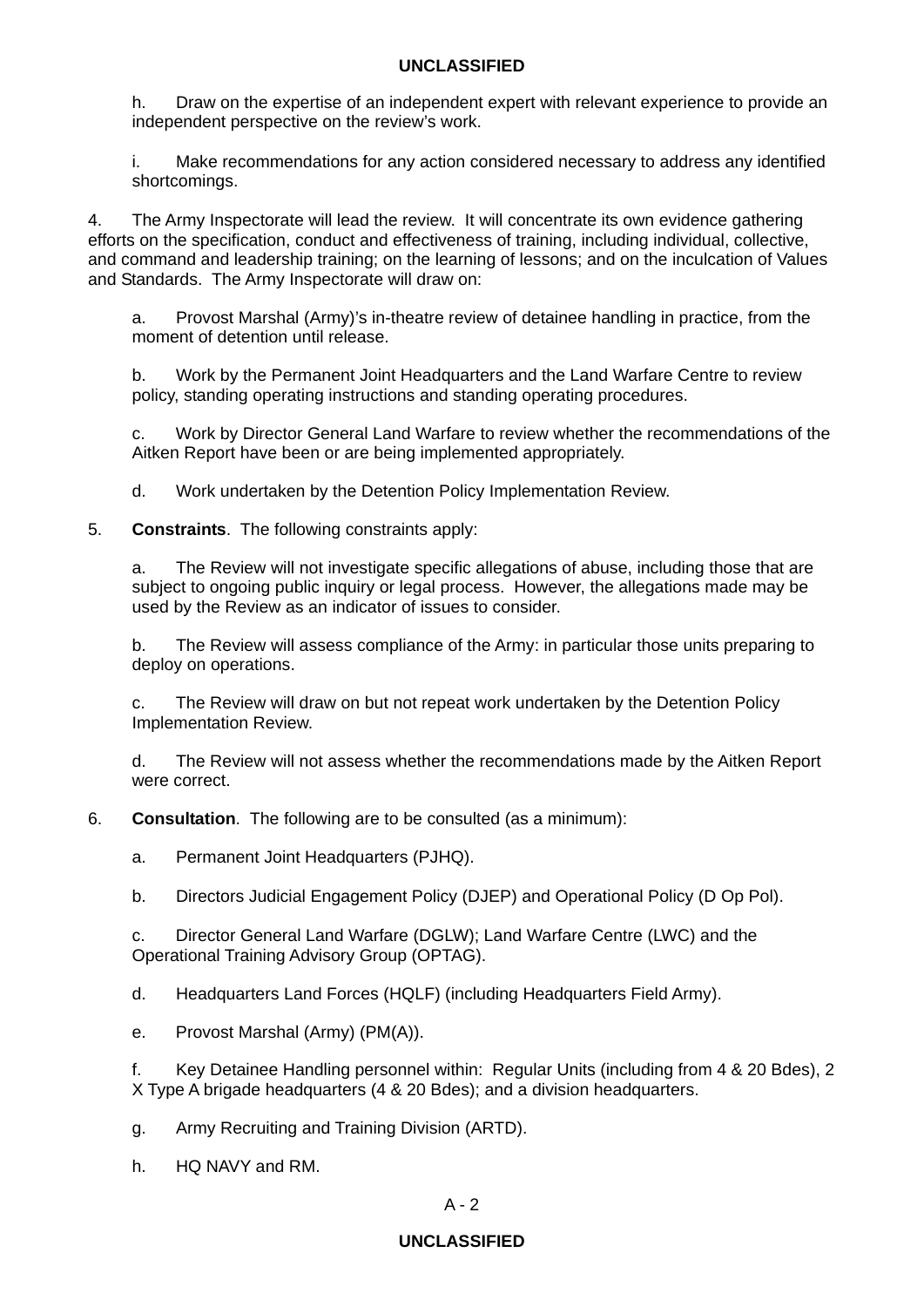- i. HQ AIR and RAF Regt.
- j. Defence Intelligence and Security Centre (DISC).
- k. Director of Operational Capability (DOC).

7. **Manpower Support**. This review will be undertaken by the Army Inspectorate using internal resources. It will be supported by the organisations named in paragraph 6, and by Army Legal and PM(A)'s staffs.

## 8. **Required Output**.

- a. An interim briefing note for ECAB members by 31 Jan 10.
- b. An interim report to CGS by 28 Feb 10, with a draft ministerial submission.

c. A subsequent final report through CGS to Ministers and the Defence Board, with timings dependent upon findings.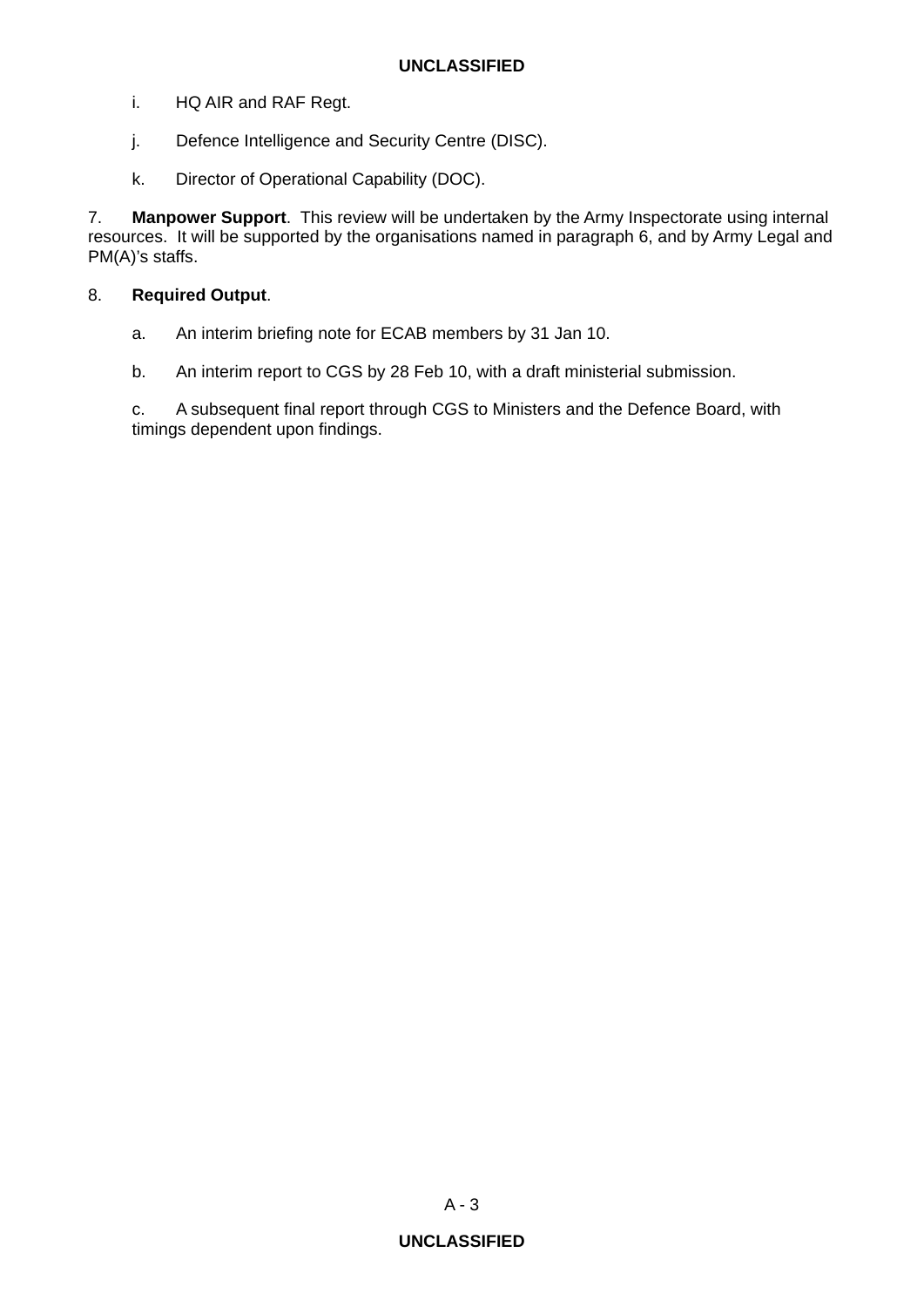# INTENTIONALLY BLANK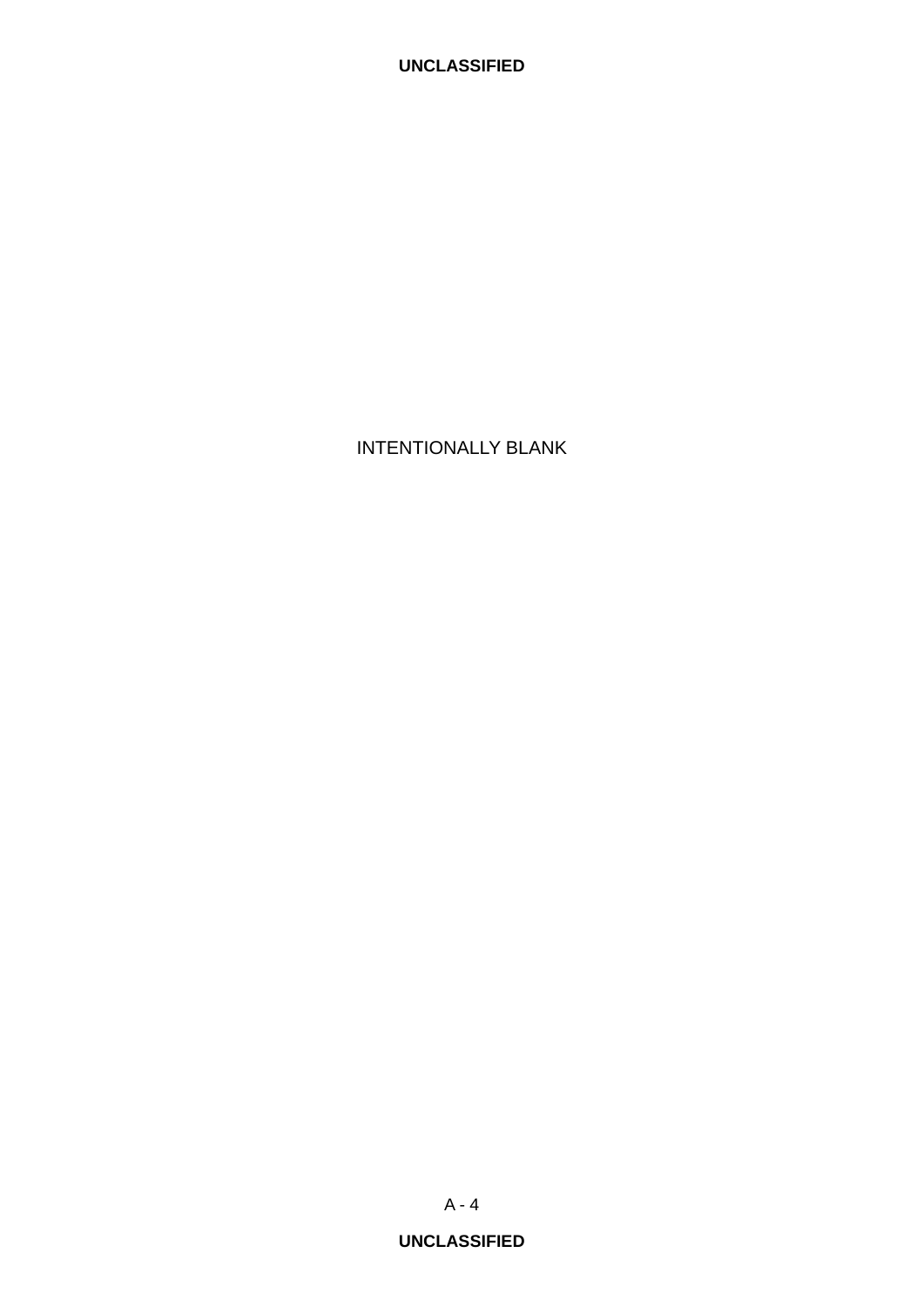**ANNEX B TO CGS/ArmyInsp/DH/1 Dated 9 Jul 10** 

#### **CV AND CREDENTIALS FOR MR MARK LEWINDON**

#### **Overview**

Mark Lewindon served for 31 years in the Police Service retiring as a detective superintendent. His experience includes counter terrorism & extremism intelligence development, investigation of serious crimes, working with international policing and intelligence agencies (including a one year secondment to the Russian Ministry of Interior Police (MVD)), and inspection and review. He is an accredited Senior Investigator, has been trained to advanced level in the management of Covert Human Intelligence Sources (CHIS) and has been trained to National Police Improvement Agency (NPIA) standards in intelligence management. His projects as a police officer within Her Majesty's Inspectorate of Constabulary (HMIC) included a review of Police/Prison Service intelligence management and two inspections into the capability of Royal Military Police Special Investigations Branch (RMP SIB) to investigate serious crime. Since retiring from the police service, he has continued to work for HMIC undertaking a number of reviews into police counter terrorism and both the RAF Police and Royal Navy Police SIB capability to investigate serious crimes. He has also delivered private projects facilitating organisational improvement including support to the Healthcare Commission in developing its covert investigations capability and the Croatian police and prison services in establishing arrangements for intelligence gathering in prisons.

He has a Bachelors Degree (2.1 hons) in Social Sciences, a Masters Degrees from the London School of Economics, a qualification from the Russian MVD University and is an excellent Russian speaker.

#### **Career Background**

#### **Current**:

Member of Her Majesty's Inspectorate of Constabulary Specialist Staff Officer (Counter Terrorism)

#### **Past**:

Adviser to the Croatian Ministry of the Interior (MUP) The Healthcare Commission - Associate Advisor Essex Police and Metropolitan Police Service, including: Specialist Staff Officer (Specialist Operational Support) Head of Special Branch Domestic Extremism Secondee to Russian Ministry of Interior Police Head of Special Branch Local Liaison Head of Special Branch International Terrorism Intelligence Unit

#### **Training & Education Qualifications**

Masters Degree in Russian & Post Soviet Studies - London School of Economics 1996 BSc (honours) degree in Social Sciences – Open University 1993 Qualification of Higher Education from the Ministry of Interior University, St Petersburg, Russia in Russian Language, Investigative Processes and Criminal Law – 2003 Trained and accredited as a Police Senior Investigating Officer (SIO) Trained and accredited as an advanced Covert Human Intelligence Source (CHIS) Handler/Controller NPIA trained in Intelligence Management British Standards Institute Lead Auditor. Strategic Risk Management Trained at Cabinet Office Emergency Planning College.

 $B - 1$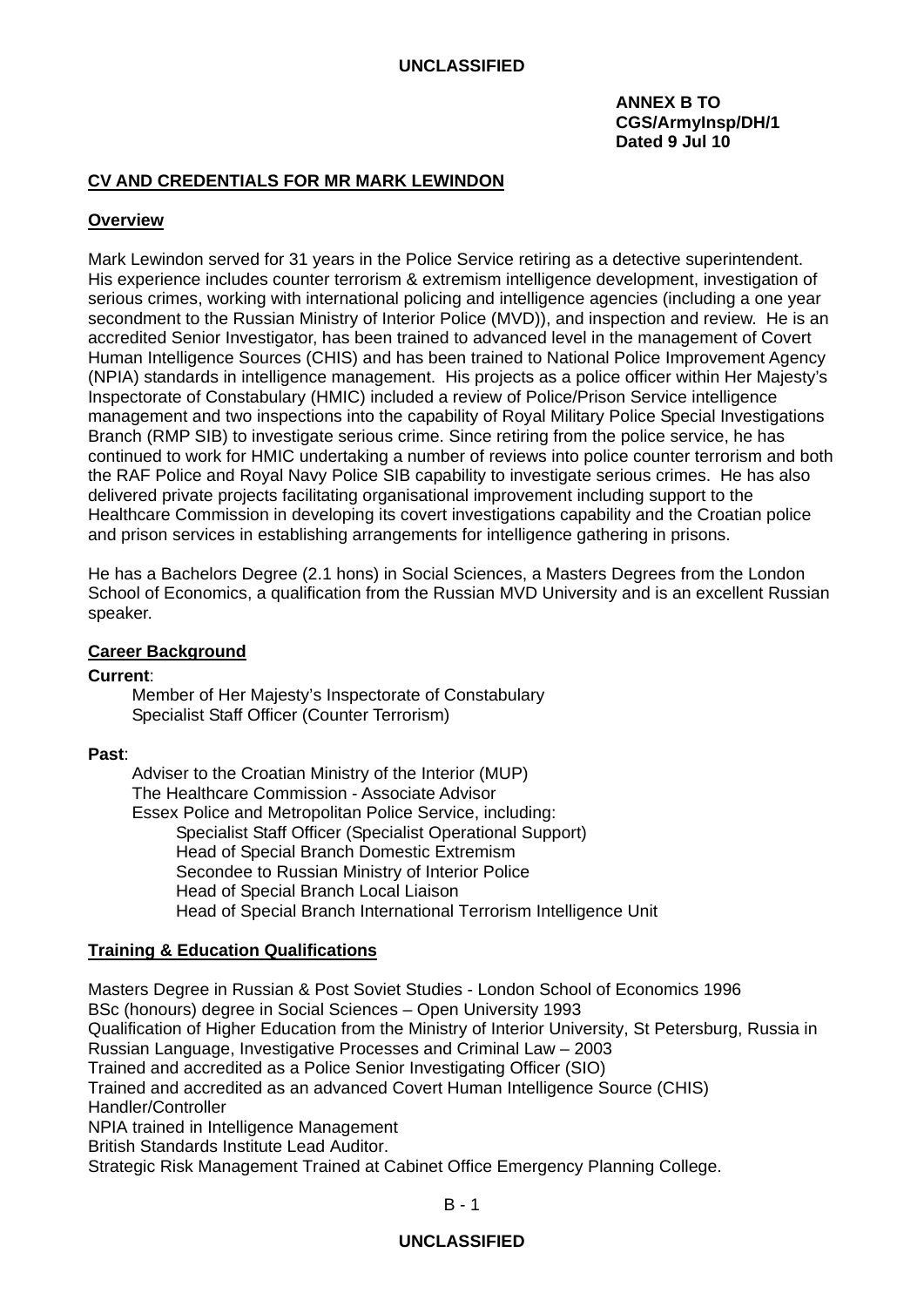# INTENTIONALLY BLANK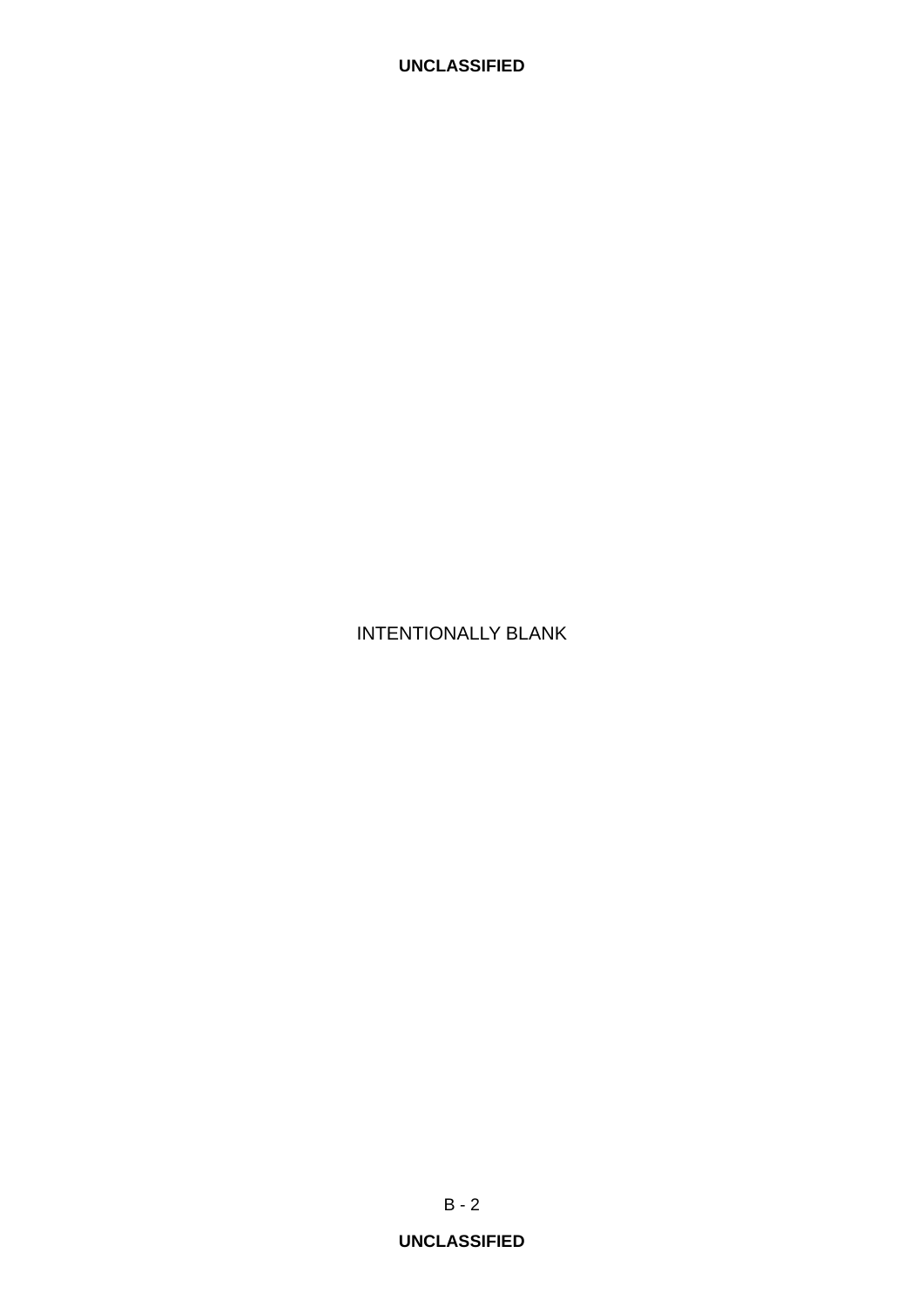#### **ANNEX C TO CGS/ArmyInsp/DH/1 Dated 9 Jul 10**

# **LIST OF THOSE CONSULTED**

| <b>MOD</b>                                      | Policy staff<br>Legal staff<br><b>Surgeon General's Department</b>                                                                                                                                                         |
|-------------------------------------------------|----------------------------------------------------------------------------------------------------------------------------------------------------------------------------------------------------------------------------|
| Doctrine and Concepts Development Centre        | Legal staff                                                                                                                                                                                                                |
| Defence Intelligence and Security Centre        | Chief of Staff and training staff                                                                                                                                                                                          |
| Defence HUMINT Unit                             | Commander and staff                                                                                                                                                                                                        |
| <b>PJHQ</b>                                     | J2 Intelligence staff<br>J3 Operations & Operations Support staff<br>J7 Training staff                                                                                                                                     |
| <b>HQ British Forces South Atlantic Islands</b> | J9 Secretariat & Legal staff<br><b>Commanding Officer Falklands Islands</b><br><b>Support Unit</b>                                                                                                                         |
| <b>LAND FORCES</b>                              |                                                                                                                                                                                                                            |
| <b>HQ Land Forces</b>                           | Individual Training staff<br><b>Collective Training staff</b><br>Organisational Plans staff<br>Command & Battlespace Management staff<br>Legal staff<br><b>Medical staff</b><br>Personnel staff<br>Personnel Support staff |
| <b>HQ Joint Helicopter Command</b>              | G3 staff                                                                                                                                                                                                                   |
| HQ 1 (UK) Armoured Division                     | G3 & G7 staff                                                                                                                                                                                                              |
| <b>HQ Theatre Troops</b>                        | <b>Chief of Staff</b><br>G3 staff<br>G4 staff                                                                                                                                                                              |
| HQ Army Recruiting and Training Division        | G7 staff                                                                                                                                                                                                                   |
| Royal Military Academy Sandhurst                | G7 staff                                                                                                                                                                                                                   |
| <b>Infantry Training Centre (Catterick)</b>     | HQ staff<br>School of Infantry staff<br>Infantry Battle School Chief Instructor and<br>staff                                                                                                                               |

C - 1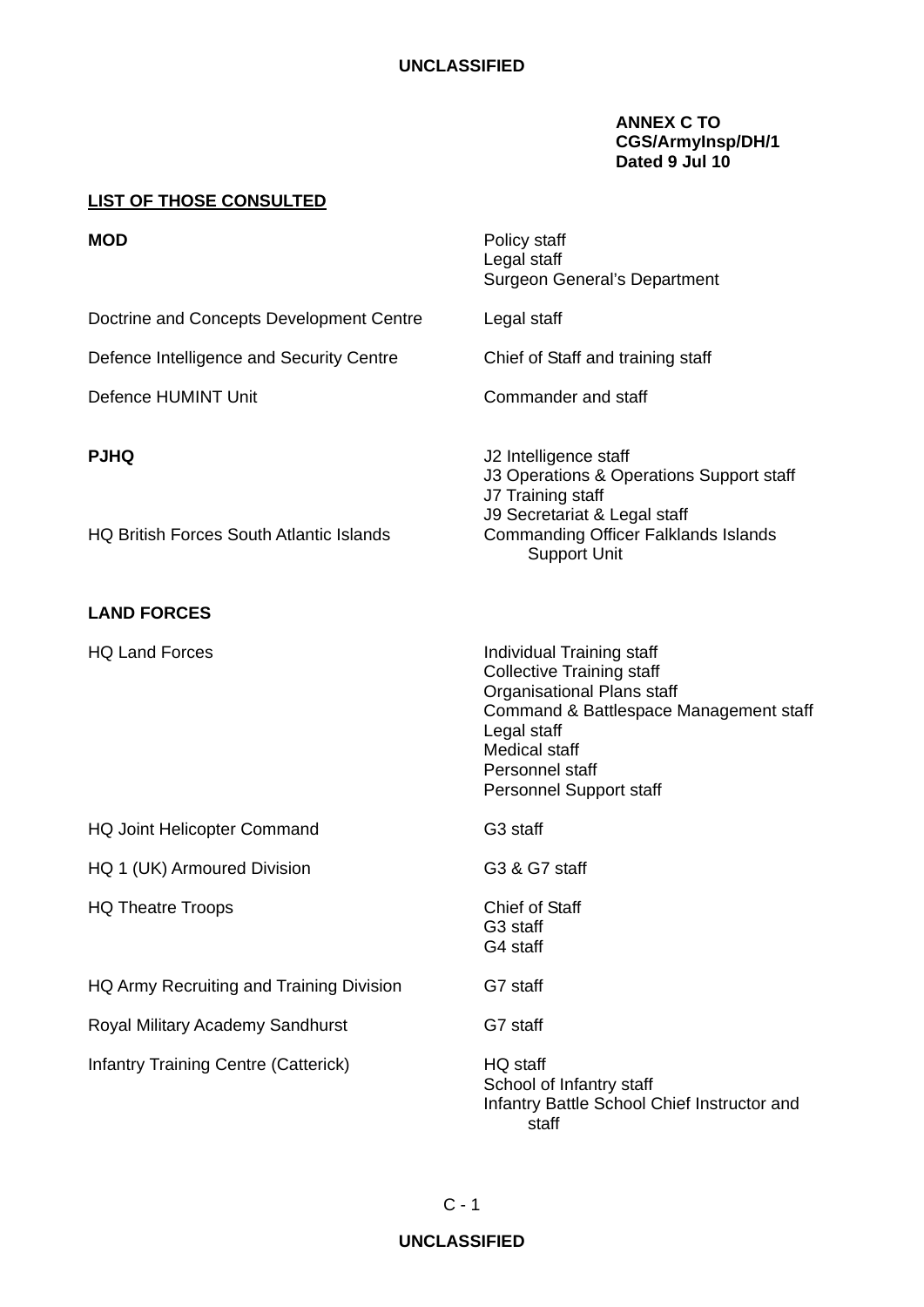| <b>Land Warfare Centre</b>                                    | <b>Chief of Staff</b><br>Deputy Chief of Staff<br><b>Commander Collective Training Group and</b><br>staff                                                                             |
|---------------------------------------------------------------|---------------------------------------------------------------------------------------------------------------------------------------------------------------------------------------|
|                                                               | <b>Command &amp; Control Development Centre</b><br>staff<br>Commanders (x2) OPTAG and staff<br>Operational Law Branch Commander and staff<br><b>Lessons Exploitation Centre staff</b> |
| <b>HQ Director Infantry</b>                                   | <b>Chief of Staff</b><br>Deputy Chief of Staff<br>G7 staff                                                                                                                            |
| HQ Provost Marshal (Army)                                     | Provost Marshal (Army) and staff                                                                                                                                                      |
| <b>Military Corrective Training Centre</b>                    | Commandant and staff                                                                                                                                                                  |
| HQ 11 Light Brigade                                           | Commander and staff                                                                                                                                                                   |
| HQ 4 Mechanised Brigade                                       | <b>Chief of Staff</b><br>Deputy Chief of Staff<br>Various staff officers                                                                                                              |
| 1 <sup>st</sup> Battalion Scots Guards                        | Commanding Officer and Battalion members                                                                                                                                              |
| 1 <sup>st</sup> Battalion Welsh Guards                        | 2IC and Battalion members                                                                                                                                                             |
| 1 <sup>st</sup> Battalion The Mercian Regiment                | Battalion staff and members                                                                                                                                                           |
| 1 <sup>st</sup> Battalion The Duke of Lancaster's Regiment    | Commanding Officer and Battalion members                                                                                                                                              |
| 3 Medical Regiment RAMC                                       | <b>Commanding Officer and Staff</b>                                                                                                                                                   |
| 150 Provost Company RMP                                       | <b>Officer Commanding and Staff</b>                                                                                                                                                   |
| <b>ROYAL NAVY</b>                                             |                                                                                                                                                                                       |
| <b>HQ Navy Command</b>                                        | <b>Training staff</b>                                                                                                                                                                 |
| RN Pre-Deployment Training and Mounting Centre Training staff |                                                                                                                                                                                       |
| <b>Commando Training Centre Royal Marines</b>                 | <b>Training staff</b>                                                                                                                                                                 |
| <b>ROYAL AIR FORCE</b>                                        |                                                                                                                                                                                       |
| <b>HQ Air Command</b>                                         | <b>Training staff</b>                                                                                                                                                                 |
| HQ 22 Group RAF                                               | <b>Training staff</b>                                                                                                                                                                 |
| <b>POLICE</b>                                                 |                                                                                                                                                                                       |
| <b>Wiltshire Constabulary</b>                                 | Chief Inspector, Devizes                                                                                                                                                              |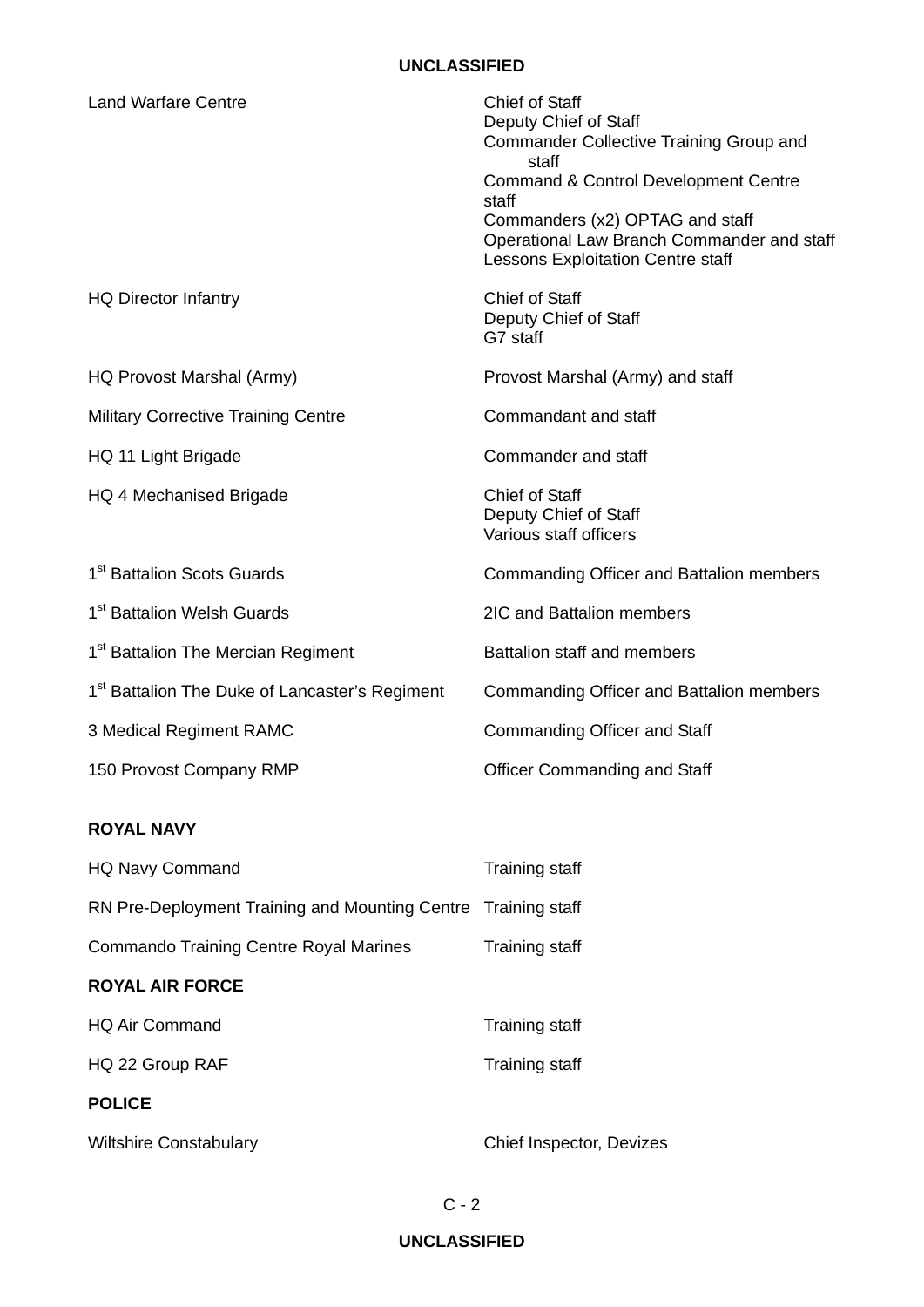# **OPERATION HERRICK** (In-theatre visits)

HQ Joint Force Support (Afghanistan) Commander

| HQ JOINT FORCE SUPPORT (AIGNATISTAN)         | Commander<br>Detention staff<br><b>Commander Medical</b><br>Provost staff<br>Legal staff<br><b>Political Advisor</b> |
|----------------------------------------------|----------------------------------------------------------------------------------------------------------------------|
| Temporary Holding Facility Camp Bastion      | Commander and staff                                                                                                  |
| Intelligence Exploitation Facility           | 2IC and staff                                                                                                        |
| Temporary Holding Facility Kandahar          | Commander and staff                                                                                                  |
| <b>Theatre Medical Group</b>                 | Commander and staff                                                                                                  |
| <b>Bastion Training Centre</b>               | J7 staff (from OPTAG UK)                                                                                             |
| 1 <sup>st</sup> Battalion Grenadier Guards   | RMO, QM and Battalion members                                                                                        |
| 2 <sup>nd</sup> Battalion Yorkshire Regiment | <b>Commanding Officer</b>                                                                                            |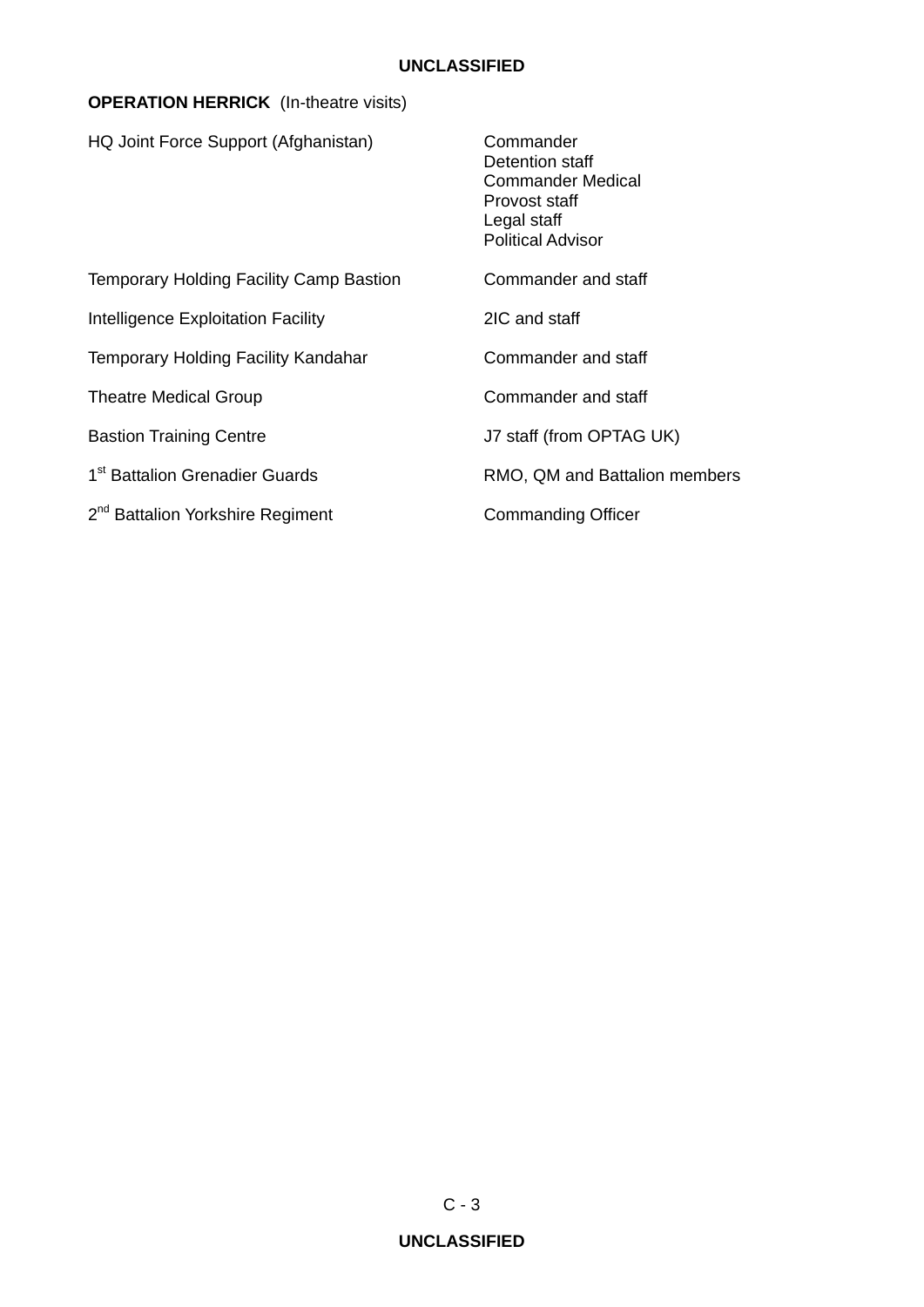# INTENTIONALLY BLANK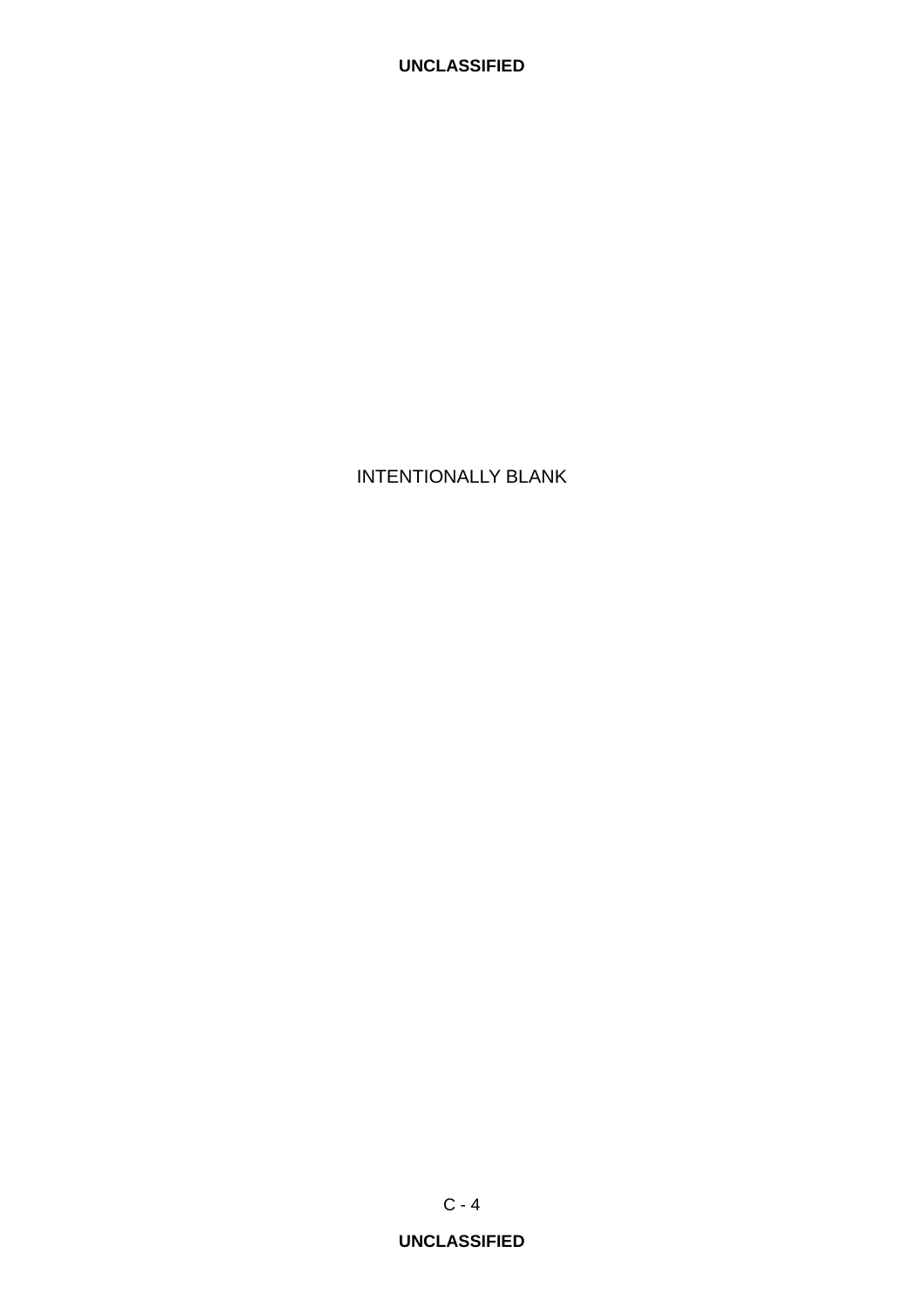#### **ANNEX D TO CGS/ArmyInsp/DH/1 Dated 9 Jul 10**

#### **SUMMARY OF RECOMMENDATIONS**

1. Recommendation 1: The Land Warfare Centre should ensure that any land environment doctrine that relates to detention or detainee handling should be passed to the staff of Provost Marshal (Army) for their consideration before being finalised. **LF - LWC**

2. Recommendation 2: PJHQ should examine whether there is a need to provide clearer guidance for situations when UK forces work alongside Afghan National Security Forces with regard to detainee handling, host nation practices and juveniles. **PJHQ**

3. Recommendation 3: For the avoidance of doubt, MOD should stipulate that JDP 1-10 is to be used as the authority and quoted reference source for all single Service publications in order that, when JDP 1-10 is amended, the requirement to amend single Service publications is automatically apparent. **MOD**

4. Recommendation 4: As part of its review of the training of individuals for operations, PJHQ should consider whether it has adequate visibility and assurance of the training standards achieved by those entering the operational theatre. **PJHQ**

5. Recommendation 5: Headquarters Land Forces should decide on a single system of recording individuals' mandatory annual training tests and of archiving the records; they should hold subordinate commanders accountable for ensuring both that all members of units for which they are responsible undertake the mandated MATT training and testing, and that auditable records are maintained. **HQLF**

6. Recommendation 6: Headquarters Land Forces should direct that if any 'escape and evasion' training is undertaken other than under the auspices of the authorised Defence SERE training centre, this activity may not include any form of conduct after capture or resistance to interrogation training. **HQLF**

7. Recommendation 7: Brigade Provost units should be tasked and resourced to provide assurance and validation of detainee handling training within Field Army units, particularly as they progress through pre-deployment training. **HQLF**

8. Recommendation 8. Provost Marshal (Army) should assess the resource requirement to provide assurance and validation of detainee handling training that is conducted as part of the Campaign FORM cycle, and submit it to Headquarters Land Forces. **PM(A)**

9. Recommendation 9: The provision of training support from outside the training audience is an aspect of Campaign Force Operational Readiness Mechanism that Headquarters Land Forces should monitor closely. It should be rapidly amended if no improvement is evident in the ability of combat service support units to participate fully as part of the training audience rather than trainers/facilitators. **HQLF**

10. Recommendation 10: Headquarters Land Forces should consider the building of a detainee handling training facility, against other resource priorities. **HQLF**

11. Recommendation 11: Headquarters Land Forces should formally review the manner in which Military Provost Staff support is provided to OPTAG training and courses. **HQLF**

#### $D - 1$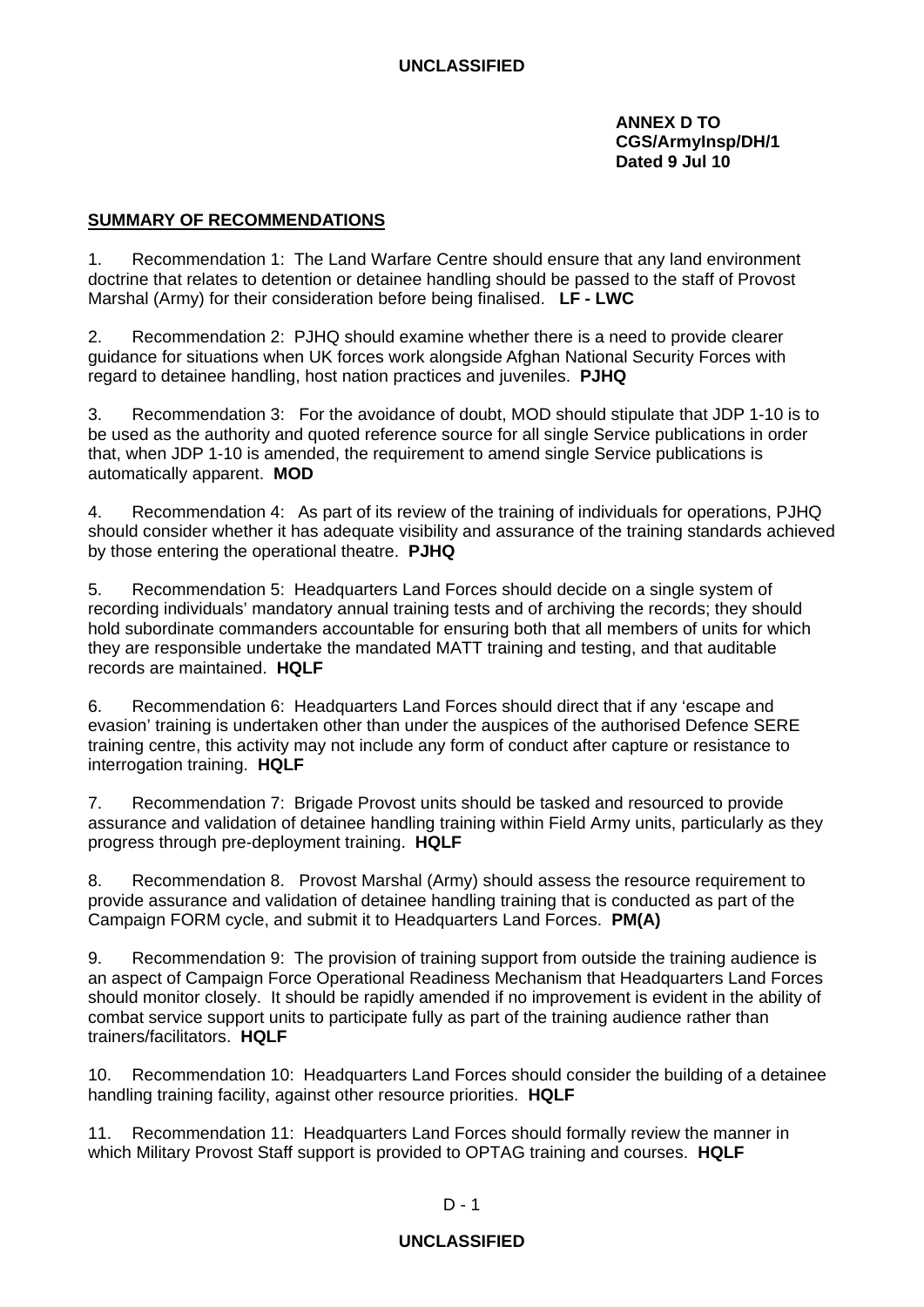12. Recommendation 12: The Land Warfare Centre should formally validate the effectiveness of the new arrangements for monitoring and recording the completion of each element of training by participants, for training development within OPTAG and for the Training Requirements Authority. **LF - LWC**

13. Recommendation 13: Included in the MOD's ongoing work on governance of detainee handling, there should be an effective mechanism whereby the front line commands (Navy, Land Forces and Air) can auditably certify to PJHQ and thus to in-theatre commanders that the requirements of the Joint Commander's Operational Training Requirement have been met. **MOD**

14. Recommendation 14: The provision of mid-tour refresher training, when operational circumstances permit and the requirement exists, should be regarded as good practice. **PJHQ**

15. Recommendation 15: The material taught on the Tactical Questioning course should continue to be reviewed regularly by lawyers. **MOD - DISC**

16. Recommendation 16: The individual identified by ongoing work into the governance of detainee handling as responsible for the overall process should hold the Front Line Commands accountable for ensuring that commanding officers receive early briefing as to their responsibilities with respect to Tactical Questioning, and as to the importance of identifying and qualifying the right individuals in good time before operational deployments. **MOD**

17. Recommendation 17: The validity of the qualification of an individual to conduct Tactical Questioning should continue to run from the date of attending the relevant training course. The Defence Intelligence and Security Centre should consider how best to maintain the currency of individuals even within the 2-year qualification period. **MOD, DISC**

18. Recommendation 18: Headquarters Land Forces should progress the recommendations made in the Army Leadership Study with regard to the inculcation of Values and Standards. **HQLF**

19. Recommendation 19: During the build-up to deployment, Commanders must highlight the importance of adhering to the Army's Values and Standards (and the equivalent for the other Services) in their training and preparatory directives. **HQ NAVY, HQLF, HQ AIR**

20. Recommendation 20: During the individual training phase of pre-deployment training Commanders could run specific 'leadership' seminars to highlight the behaviours expected by all those on operations. This would not only benefit situations involving detainee handling but also have more widespread utility, especially when junior commanders become casualties and subordinates (including private soldiers) unexpectedly take over command. **HQ NAVY, HQLF, HQ AIR**

21. Recommendation 21: PJHQ should continue to push professional Provost staff forward as resources permit; battle group commanding officers should use their personnel who have been trained on the All Arms Unit Custody Staff Course to fill the gaps in the coverage by professional Provost staff, while ensuring that effective assurance arrangements are in place. **PJHQ**

22. Recommendation 22: PJHQ should consider whether there is any scope for earlier dismissal of vexatious complaints whilst ensuring that all valid complaints are fully investigated. **PJHQ**

23. Recommendation 23: PJHQ should consider how feedback to battle groups might be improved, in order to give added confidence to those who raise issues of concern, and to help minimise any residual risk of mistreatment of detainees. **PJHQ**

24. Recommendation 24: PJHQ should consider how data which could drive further improvements in detainee management could be better recorded, analysed and exploited. **PJHQ**

#### $D - 2$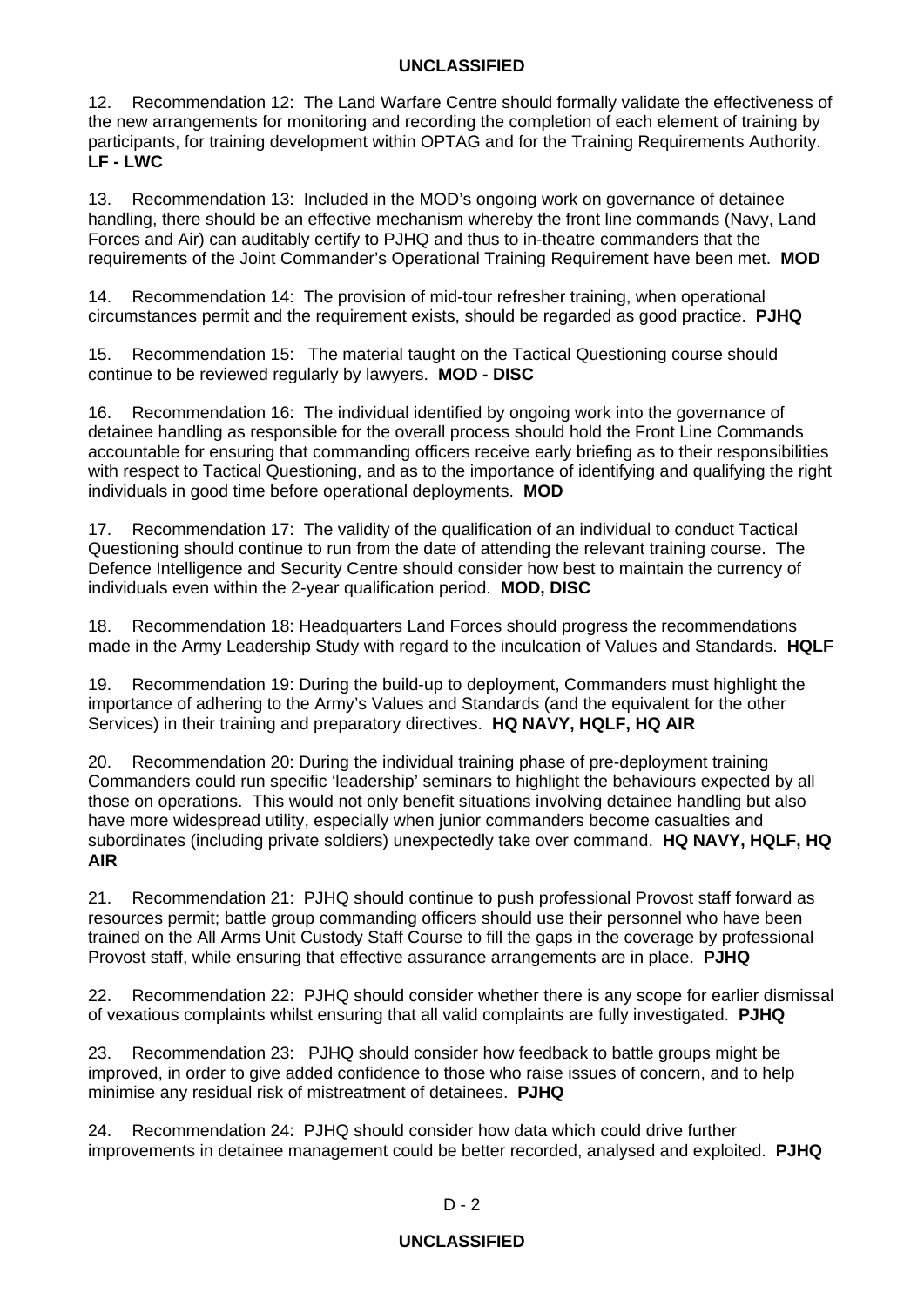25. Recommendation 25: The Land Warfare Centre Lessons Exploitation Centre needs to ensure it has full visibility of all issues concerning detainee handling and detention, and to ensure that these are linked into the Defence Lessons Process. **HQLF, LWC**

26. Recommendation 26: Land Warfare Centre processes should be further amended to ensure that Provost Marshal (Army), as the Defence Subject Matter Expert and Competent Army Authority and Inspectorate, and the Operational Law Branch are consulted in the staffing of any lesson that relates to detention or detainee handling. **HQLF, LWC**

27. Recommendation 27: The Land Warfare Centre Lessons Exploitation Centre should ensure that changes resulting from low-level lessons incorporated into Operational Training and Advisory Group training are formally captured and recorded. **HQLF, LWC**

28. Recommendation 28: The Land Warfare Centre should consider whether there would be benefit in giving commanders the opportunity also to make unattributable comment in their postoperation interviews, so as to encourage full candour and disclosure of mistakes from which others could learn. **HQLF, LWC**

29. Recommendation 29: Current work within MOD on the governance structure should make clear who is responsible for holding to account the Front Line Commands for the fulfilment of their responsibilities under the MOD's Strategic Detention Policy. **MOD**

30. Recommendation 30: Provost Marshal (Army) should be resourced to fulfil the inspection and advisory functions associated with his roles as Defence Subject Matter Expert, specialist adviser to the Chief of Joint Operations for Operational Custody and Detention Practice and Competent Army Authority and Inspectorate, both in the home base and in operational theatres. **HQLF**

31. Recommendation 31: The establishment of the Operational Law Branch should be reviewed by Headquarters Land Forces, to ensure that they are able to discharge their responsibilities including: to ensure that Army tactical doctrine remains legally compliant; to design, deliver and validate training for the handling of all categories of captured persons; and to support the Collective Training Group, the Operational Training and Advisory Group and the Defence Intelligence and Security Centre in their training activities. **HQLF**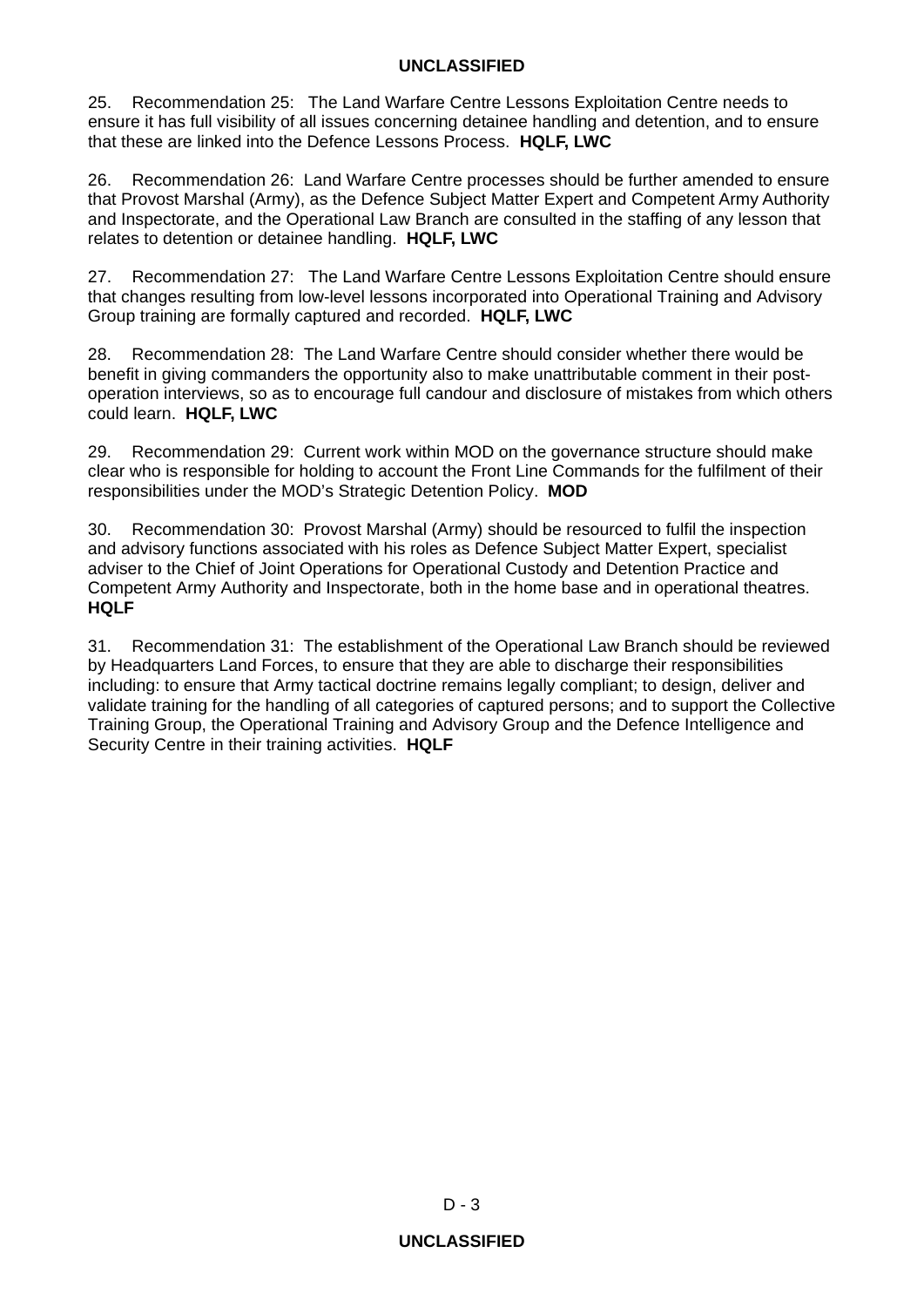#### INTENTIONALLY BLANK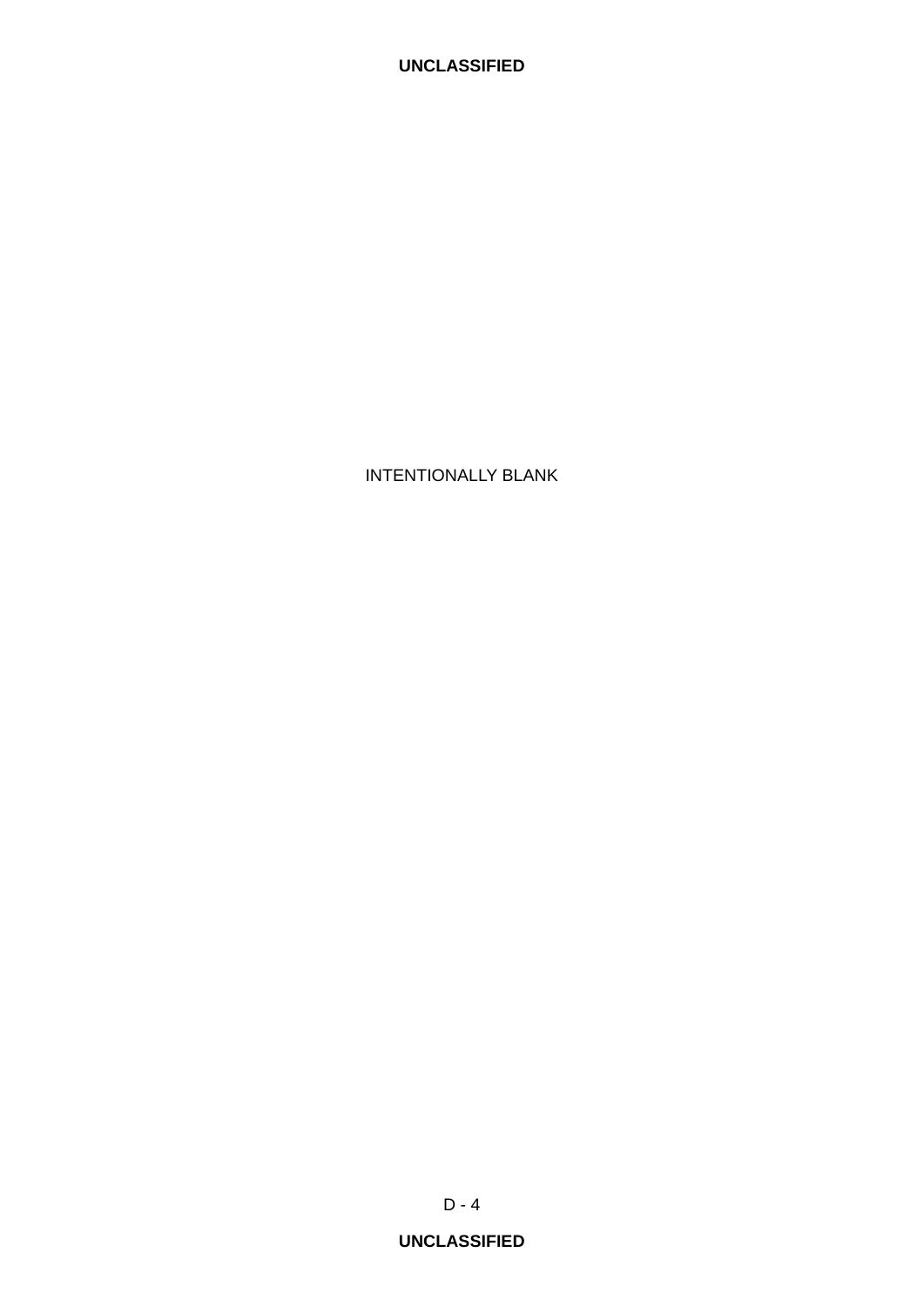#### **ANNEX E TO ArmyInsp/DH/1 Dated 9 Jul 10**

# **SUMMARY OF ACTIONS ALREADY UNDER WAY THAT SHOULD ALSO BE TRACKED BY THE NEW MOD GOVERNANCE MECHANISM**

1. Action is being taken by the Land Warfare Development Group, part of the Land Warfare Centre, to revise their guide to the production of land tactical doctrine to include a requirement for validation by the Operational Law Branch.

2. PJHQ recognises the need to have a generic SOI for the handling of detainees, in addition to SOI J3-9 which is specific to Operation HERRICK, to cover other operations including short-notice contingencies

3. PJHQ is conducting a review of the Standard Operating Instructions being used in other theatres, to ensure that locally-relevant instructions are in place, that conform with central policy and directives

4. While officer career courses include an operational law element delivered by members of the Army Legal Services, currently the equivalent courses for non-commissioned ranks cover prisoner of war handling but not specifically detainees. The Land Forces Force Development and Training Action Plan includes a measure to incorporate the responsibilities of Army non-commissioned officers with respect to detainee handling into the syllabus for their Command, Leadership and Management training.

5. Within Land Forces, some training establishments have successfully 'contemporised' their training others have yet to do so and remain focused on prisoners of war rather than other types of captured persons. A report by Commander Force Development and Training in February 2010 recommended that this training directive should "provide an appropriate balance of training for the handling of [captured persons] in all categories"; this Review supports the need for such a directive, and recommends that the balance should be tipped firmly towards detainees in the current operating environment, and away from prisoners of war in conventional combat operations (while still fulfilling the UK's obligations under international humanitarian law and the Geneva Conventions). The Force Development and Training Action Plan also directs that initial training, individual training, and collective training all be reviewed to ensure that Detainee Handling is embedded, consistent, and subject to appropriate assurance.

6. Director Training (Army) and the Land Warfare Centre should draw on the clear guidance contained in PJHQ's SOI J3-9 with respect to actions to be taken by detaining forces from the point of apprehension to the point of handover to a facility manned by members of the Military Provost Staff, as they develop the direction they give on training.

7. Until recently there was no capability or capacity within OPTAG for the Training Development function mandated by the Defence Systems Approach to Training (DSAT), which should provide the means to convert training requirements into detailed, validated training specifications. Work is under way to introduce a formalised and DSAT-compliant regime; a training development cell has already been created, and Director Training (Army) has been designated as the Training Requirements Authority.

8. PJHQ and the Land Warfare Centre have been considering how best to prepare battle group commanding officers for deployment, in the context of detainee handling. Whether the decision is that they travel to PJHQ for a briefing or (as this Review believes) a PJHQ representative should brief unit or formation commanders' cadres, which are attended by much more junior members of the chain of command, including non-commissioned officers, such a briefing must be introduced.

#### $E - 1$